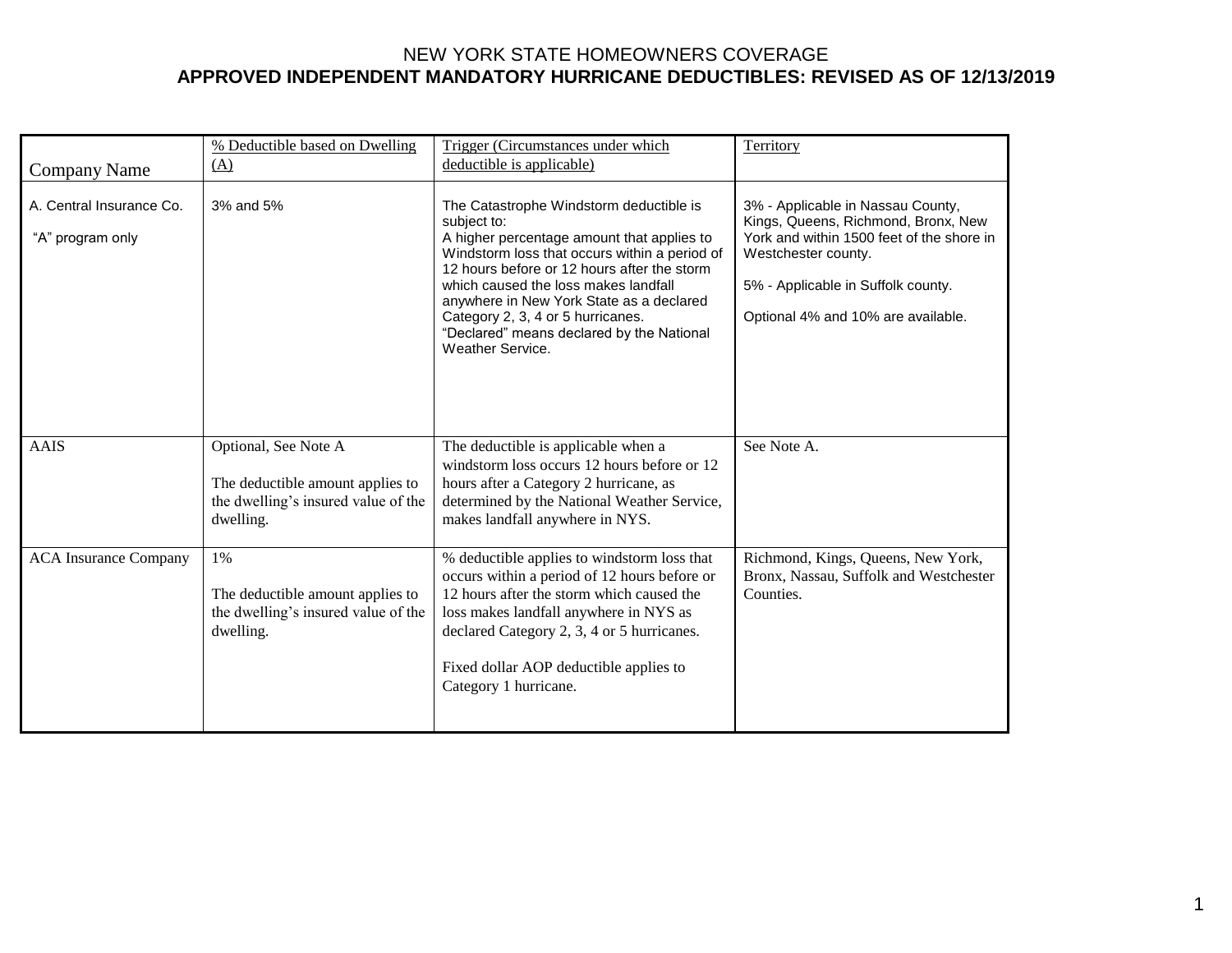| <b>Company Name</b>                                                                                                                                                                                            | % Deductible based on Dwelling<br>(A)                                                                                                                                                                     | Trigger (Circumstances under which<br>deductible is applicable)                                                                                                                                                                                                      | Territory                                                                                                                                                                                                                                                                                                                                            |
|----------------------------------------------------------------------------------------------------------------------------------------------------------------------------------------------------------------|-----------------------------------------------------------------------------------------------------------------------------------------------------------------------------------------------------------|----------------------------------------------------------------------------------------------------------------------------------------------------------------------------------------------------------------------------------------------------------------------|------------------------------------------------------------------------------------------------------------------------------------------------------------------------------------------------------------------------------------------------------------------------------------------------------------------------------------------------------|
| Adirondack Ins. Exchange                                                                                                                                                                                       | All Forms except HO 4000 and<br>HO 6000)<br><b>OPTIONAL</b> deductible amounts<br>of $1\%$ , $2\%$ , $3\%$ , $4\%$ , or $5\%$                                                                             | Applies when a windstorm loss occurs within<br>a period of 12 hours before or 12 hours after<br>the Category 1, 2, 3, 4 or 5.                                                                                                                                        | HO 2000 and HO 3000<br>Kings, Queens, Richmond, New York,<br>Nassau, Suffolk and the Bronx and<br>within 2 miles of the coastline in<br>Westchester.<br>Forms HO 4000 and HO 6000<br>In the counties of Kings, Queens,<br>Richmond, Nassau, Suffolk and the<br>Bronx, and within 2 miles of the<br>coastline in Westchester, a \$1,000<br>deductible |
| AIG - Private Client<br>Group<br>American International<br><b>Insurance Company</b><br>(Standard)<br><b>AIG Premier Insurance</b><br>Company<br>(Premier)<br>AIG Preferred Insurance<br>Company<br>(Preferred) | This hurricane deductible is a flat<br>\$ amounts: \$25,000 & \$10,000,<br>depending upon distance from<br>shore.<br>The deductible amount applies to<br>the dwelling's insured value of the<br>dwelling. | Applies in the event of direct physical loss to<br>property by hurricane that occurs within a<br>period of 12 hours before or 12 hours after<br>the storm which caused the loss makes<br>landfall anywhere in NYS as declared by<br>NWS as Category 1, 2, 3, 4 or 5. | \$25,000 deductible within 1 ml. of south<br>shore for Nassau and Suffolk counties.<br>\$10,000 deductible within 1 ml. of north<br>shore for Nassau and Suffolk counties.                                                                                                                                                                           |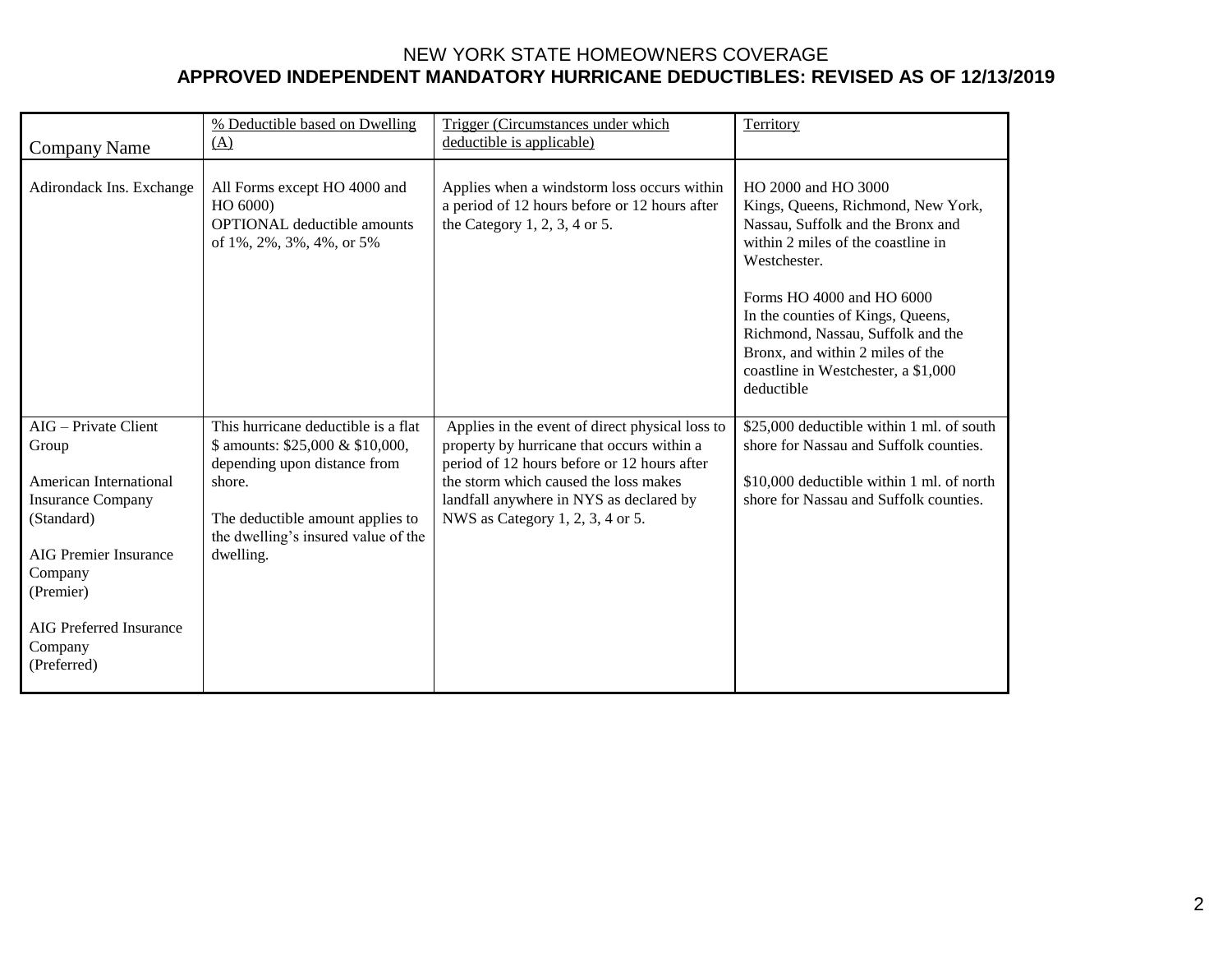|                                                  | % Deductible based on Dwelling                                                                                                                                                                                                  | Trigger (Circumstances under which                                                                                                                                                                                                                                                                                                                                                                                                                                                                                                                                                                                                                                                                                                                                                                                                                                                                                                                                                                                | Territory                                                                                  |
|--------------------------------------------------|---------------------------------------------------------------------------------------------------------------------------------------------------------------------------------------------------------------------------------|-------------------------------------------------------------------------------------------------------------------------------------------------------------------------------------------------------------------------------------------------------------------------------------------------------------------------------------------------------------------------------------------------------------------------------------------------------------------------------------------------------------------------------------------------------------------------------------------------------------------------------------------------------------------------------------------------------------------------------------------------------------------------------------------------------------------------------------------------------------------------------------------------------------------------------------------------------------------------------------------------------------------|--------------------------------------------------------------------------------------------|
| <b>Company Name</b>                              | (A)                                                                                                                                                                                                                             | deductible is applicable)                                                                                                                                                                                                                                                                                                                                                                                                                                                                                                                                                                                                                                                                                                                                                                                                                                                                                                                                                                                         |                                                                                            |
| Allstate Insurance Co.<br>Allstate Indemnity Co. | 5% for the coastal areas except<br>Westchester.<br>For Westchester $-0\%$ , 3% or 5%<br>- depending on zip code of<br>insured property.<br>The deductible amount applies to<br>the dwelling's insured value of the<br>dwelling. | The hurricane deductible applies in the event<br>of covered loss caused by wind, hail, rain, or<br>by any object(s) driven by wind, if:<br>a) such wind, hail or rain accompanied a<br>weather system declared at any time during<br>its existence by the National Weather Service<br>to be a hurricane;<br>b) extreme winds accompanying the weather<br>system referenced in a), above, occur in any<br>part of the state of New York (regardless of<br>what the actual wind speed at your residence<br>premises or anywhere else in the state was at<br>the time of loss); and<br>c) the loss occurs during the time period: i)<br>beginning 24 hours prior to the first time that<br>the extreme winds occur in any part of the<br>state of New York; and ii) ending 12 hours<br>after the last time that the extreme winds<br>occur in the state of New York.<br><b>Extreme winds</b> – means sustained winds of<br>74 miles per hour or higher (as measured or<br>reported by the National Weather Service). | Staten Island, Bronx Queens, New York,<br>Brooklyn, Nassau and Suffolk and<br>Westchester. |
|                                                  |                                                                                                                                                                                                                                 |                                                                                                                                                                                                                                                                                                                                                                                                                                                                                                                                                                                                                                                                                                                                                                                                                                                                                                                                                                                                                   |                                                                                            |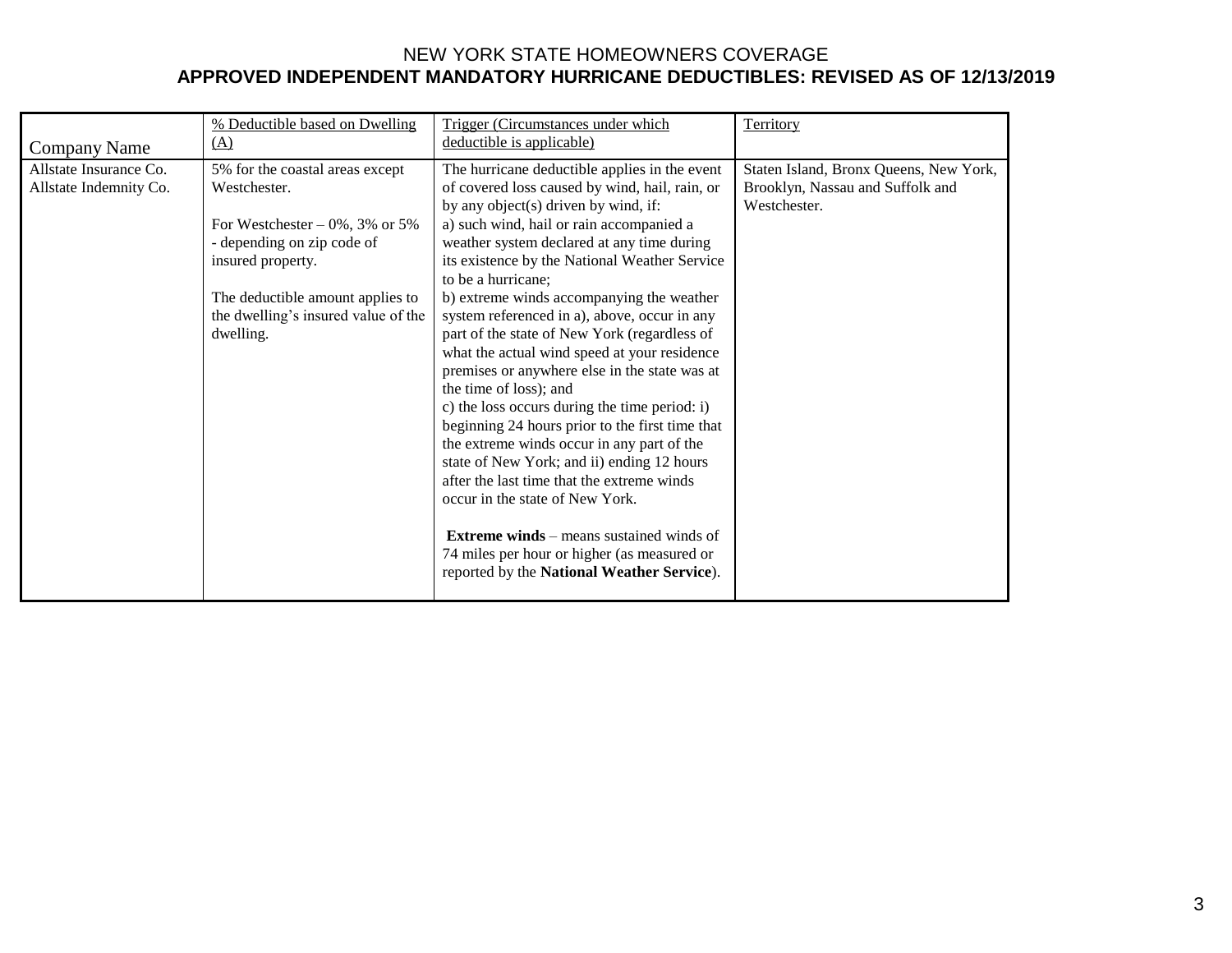|                                                  | % Deductible based on Dwelling<br>(A)                                                                                                                                                                                                                                                                                                                                                                                                        | Trigger (Circumstances under which<br>deductible is applicable)                                                                                                                                                                                                                                                                                                                                                                                                                                                                                                                                                                                                                                                                                                                                                                                                                                                                                                                                                   | Territory                                                                                                                                                                                            |
|--------------------------------------------------|----------------------------------------------------------------------------------------------------------------------------------------------------------------------------------------------------------------------------------------------------------------------------------------------------------------------------------------------------------------------------------------------------------------------------------------------|-------------------------------------------------------------------------------------------------------------------------------------------------------------------------------------------------------------------------------------------------------------------------------------------------------------------------------------------------------------------------------------------------------------------------------------------------------------------------------------------------------------------------------------------------------------------------------------------------------------------------------------------------------------------------------------------------------------------------------------------------------------------------------------------------------------------------------------------------------------------------------------------------------------------------------------------------------------------------------------------------------------------|------------------------------------------------------------------------------------------------------------------------------------------------------------------------------------------------------|
| Company Name<br>Allstate Vehicle and<br>Property | 5% of Coverage A limits applies<br>for Zones $1, 3, 4$ and $5.$<br>Exception: A minimum Hurricane<br>deductible equal to 3% of<br>Coverage A limits applies for the<br>following zip codes in Hurricane<br>Deductible Zone 1:<br>10502, 10530, 10595 10701,<br>10504, 10532 10601, 10702,<br>10506 10533, 10602, 10703<br>10510, 10570, 10603 10704,<br>10514, 10576 10604, 10705,<br>10522 10591, 10606, 10706<br>10523, 10594, 10607 10710 | The hurricane deductible applies in the event<br>of covered loss caused by wind, hail, rain, or<br>by any object(s) driven by wind, if:<br>a) such wind, hail or rain accompanied a<br>weather system declared at any time during<br>its existence by the National Weather Service<br>to be a hurricane;<br>b) extreme winds accompanying the weather<br>system referenced in a), above, occur in any<br>part of the state of New York (regardless of<br>what the actual wind speed at your residence<br>premises or anywhere else in the state was at<br>the time of loss); and<br>c) the loss occurs during the time period: i)<br>beginning 24 hours prior to the first time that<br>the extreme winds occur in any part of the<br>state of New York; and ii) ending 12 hours<br>after the last time that the extreme winds<br>occur in the state of New York.<br><b>Extreme winds</b> – means sustained winds of<br>74 miles per hour or higher (as measured or<br>reported by the National Weather Service). | Zones 1, 3, 4 and 5 comprise the 5<br><b>Boroughs</b><br>(Bronx, Kings, Manhattan, Queens<br>and Richmond), the counties of Nassau<br>and Suffolk and the southern portion of<br>Westchester County. |
| American European Ins.<br>Co.                    | 5% of Coverage A limit                                                                                                                                                                                                                                                                                                                                                                                                                       | A windstorm loss that occurs within a period<br>of 12 hours before and 12 hours after the<br>storm which caused the loss makes landfall<br>anywhere in New York State as a declared<br>Category 1, 2, 3, 4 or 5 hurricane.                                                                                                                                                                                                                                                                                                                                                                                                                                                                                                                                                                                                                                                                                                                                                                                        | Richmond, Queens, Bronx, Kings,<br>Suffolk, Westchester and Nassau                                                                                                                                   |
| American Modern Home                             | \$500<br>The deductible amount applies to<br>the dwelling's insured value of the<br>dwelling.                                                                                                                                                                                                                                                                                                                                                | The deductible is applicable when a<br>windstorm loss occurs 12 hours before or 12<br>hours after a Category 2 hurricane, as<br>determined by the National Weather Service,<br>makes landfall anywhere in NYS.                                                                                                                                                                                                                                                                                                                                                                                                                                                                                                                                                                                                                                                                                                                                                                                                    | Staten Island, Bronx Queens,<br>Westchester, Brooklyn, Nassau and<br>Suffolk                                                                                                                         |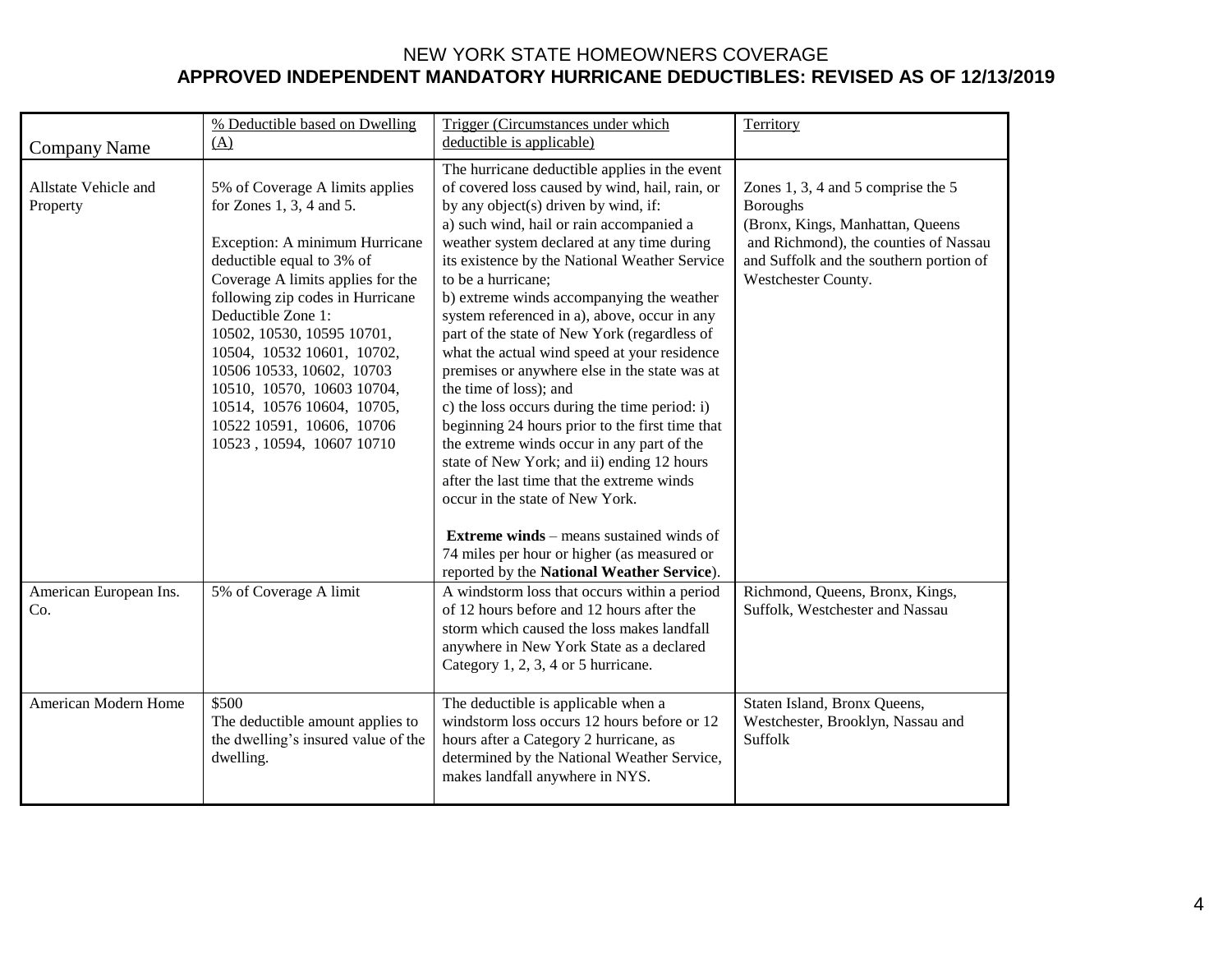|                                     | % Deductible based on Dwelling<br>(A)                                                                                                                                                                   | Trigger (Circumstances under which<br>deductible is applicable)                                                                                                                                                | Territory                                                                                                                                                                                                                                                                                                                                                                                                                                                                                                                                                                                                          |
|-------------------------------------|---------------------------------------------------------------------------------------------------------------------------------------------------------------------------------------------------------|----------------------------------------------------------------------------------------------------------------------------------------------------------------------------------------------------------------|--------------------------------------------------------------------------------------------------------------------------------------------------------------------------------------------------------------------------------------------------------------------------------------------------------------------------------------------------------------------------------------------------------------------------------------------------------------------------------------------------------------------------------------------------------------------------------------------------------------------|
| <b>Company Name</b><br>Am Motorists | 5%<br>The deductible amount applies to<br>the dwelling's insured value of the<br>dwelling.                                                                                                              | The deductible is applicable when a<br>windstorm loss occurs 12 hours before or 12<br>hours after a Category 2 hurricane, as<br>determined by the National Weather Service,<br>makes landfall anywhere in NYS. | Staten Island, Bronx Queens, New York,<br>Brooklyn, Nassau and Suffolk.                                                                                                                                                                                                                                                                                                                                                                                                                                                                                                                                            |
| Amica Mutual Insurance<br>Co.       | 1%, 2%, 3% and 5% of Coverage<br>A Limit for Territories 3,4,6,7,46<br>and 50, 47-49<br>(Richmond, Queens, Bronx,<br>Kings, Nassau, Suffolk,<br>Westchester)                                            | Trigger is a period of 12 hours before or 12<br>hours after a declared category 2, 3, 4 or 5<br>hurricane makes landfall anywhere in New<br><b>York State</b>                                                  | 1% Deductible:<br>Mandatory for territories 3,4, 7, 46 and<br>50 (South Shore and Long Island's<br>Forks) if the distance from the shore is<br>over 2,500 feet to<br>1 mile<br>Optional for territories 6 and 47-49 if the<br>distance from the shore is greater than<br>1,000 feet.<br>2% Deductible:<br>Mandatory for territories 3, 4, 7, 46 and<br>50 (South shore and Long Island Forks)<br>if the distance from the shore is up to<br>2,500 feet.<br>Mandatory for territories 6, 46 and 50<br>(North Shore along the Long Island<br>Sound) and 47-49 if the distance from<br>the shore is up to 1,000 feet. |
| <b>Atlantic Mutual</b>              | 5% applicable within 1000 feet of<br>the shore or on a barrier island<br>and 2% for the rest of Long<br>Island.<br>The deductible amount applies to<br>the dwelling's insured value of the<br>dwelling. | The deductible is applicable when a<br>windstorm loss occurs 12 hours before or 12<br>hours after a Category 2 hurricane, as<br>determined by the National Weather Service,<br>makes landfall anywhere in NYS. | Nassau and Suffolk.                                                                                                                                                                                                                                                                                                                                                                                                                                                                                                                                                                                                |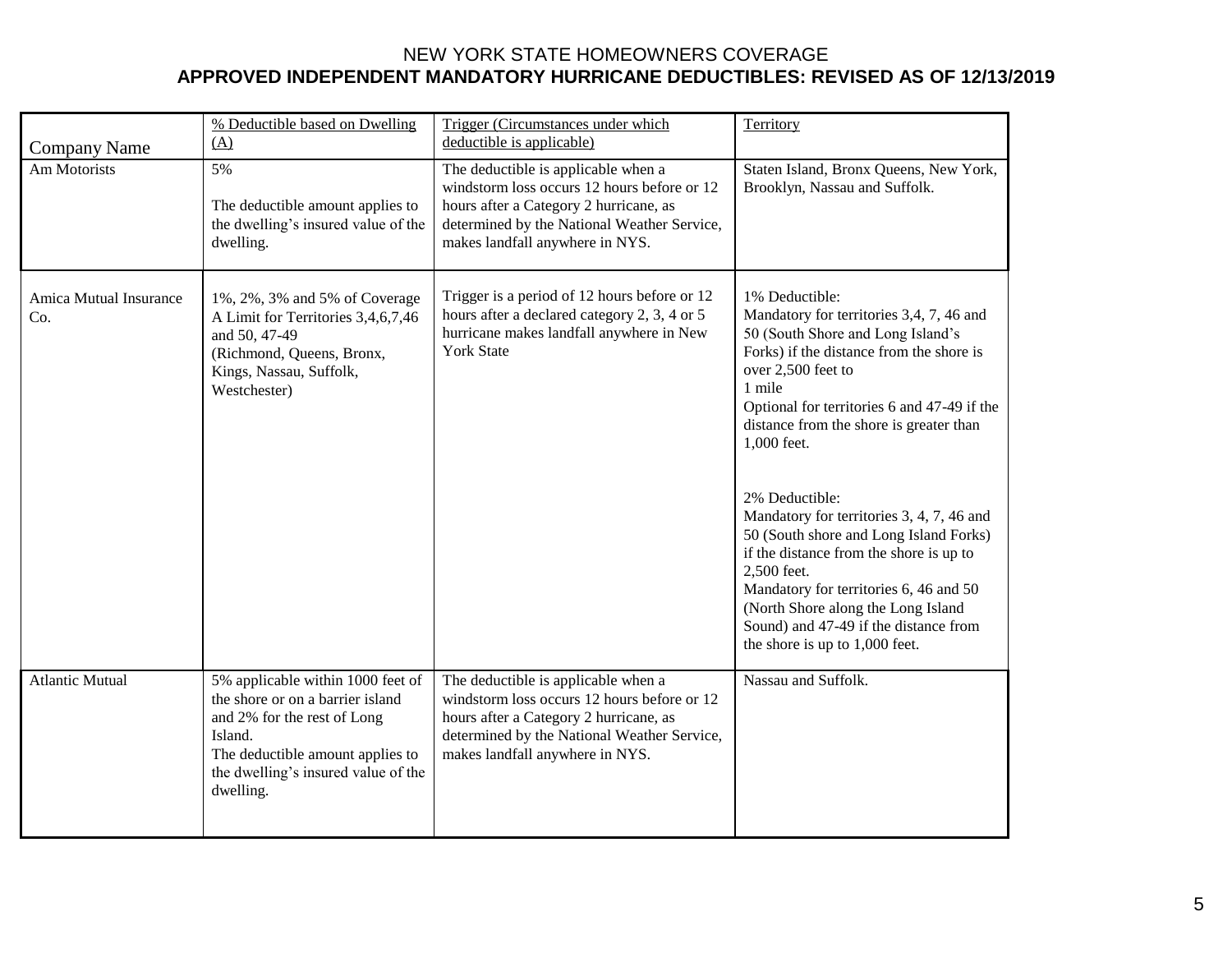| <b>Company Name</b>                                 | % Deductible based on Dwelling<br>(A)                                                                                                                                                                                                                                                                              | Trigger (Circumstances under which<br>deductible is applicable)                                                                                                                                                                                                                                                                                                                                                                                                                                                                                                                                                                                                                                                                                                                                                                                                                                          | Territory                                                                                                         |
|-----------------------------------------------------|--------------------------------------------------------------------------------------------------------------------------------------------------------------------------------------------------------------------------------------------------------------------------------------------------------------------|----------------------------------------------------------------------------------------------------------------------------------------------------------------------------------------------------------------------------------------------------------------------------------------------------------------------------------------------------------------------------------------------------------------------------------------------------------------------------------------------------------------------------------------------------------------------------------------------------------------------------------------------------------------------------------------------------------------------------------------------------------------------------------------------------------------------------------------------------------------------------------------------------------|-------------------------------------------------------------------------------------------------------------------|
| Balboa                                              | 5% applicable up to 1 mile from<br>the coastal areas and 2%<br>applicable from 1 mile to the rest<br>of the coastal areas.<br>The deductible amount applies to<br>the dwelling's insured value of the<br>dwelling.                                                                                                 | The deductible is applicable to a windstorm<br>loss if, according to the National Weather<br>Service, a Category 2, 3, 4 or 5 hurricane<br>makes landfall anywhere in New York State<br>within 12 hours before or 12 hours after the<br>windstorm loss.                                                                                                                                                                                                                                                                                                                                                                                                                                                                                                                                                                                                                                                  | Bronx, Kings, Queens, Nassau, Suffolk,<br>Richmond and Westchester counties.                                      |
| <b>Bankers Standard</b><br><b>Insurance Company</b> | For Nassau & Suffolk<br>\$25,000 or $2\%$ , (whichever is<br>less) for dwellings up to 1 mile<br>from the North Shore<br>\$50,000 or 5%, (whichever is<br>less) for dwellings up to 1 mile<br>from the South Shore<br>$$10,000$ or 2%, (whichever is<br>less) for Remainder of Nassau &<br><b>Suffolk Counties</b> | A catastrophe windstorm means a Category 1<br>or higher hurricane which makes landfall:<br>(1) In any part of the state of New York as<br>declared by the National Weather Service; or<br>(2) Outside of the state of New York but<br>hurricane force winds are present in the New<br>York county in which the loss occurs as<br>declared by the National Weather Service;<br>and which:<br>(1) Begins 24 hours prior to determination by<br>the National Weather Service that hurricane<br>force winds with wind speeds measuring<br>Category 1 or higher exist in any part of the<br>state of New York;<br>(2) Continues for the timeframe during which<br>hurricane conditions exist anywhere in the<br>state of New York; and<br>(3) Ends 12 hours after Category 1 or higher<br>hurricane force winds cease to be present in<br>any New York county as declared by the<br>National Weather Service. | Richmond, Queens, Bronx, Kings, New<br>Rochelle-Westchester, Mt Vernon -<br>Westchester, Nassau, Suffolk counties |
| <b>Bay State</b>                                    | 2%                                                                                                                                                                                                                                                                                                                 | Applies when a windstorm loss occurs within<br>a period of 12 hours before or 12 hours after<br>the Category 1 or higher (landfall anywhere<br>in NY State).                                                                                                                                                                                                                                                                                                                                                                                                                                                                                                                                                                                                                                                                                                                                             | Richmond, Queens, Bronx, Kings,<br><b>Suffolk and Nassau</b>                                                      |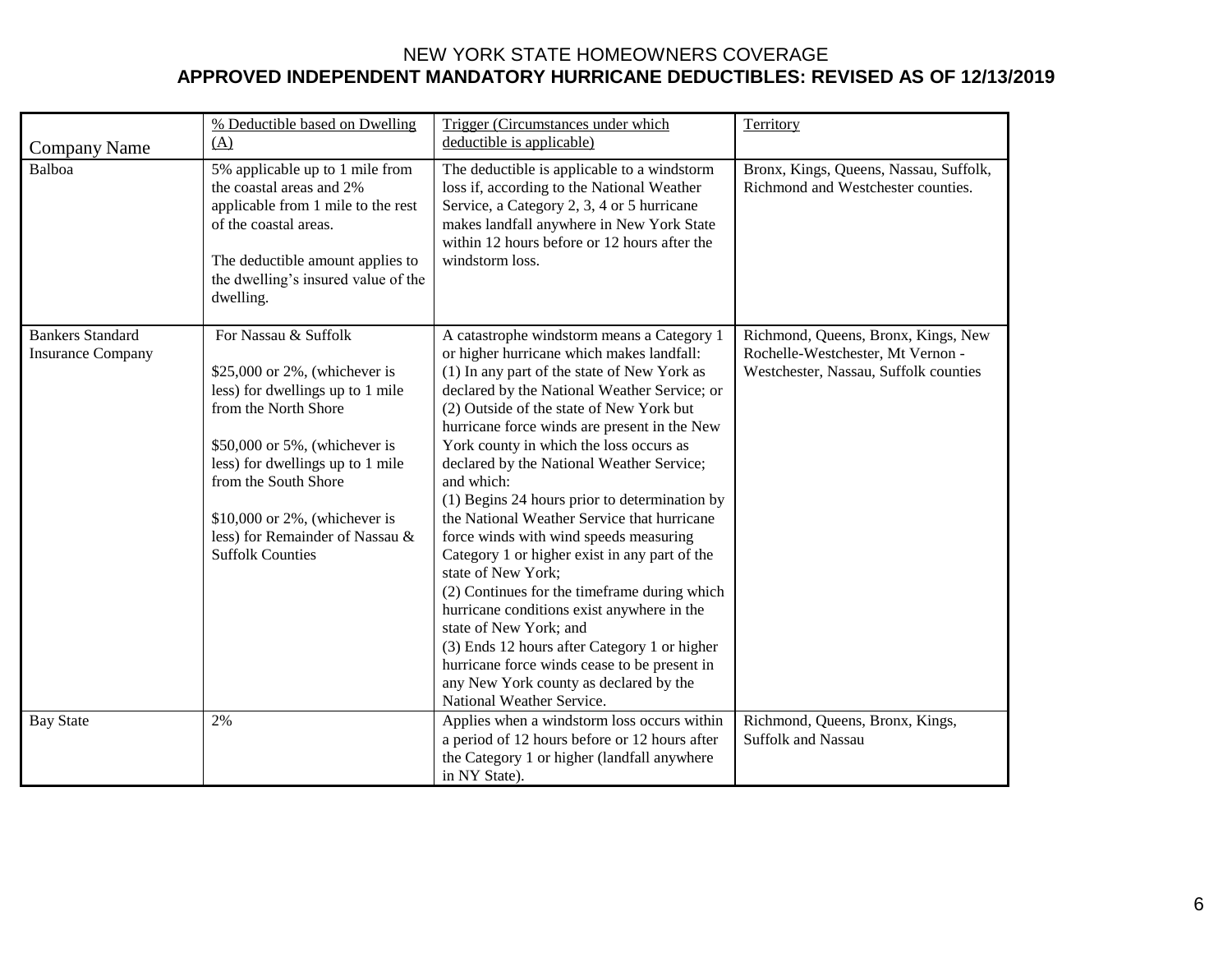| <b>Company Name</b>                 | % Deductible based on Dwelling<br>(A)                                                      | Trigger (Circumstances under which<br>deductible is applicable)                                                                                                                                                                                                                                                                                                                                                                                                                                                                                                                                                                                                                                                                                                                                                                 | Territory                                                                                                                          |
|-------------------------------------|--------------------------------------------------------------------------------------------|---------------------------------------------------------------------------------------------------------------------------------------------------------------------------------------------------------------------------------------------------------------------------------------------------------------------------------------------------------------------------------------------------------------------------------------------------------------------------------------------------------------------------------------------------------------------------------------------------------------------------------------------------------------------------------------------------------------------------------------------------------------------------------------------------------------------------------|------------------------------------------------------------------------------------------------------------------------------------|
| <b>Berkley Insurance</b><br>Company | 5%<br>\$10,000<br>\$5,000                                                                  | Category 1 or higher hurricane that makes<br>landfall in any part of New York or outside<br>of New York as declared by the National<br>Weather Service, and which<br>begins 24 hours prior to determination by the<br>National Weather Service that hurricane<br>force winds with wind speeds measuring<br>category 1 or higher exist in any part of the<br>state of New York;<br>continues for the timeframe during which<br>hurricane conditions exist anywhere in the<br>state of New York; and<br>ends 12 hours after category 1 or higher<br>hurricane force winds cease to be present in<br>any "county" as declared by the National<br>Weather Service. "County" means any one or<br>more of the following states of New York<br>counties: Bronx, Kings, Nassau, New York,<br>Queens, Richmond, Suffolk and Westchester. | 5%<br>Nassau& Suffolk: South Shore<br>\$10,000<br>Rest of Nassau & Suffolk Counties<br>\$5,000<br>Richmond, Kings, Queens Counties |
| Cambridge Mutual Fire               | 2%                                                                                         | Applies when a windstorm loss occurs within<br>a period of 12 hours before or 12 hours after<br>the Category 1 or higher (landfall anywhere<br>in NY State).                                                                                                                                                                                                                                                                                                                                                                                                                                                                                                                                                                                                                                                                    | Richmond, Queens, Bronx, Kings,<br><b>Suffolk and Nassau</b>                                                                       |
| <b>Castle Point Insurance</b>       | 5%<br>The deductible amount applies to<br>the dwelling's insured value of the<br>dwelling. | The deductible applies to windstorm loss that<br>occurs within a period 12 hours before or 12<br>hours after the storm makes landfall<br>anywhere in NYS as declared by the National<br>weather Service to be a Category 1, 2, 3, 4<br>hurricane.<br>'Declared" means declared by the National<br>Weather Service.                                                                                                                                                                                                                                                                                                                                                                                                                                                                                                              | Richmond, Queens, Kings, Bronx,<br>Nassau and Suffolk County.                                                                      |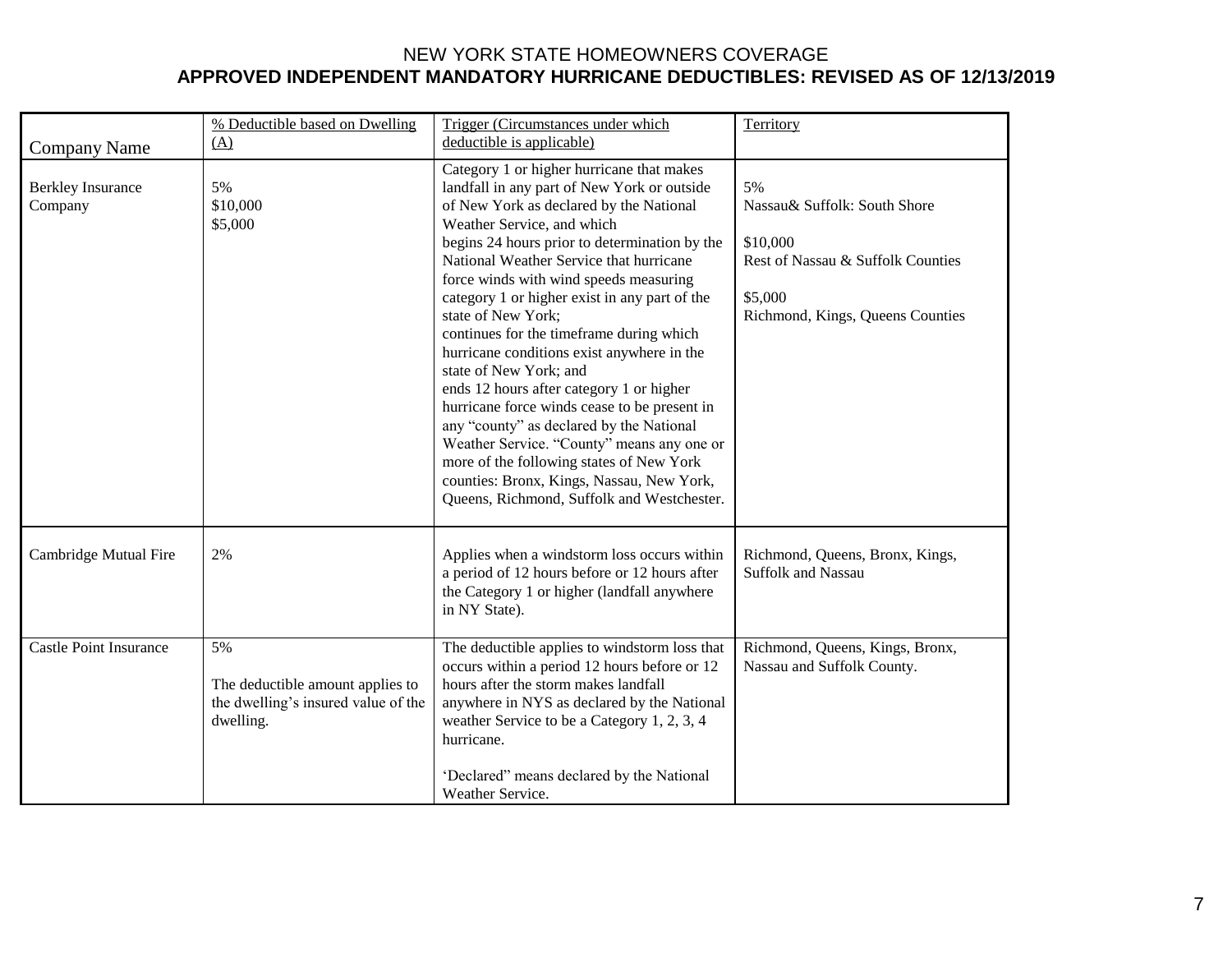|                                                                                                                  | % Deductible based on Dwelling                                                                                                                                                                                                                                          | Trigger (Circumstances under which                                                                                                                                                                                                                                                    | Territory                                                                                                                                                                             |
|------------------------------------------------------------------------------------------------------------------|-------------------------------------------------------------------------------------------------------------------------------------------------------------------------------------------------------------------------------------------------------------------------|---------------------------------------------------------------------------------------------------------------------------------------------------------------------------------------------------------------------------------------------------------------------------------------|---------------------------------------------------------------------------------------------------------------------------------------------------------------------------------------|
| <b>Company Name</b>                                                                                              | (A)                                                                                                                                                                                                                                                                     | deductible is applicable)                                                                                                                                                                                                                                                             |                                                                                                                                                                                       |
| Chubb                                                                                                            | 5% mandatory hurricane<br>deductible to be applicable up to<br>1 mile on the North Shore of<br>Nassau & Suffolk & up to 5 miles<br>on the South Shore of Nassau and<br>Suffolk.<br>The deductible amount applies to<br>the dwelling's insured value of the<br>dwelling. | Category 1 hurricane Trigger.                                                                                                                                                                                                                                                         | Nassau and Suffolk.                                                                                                                                                                   |
| Cigna Ind & Ind Co. of<br>North America                                                                          | 3%<br>The deductible amount applies to<br>the dwelling's insured value of the<br>dwelling.                                                                                                                                                                              | The hurricane deductible applies to<br>windstorm loss that occurs within a period of<br>12 hours before or 12 hours after the storm<br>which caused the loss makes landfall<br>anywhere in NYS as declared the National<br>Weather Service to be category 1,2,3,4 or 5<br>hurricanes. | Nassau, Suffolk, Brooklyn, & Queens.                                                                                                                                                  |
| Cigna - applicable to the<br>rest of the companies<br>other than those approved<br>for the Special LI<br>Program | $3% -$<br>The deductible amount applies to<br>the dwelling's insured value of the<br>dwelling.                                                                                                                                                                          | Category 1 or higher hurricane                                                                                                                                                                                                                                                        | Applicable within 2500 feet of an ocean,<br>sound, bay or similar body of water in<br>the following counties: Nassau and<br>Suffolk Kings, Queens, Richmond,<br>Westchester and Bronx |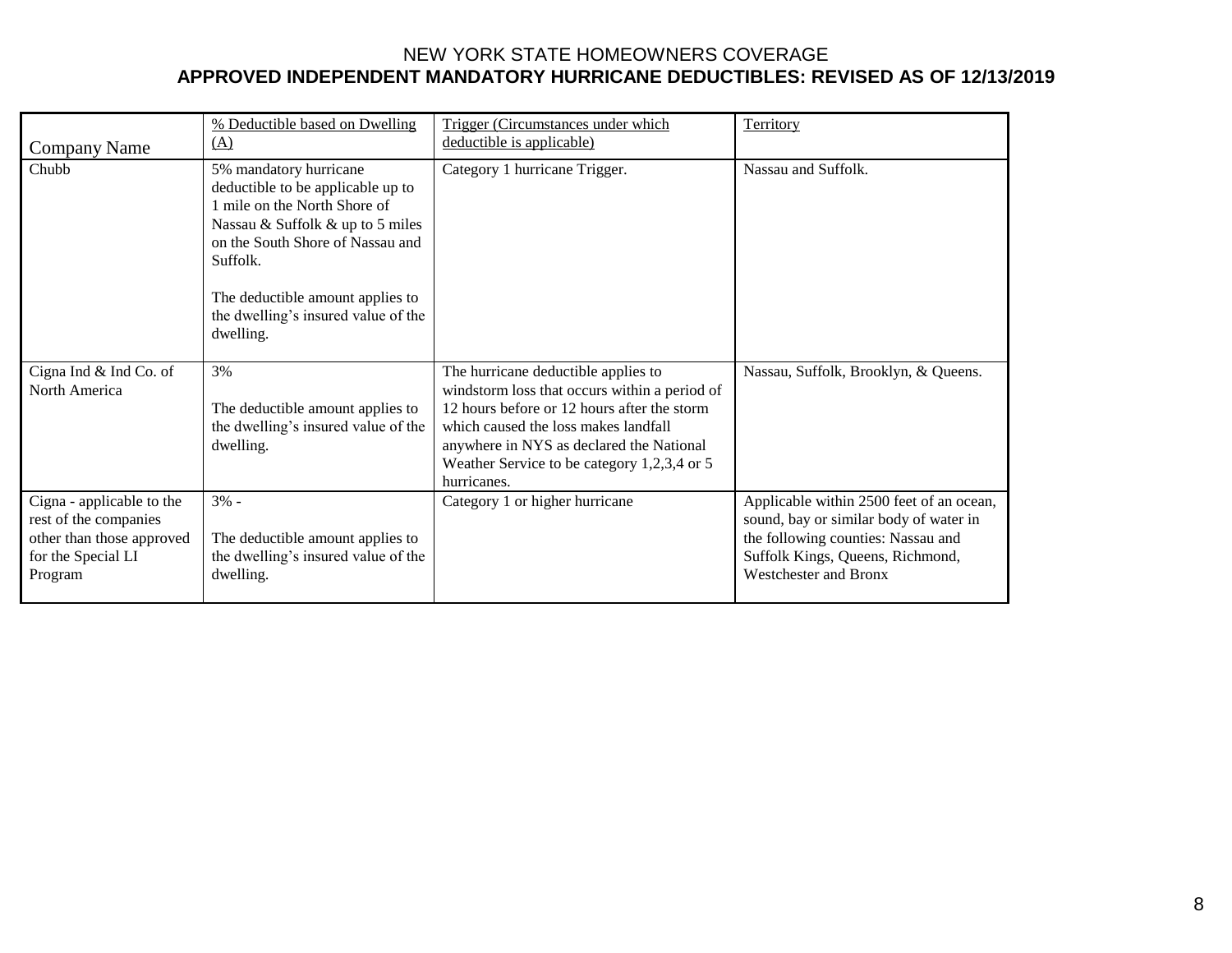|                                 | % Deductible based on Dwelling                                                                                                                                                                                 | Trigger (Circumstances under which                                                                                                                                                                                                                                                                                                                                                                                                                                                                                                                                                                                                       | Territory                                                                                                                                                                                                                                                                                                                                                                                                                                                                      |
|---------------------------------|----------------------------------------------------------------------------------------------------------------------------------------------------------------------------------------------------------------|------------------------------------------------------------------------------------------------------------------------------------------------------------------------------------------------------------------------------------------------------------------------------------------------------------------------------------------------------------------------------------------------------------------------------------------------------------------------------------------------------------------------------------------------------------------------------------------------------------------------------------------|--------------------------------------------------------------------------------------------------------------------------------------------------------------------------------------------------------------------------------------------------------------------------------------------------------------------------------------------------------------------------------------------------------------------------------------------------------------------------------|
| <b>Company Name</b>             | (A)                                                                                                                                                                                                            | deductible is applicable)                                                                                                                                                                                                                                                                                                                                                                                                                                                                                                                                                                                                                |                                                                                                                                                                                                                                                                                                                                                                                                                                                                                |
| Citizens Ins. Co. of<br>America | HO-4 Wrap Around Endorsement<br>for risks less than 1 mile.<br>5% and 2% applies to risks 1 to 3<br>miles and greater.<br>The deductible amount applies to<br>the dwelling's insured value of the<br>dwelling. | (a) To a windstorm loss that occurs within a<br>period of 12 hours before or 12 hours after<br>the storm which caused the loss makes<br>landfall anywhere in New York State as a<br>declared Category 1, 2, 3, 4 or 5 hurricanes<br>by the national Weather Service.<br>(b) To a windstorm loss that occurs within a<br>period of 12 hours before or 12 hours after<br>the storm which caused the loss makes<br>landfall outside of New York State, but<br>which is determined to be a Category 1 or<br>higher force winds by the national Weather<br>Service in the area (territory) within New<br>York State in which the loss occurs. | For Nassau and Suffolk Counties: a 5%<br>windstorm deductible for risks located 1<br>to 3 miles or greater from distance to<br>nearest shore line.<br>HO-4 Windstorm Wrap Around<br>endorsement for risks located less than 1<br>mile form the distance to nearest shore<br>line.<br>For Kings, New York, Bronx, Queens,<br>Richmond and Westchester Counties:<br>2% Windstorm deductible for risk<br>located 1 to 3 miles and greater from<br>distance to nearest shore line. |
|                                 |                                                                                                                                                                                                                | "Declared" means declared by the National<br>Weather Service.                                                                                                                                                                                                                                                                                                                                                                                                                                                                                                                                                                            | HO-4 Windstorm Wrap around<br>endorsement for risks less than 1 mile<br>from distance to nearest shore line.                                                                                                                                                                                                                                                                                                                                                                   |
| Clarendon                       | Optional hurricane deductibles,<br>ranging from 2%, 5% & 10%.<br>The deductible amount applies to<br>the dwelling's insured value of the<br>dwelling.                                                          | Trigger is a category 2 hurricane, making<br>landfall in NYS.                                                                                                                                                                                                                                                                                                                                                                                                                                                                                                                                                                            | Available only for the coastal areas                                                                                                                                                                                                                                                                                                                                                                                                                                           |
| Clear Blue                      | 1%, 2%, 3%, 5%<br>\$500, \$1,000, \$2,500                                                                                                                                                                      | The deductible applies to windstorm loss that<br>occurs within a period of 12 hours before or<br>12 hours after the storm which caused the<br>loss makes landfall anywhere in New York<br>State as a declared Category 1, 2, 3, 4 or 5<br>hurricane as determined by the National<br>Weather Service, or makes landfall outside of<br>New York State, which is determined by the<br>National Weather Service - Category 1 or<br>higher force winds in the area within New<br>York State in which the losses occur.                                                                                                                       | Suffolk, Nassau, Queens, Kings,<br>Richmond, Bronx, New York,<br>Westchester                                                                                                                                                                                                                                                                                                                                                                                                   |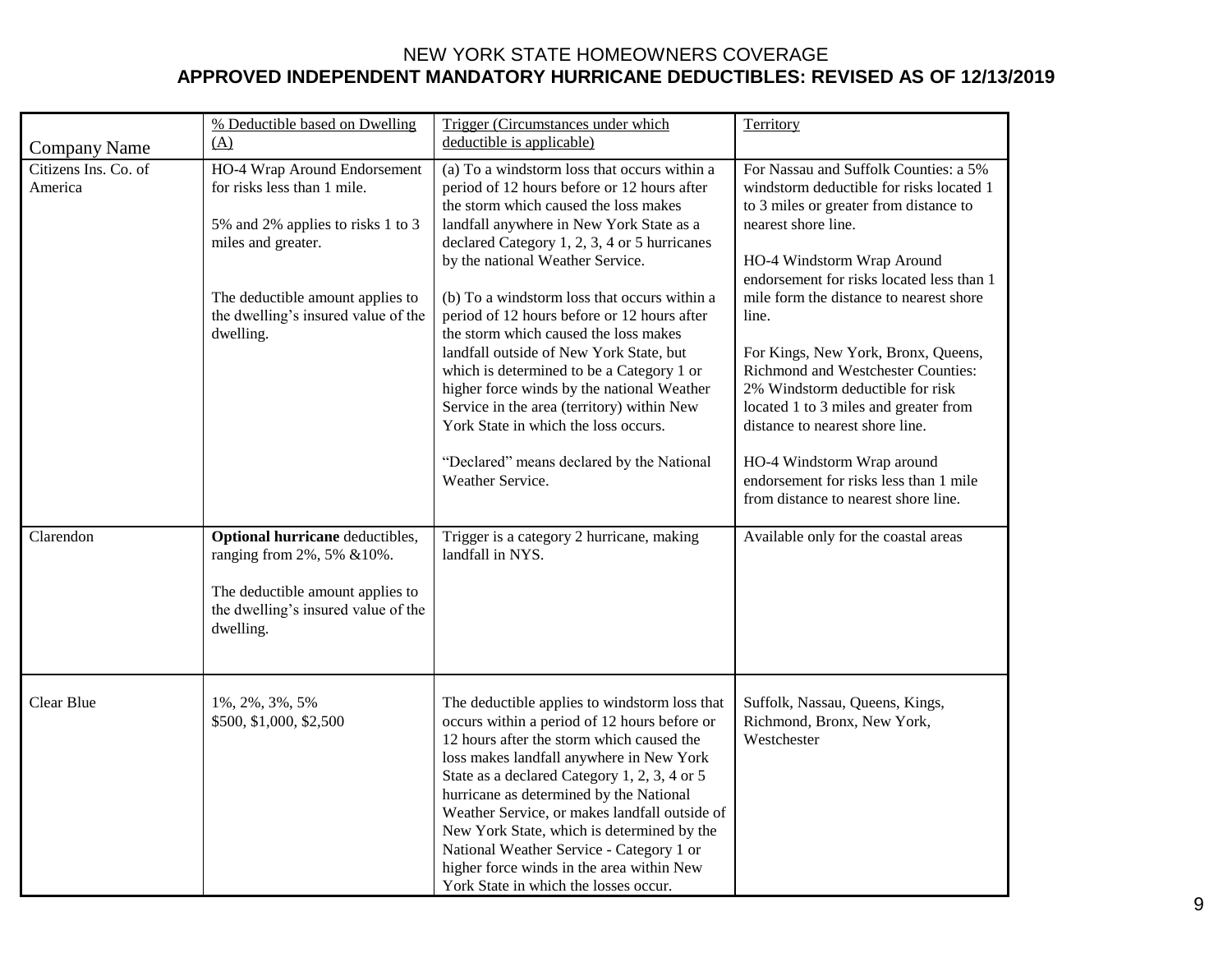|                      | % Deductible based on Dwelling                                                                                                                                                                                                                                                                                                                                                                                                                                                                                                                                 | Trigger (Circumstances under which                                                                                                                                                                                                                      | Territory                                                                                   |
|----------------------|----------------------------------------------------------------------------------------------------------------------------------------------------------------------------------------------------------------------------------------------------------------------------------------------------------------------------------------------------------------------------------------------------------------------------------------------------------------------------------------------------------------------------------------------------------------|---------------------------------------------------------------------------------------------------------------------------------------------------------------------------------------------------------------------------------------------------------|---------------------------------------------------------------------------------------------|
| <b>Company Name</b>  | (A)                                                                                                                                                                                                                                                                                                                                                                                                                                                                                                                                                            | deductible is applicable)                                                                                                                                                                                                                               |                                                                                             |
| <b>CNA</b> Companies | 5% & 3%<br>5% for risks located 1 mile or less<br>from the shore of the entire<br>counties of Queens, Kings,<br>Richmond New York and Bronx<br>and the entire Southern Shore of<br>Nassau county and Suffolk<br>county, including the forks and<br>the Northern Shore of Suffolk east<br>of and including zip code 11778.<br>3% for risk located in the<br>remainder of the above-mentioned<br>areas and for risks located within<br>1500 feet from shore in<br>Westchester county.<br>The deductible amount applies to<br>the dwelling's insured value of the | Category 2 or higher hurricane as designated<br>by the National Weather Service, at the time<br>it impacts anywhere in New York.                                                                                                                        | Brooklyn, Queens, Westchester, Nassau,<br>Suffolk, Bronx, Richmond, & New York<br>counties. |
|                      | dwelling.                                                                                                                                                                                                                                                                                                                                                                                                                                                                                                                                                      |                                                                                                                                                                                                                                                         |                                                                                             |
| <b>Colonial Penn</b> | See Note A.<br>The deductible amount applies to<br>the dwelling's insured value of the<br>dwelling.                                                                                                                                                                                                                                                                                                                                                                                                                                                            | The deductible is applicable to a windstorm<br>loss if, according to the National Weather<br>Service, a Category 2, 3, 4 or 5 hurricane<br>makes landfall anywhere in New York State<br>within 12 hours before or 12 hours after the<br>windstorm loss. | See Note A.                                                                                 |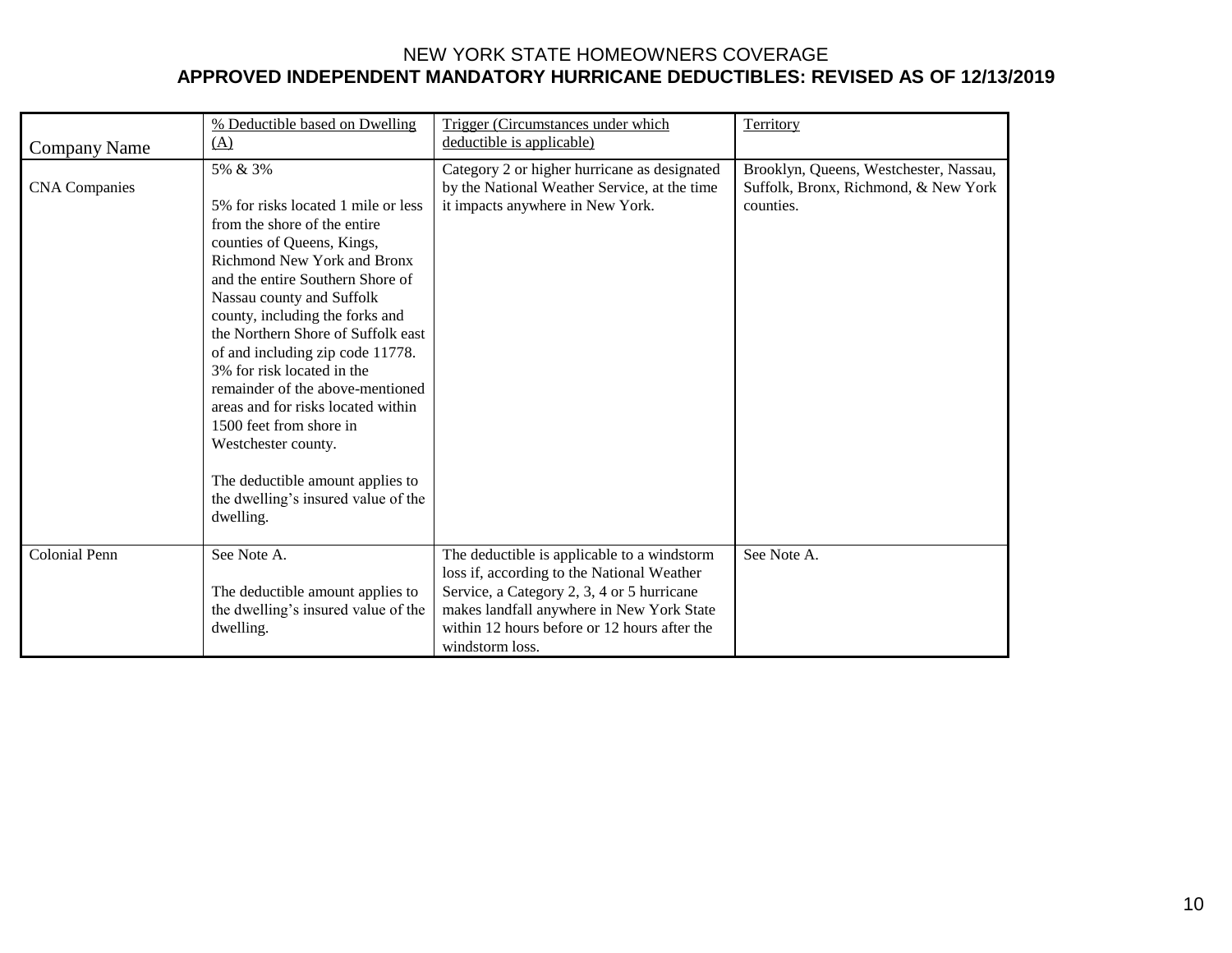|                          | % Deductible based on Dwelling                                          | Trigger (Circumstances under which                                                                                                                                                                                                                                                                                                                                                                                                                                                                    | Territory                                                                                           |
|--------------------------|-------------------------------------------------------------------------|-------------------------------------------------------------------------------------------------------------------------------------------------------------------------------------------------------------------------------------------------------------------------------------------------------------------------------------------------------------------------------------------------------------------------------------------------------------------------------------------------------|-----------------------------------------------------------------------------------------------------|
| Company Name             | (A)                                                                     | deductible is applicable)                                                                                                                                                                                                                                                                                                                                                                                                                                                                             |                                                                                                     |
| <b>Commercial Mutual</b> | 2% and 5%                                                               | The deductible is \$1000 for Category 1                                                                                                                                                                                                                                                                                                                                                                                                                                                               | Mandatory \$1000 applicable for                                                                     |
| <b>Insurance Company</b> | \$1000                                                                  | hurricane of 74 mph and 2% and 5% for<br>category 2 hurricanes of 96 mph.                                                                                                                                                                                                                                                                                                                                                                                                                             | category 1 and 2% for category 2 in<br>Bronx, Kings, New York, Queens,<br>Richmond and Westchester. |
| (3 to 4 Family risks)    |                                                                         | Will apply to any windstorm loss that occurs<br>12 hours before a hurricane begins resulting<br>in Category 1 hurricane force winds or<br>hurricane force winds of a greater velocity in<br>any coastal county, regardless of the specific<br>location of your property, and ends 12 hours<br>after a hurricane resulting in category 1<br>hurricane force winds or hurricane force<br>winds of a greater velocity in any coastal<br>county, regardless of the specific location of<br>your property. | Mandatory \$1000 applicable for<br>category 1 and 5% for category 2 in<br>Nassau and Suffolk.       |
|                          | New York City and Westchester a<br>2% Nassau and Suffolk a 5%<br>\$1000 | The deductible is \$1000 for Category 1<br>hurricane of 74 mph<br>Category 2 hurricanes of 96 mph.                                                                                                                                                                                                                                                                                                                                                                                                    | Mandatory \$1000 applicable for<br>category 1 and 2% for 2 in New York<br>and Westchester.          |
|                          |                                                                         |                                                                                                                                                                                                                                                                                                                                                                                                                                                                                                       | Mandatory \$1000 applicable for<br>category 1 and 5% for category 2 in<br>Nassau and Suffolk.       |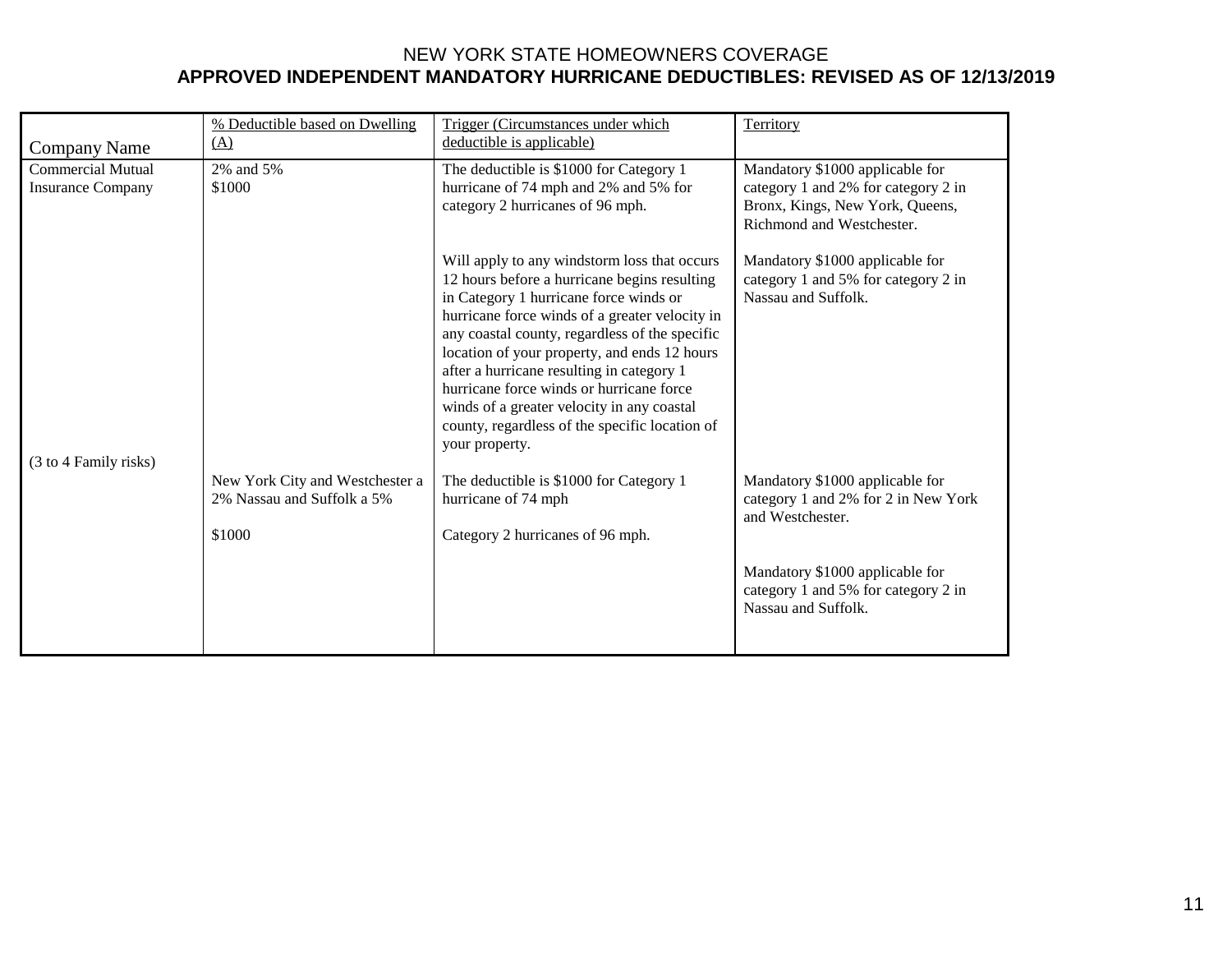| <b>Company Name</b>                                 | % Deductible based on Dwelling<br>(A)                                                             | Trigger (Circumstances under which<br>deductible is applicable)                                                                                                                                                                                                                                                                                      | Territory                                                                                                                                                                                                                                                                                                                                                                                                                                                                                                                                                                                                                                                                               |
|-----------------------------------------------------|---------------------------------------------------------------------------------------------------|------------------------------------------------------------------------------------------------------------------------------------------------------------------------------------------------------------------------------------------------------------------------------------------------------------------------------------------------------|-----------------------------------------------------------------------------------------------------------------------------------------------------------------------------------------------------------------------------------------------------------------------------------------------------------------------------------------------------------------------------------------------------------------------------------------------------------------------------------------------------------------------------------------------------------------------------------------------------------------------------------------------------------------------------------------|
| <b>Constitution Insurance</b><br>Company            | 2%, 3%, 5%                                                                                        | The deductible applies to windstorm loss that<br>occurs within a period of 12 hours before or<br>12 hours after the storm which caused the<br>loss makes landfall anywhere in New York<br>State as a declared Category 1, 2, 3, 4 or 5<br>hurricanes.                                                                                                | 5% - Northwest Suffolk (within 0.25<br>miles and 1 mile of nearest coast),<br>Southwest Suffolk (within 0.25 miles<br>and 1 mile of nearest coast) and East<br>Suffolk (within 0.25 miles and 1 mile of<br>nearest coast).<br>3% - Northwest Suffolk (between 1 & 2<br>miles of nearest coast), Southwest<br>Suffolk (between $1 \& 2$ miles of nearest<br>coast), East Suffolk (between 1 & 2<br>miles of nearest coast), North Nassau<br>(within 0.25 miles and 1 mile of nearest<br>coast), South Nassau (within 0.25 miles<br>and 1 mile of nearest coast).<br>2% - North Nassau (between 1 & 2 miles<br>of nearest coast), South Nassau (between<br>1 & 2 miles of nearest coast). |
| Continental,                                        | 3% and 5%<br>The deductible amount applies to<br>the dwelling's insured value of the<br>dwelling. | Category 2<br>(1) Beginning 24 hrs prior to the time that ha<br>wind exceed 100 m/p/h occurs in any part of<br>NY during a hurricane, as estimated by the<br>NWS;<br>(2) During the duration of such hurricane;<br>and<br>(3) Ending 12 hours after the last time the<br>NWS declares that the hurricane has been<br>downgraded to a tropical storm. | Kings, Queens, New York, Richmond,<br>Westchester, Bronx, Nassau and Suffolk                                                                                                                                                                                                                                                                                                                                                                                                                                                                                                                                                                                                            |
| Delos Insurance Company<br>(Introductory HO filing) | 2% and 5%<br>The deductible amount applies to<br>the dwelling's insured value.                    | The deductible is applicable when a<br>windstorm loss occurs 12 hours before or 12<br>hours after a Category 1 hurricane, as<br>determined by the National Weather Service,<br>makes landfall anywhere in NYS.                                                                                                                                       | 2% - New York, Bronx, Westchester,<br>and located within 3 miles of the coast.<br>5% - Richmond, Queens, Kings, Nassau,<br>Suffolk, and located within 3 miles of<br>the coast.                                                                                                                                                                                                                                                                                                                                                                                                                                                                                                         |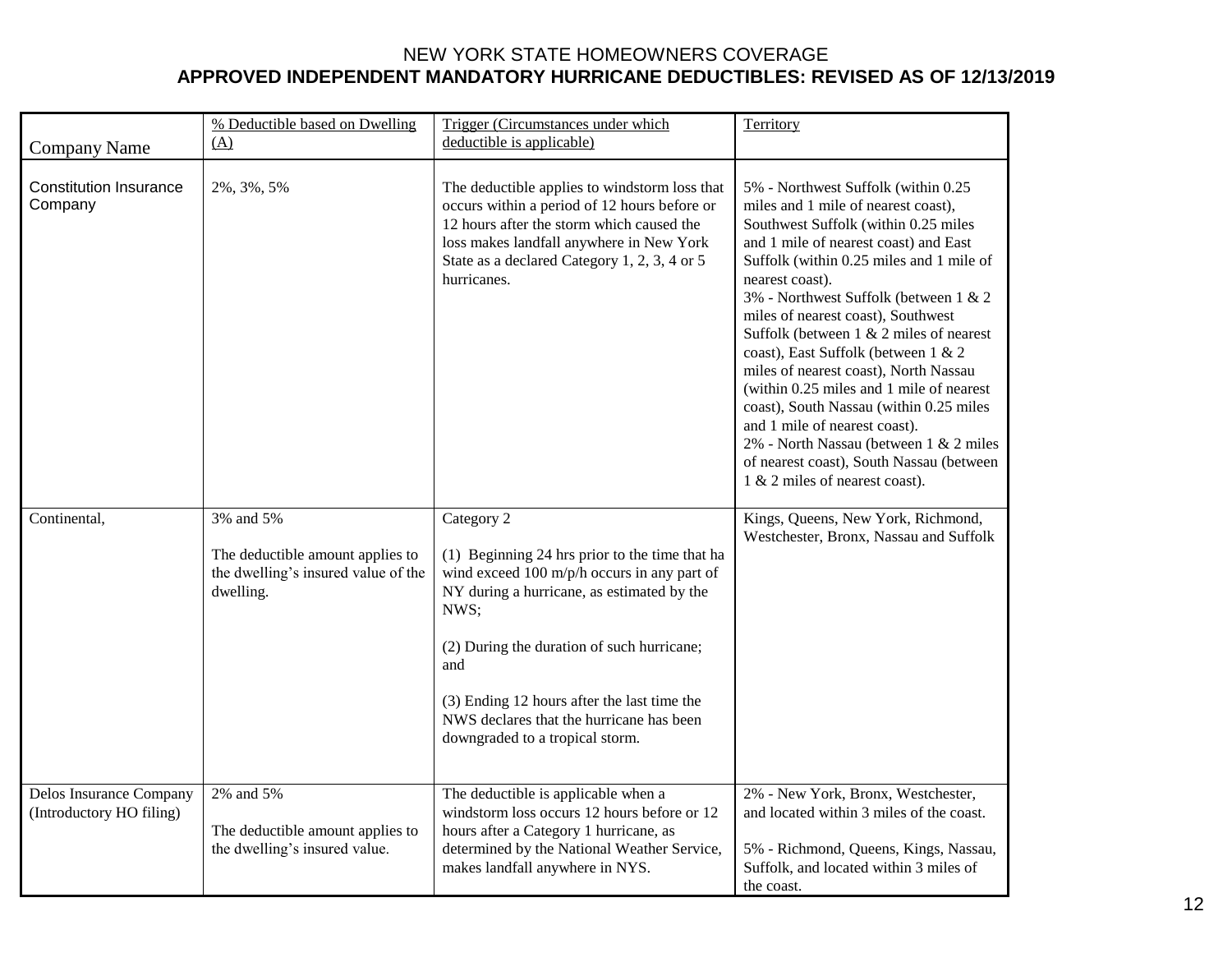|                                                                | % Deductible based on Dwelling                                                                                                                                                                                                                                                                                                                                                    | Trigger (Circumstances under which                                                                                                                                                                                                                                                                                                                                                                                           | Territory                                                                                                                                                                                                                                         |
|----------------------------------------------------------------|-----------------------------------------------------------------------------------------------------------------------------------------------------------------------------------------------------------------------------------------------------------------------------------------------------------------------------------------------------------------------------------|------------------------------------------------------------------------------------------------------------------------------------------------------------------------------------------------------------------------------------------------------------------------------------------------------------------------------------------------------------------------------------------------------------------------------|---------------------------------------------------------------------------------------------------------------------------------------------------------------------------------------------------------------------------------------------------|
| <b>Company Name</b>                                            | (A)                                                                                                                                                                                                                                                                                                                                                                               | deductible is applicable)                                                                                                                                                                                                                                                                                                                                                                                                    |                                                                                                                                                                                                                                                   |
| <b>Economy Premier</b><br><b>Assurance Company</b><br>Electric | Bronx: 3%<br>Kings: 5% within 1 mile of coast:<br>3% elsewhere<br>Nassau: 55 within 1 mile of coast:<br>3% elsewhere<br>New York: 3%<br>Queens: 5% within 1 mile of<br>coast: 3% elsewhere<br>Richmond: 3%<br>Suffolk 5% within 1 mile of coast;<br>3% elsewhere<br>Westchester: 3%; selected zip<br>codes: 2% selected zip codes: All<br>other peril deductible elsewhere.<br>2% | Category 1<br>1. beginning 12 hours prior to the time that a<br>wind speed exceeding 74 miles per hour<br>occurs in any part of New York State during<br>a hurricane, as estimated by the NWS.<br>2. during the duration of such<br>Hurricane<br>3. and ending 12 hours after the last<br>time the NWS declares that the hurricane has<br>been downgraded to a tropical storm.<br>The deductible will apply when a windstorm | Bronx, Kings, Nassau, New York,<br>Queens, Richmond, Suffolk, Cities of<br>Yonkers, Remainder of Westchester<br>County (excluding zip codes 10511,<br>10535, 10547, 10548, 10566, 10567 and<br>10588).<br>Brooklyn, Queens, Staten Island, Bronx, |
|                                                                | The deductible amount applies to<br>the dwelling's insured value of the<br>dwelling.                                                                                                                                                                                                                                                                                              | loss occurs within a period of 12 hours<br>before and 12 hours after a Category 2<br>hurricane or higher, as determined by the<br>National Weather Service, makes landfall<br>anywhere in NYS.                                                                                                                                                                                                                               | Nassau and Suffolk.                                                                                                                                                                                                                               |
| Empire                                                         | 5% for risks up to 1 mile of the<br>south shore of LI and within 1000<br>feet of the north shore of LI and<br>Westchester. A 3% will apply to<br>the remainder of the Bronx,<br>Brooklyn, New York, Queens,<br>Richmond, Nassau and Suffolk<br>counties.<br>The deductible amount applies to<br>the dwelling's insured value of the<br>dwelling.                                  | The deductible applies to losses which occur<br>as a result of either: a) a Category 1 or higher<br>hurricane making landfall in NYS, or b) a<br>hurricane making landfall outside of NYS,<br>but which is determined by the National<br>Weather Service to be a Category 1 or higher<br>hurricane force winds in the area within NYS<br>in which the losses occur.                                                          | Brooklyn, Queens, Westchester, Nassau,<br>Suffolk, Bronx, Richmond, & New York<br>counties.                                                                                                                                                       |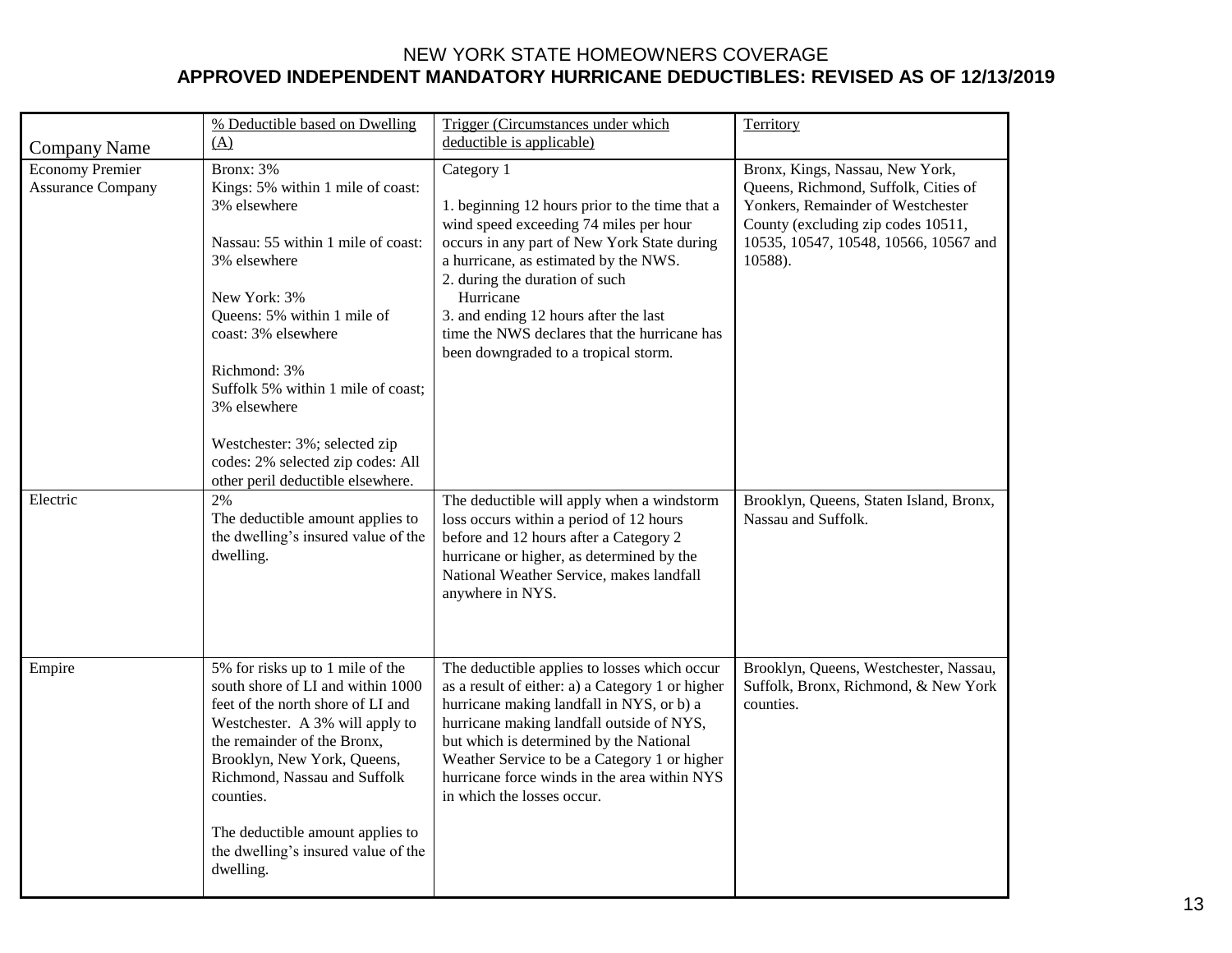|                                  | % Deductible based on Dwelling<br>(A)                                                                                                                                                                                                                                                                                                                                                                                                                                                                                                                                                                                                                                                                                                                                                                                                                                                                                                           | Trigger (Circumstances under which<br>deductible is applicable)                                                                  | Territory                                                                                   |
|----------------------------------|-------------------------------------------------------------------------------------------------------------------------------------------------------------------------------------------------------------------------------------------------------------------------------------------------------------------------------------------------------------------------------------------------------------------------------------------------------------------------------------------------------------------------------------------------------------------------------------------------------------------------------------------------------------------------------------------------------------------------------------------------------------------------------------------------------------------------------------------------------------------------------------------------------------------------------------------------|----------------------------------------------------------------------------------------------------------------------------------|---------------------------------------------------------------------------------------------|
| <b>Company Name</b><br>Encompass | A 5% hurricane deductible will be<br>mandatory for risks located 1 mile<br>or less from shore of the<br>following areas: I. The counties<br>of Queens, Kings, Richmond,<br>New York and Bronx.<br>II. The entire southern shore of<br>Nassau County, but not the<br>northern shore.<br>III. The entire southern shore of<br>Suffolk County, the shore in the<br>Suffolk County forks, and<br>the northern shore of Suffolk<br>County east of and including zip<br>code 11778.<br>A 3% hurricane deductible will be<br>mandatory for risks located in<br>Kings, Queens, Nassau and<br>Suffolk (Long Island), New York,<br>Richmond (Staten Island) and<br>Bronx counties not having a 5%<br>hurricane deductible as defined in<br>above.<br>For risks located 1,500 feet or less<br>from shore: (Applicable to<br>Westchester County only) A 3%<br>hurricane deductible will be<br>mandatory. The deductible<br>amount applies to the dwelling's | Category 2 or higher hurricane as designated<br>by the National Weather Service, at the time<br>it impacts anywhere in New York. | Brooklyn, Queens, Westchester, Nassau,<br>Suffolk, Bronx, Richmond, & New York<br>counties. |
|                                  | insured value of the dwelling.                                                                                                                                                                                                                                                                                                                                                                                                                                                                                                                                                                                                                                                                                                                                                                                                                                                                                                                  |                                                                                                                                  |                                                                                             |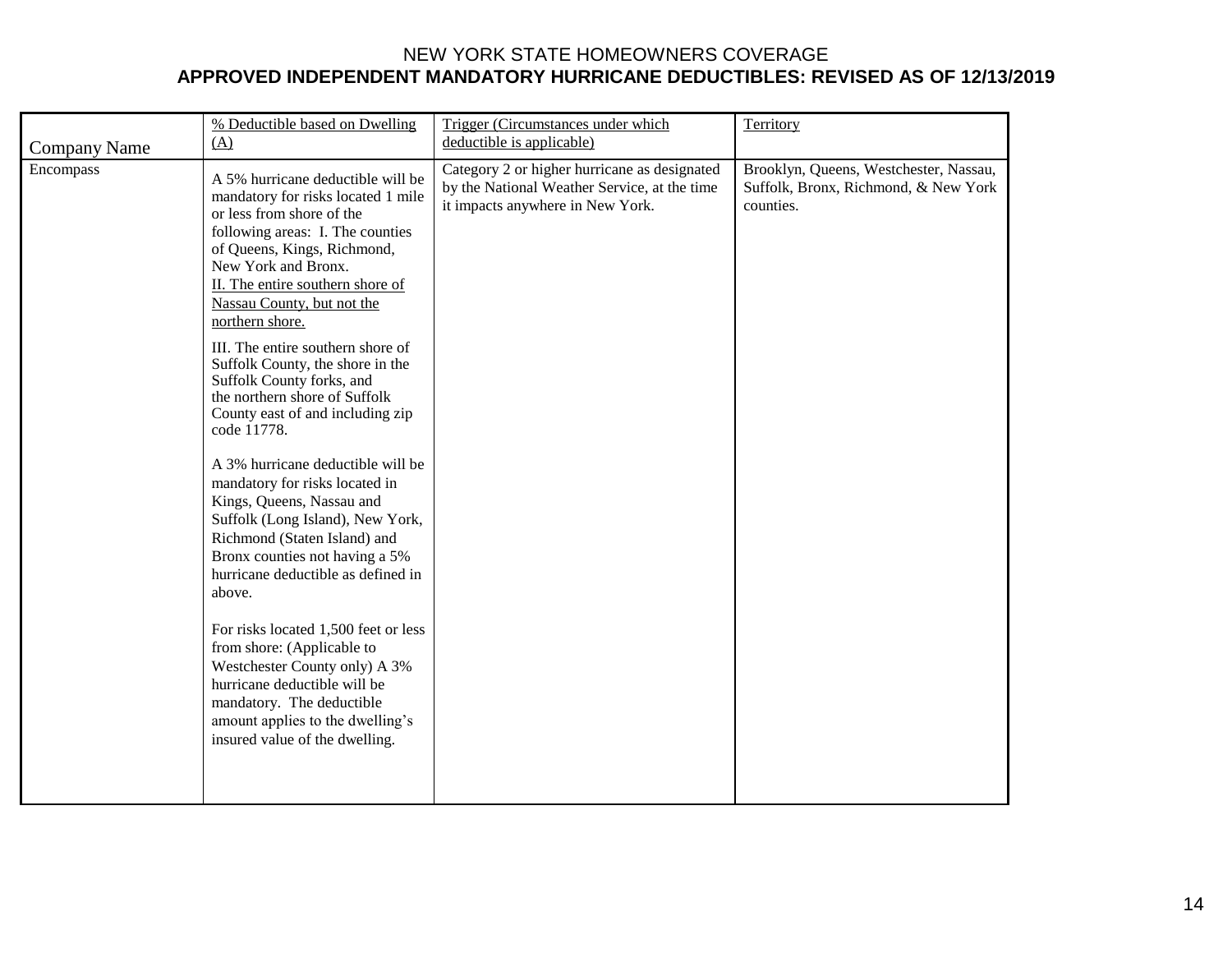| Company Name                                                                     | % Deductible based on Dwelling<br>(A)                                                                                                                                           | Trigger (Circumstances under which<br>deductible is applicable)                                                                                                                                                                                                                                                                                                                                           | Territory                                                                                                                                                          |
|----------------------------------------------------------------------------------|---------------------------------------------------------------------------------------------------------------------------------------------------------------------------------|-----------------------------------------------------------------------------------------------------------------------------------------------------------------------------------------------------------------------------------------------------------------------------------------------------------------------------------------------------------------------------------------------------------|--------------------------------------------------------------------------------------------------------------------------------------------------------------------|
| <b>Farm Family Casualty</b><br><b>Insurance Company</b><br>Homeowners' Program - | 1% and 2%<br>The deductible amount applies to<br>the dwelling's insured value of the<br>dwelling.                                                                               | Applies to loss to property caused by wind,<br>wind gusts, rain, tornadoes, or cyclones<br>during a catastrophic windstorm occurrence<br>(time period that occurs within a period of 12)<br>hours before or 12 hours after the storm<br>which caused the loss makes landfall<br>anywhere in NYS and is declared by the<br>National Hurricane Center of the NWS as a<br>Category 2, 3, 4, or 5 hurricanes. | 1% (but not less than \$1,000) - Kings,<br>Queens, Richmond, Bronx and<br>Westchester counties<br>2% (but not less than \$2,000) - Nassau<br>and Suffolk counties. |
| Farmers New Century,                                                             | Band I<br>5%<br>Band II<br>2%<br><b>Band III</b><br>1%<br>Band IV no special deductible<br>The deductible amount applies to<br>the dwelling's insured value of the<br>dwelling. | Applies to windstorm loss within a period of<br>12 hrs. before or 12 hrs. after the storm<br>which caused the loss makes landfall<br>anywhere in New York State as declared by<br>NWS as Category 2 or higher hurricane.                                                                                                                                                                                  | Suffolk, Nassau, Queens, Kings,<br>Richmond and Westchester counties.                                                                                              |
| Fidelity and Deposit Co.<br>of MD                                                | 2%, 3% and 5 %                                                                                                                                                                  | A percentage deductible applies to<br>windstorm loss that occurs within a period of<br>12 hours before or 12 hours after that storm<br>which caused the loss makes landfall<br>anywhere in New York State as a declared<br>Category 1, 2, 3, 4 or 5 hurricanes.                                                                                                                                           | New York, Bronx, Kings, Westchester:<br>2%<br>Richmond, Queens: 3%<br>Suffolk, Nassau: 5%                                                                          |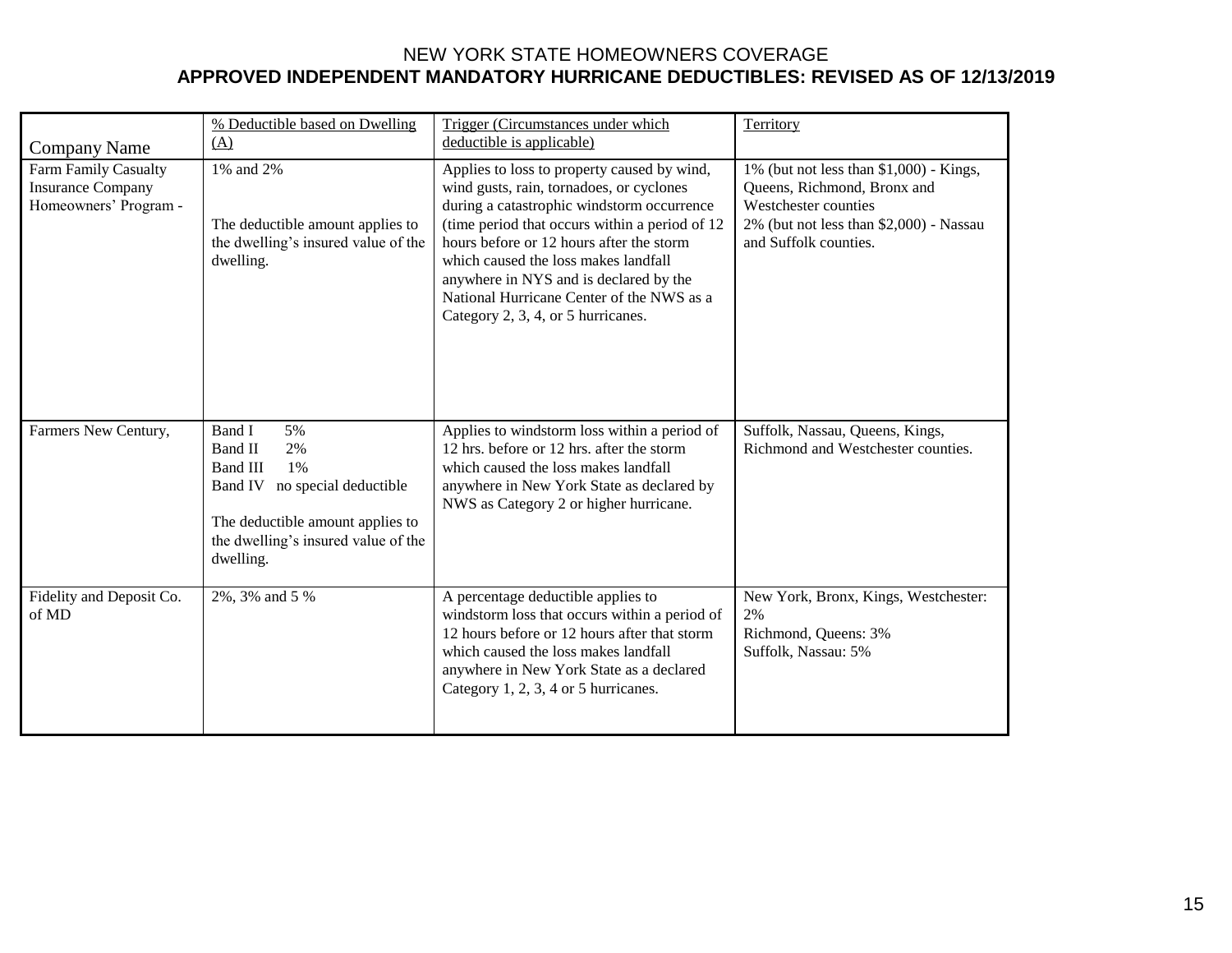|                                                   | % Deductible based on Dwelling                                                                          | Trigger (Circumstances under which                                                                                                                                                                                                                                                                                                                                                                                                                                                            | Territory                                                                                                                                                                                                                                                                                                                                                                                                                                                                                                                                                 |
|---------------------------------------------------|---------------------------------------------------------------------------------------------------------|-----------------------------------------------------------------------------------------------------------------------------------------------------------------------------------------------------------------------------------------------------------------------------------------------------------------------------------------------------------------------------------------------------------------------------------------------------------------------------------------------|-----------------------------------------------------------------------------------------------------------------------------------------------------------------------------------------------------------------------------------------------------------------------------------------------------------------------------------------------------------------------------------------------------------------------------------------------------------------------------------------------------------------------------------------------------------|
|                                                   | (A)                                                                                                     | deductible is applicable)                                                                                                                                                                                                                                                                                                                                                                                                                                                                     |                                                                                                                                                                                                                                                                                                                                                                                                                                                                                                                                                           |
| <b>Company Name</b><br>Fidelity National Ins. Co. | 2% or 5% (see Territory)                                                                                | A percentage deductible applies to<br>windstorm loss that occurs within a period of<br>12 hours before or 12 hours after the storm<br>which caused the loss makes landfall<br>anywhere in New York State as a declared<br>Category 1, 2, 3, 4 or 5 hurricanes.                                                                                                                                                                                                                                | Richmond, Queens, Kings, Nassau,<br><b>Suffolk Counties:</b><br>(1) All risks located on a barrier island<br>or within 2 miles of the south shore or 1<br>mile of the north shore: 5% hurricane<br>deductible in combination with an All<br>Other Perils deductible of at least \$500.<br>(2) All other areas: 2% hurricane<br>deductible in combination with an All<br>Other Perils deductible of at least \$500.<br>New York, Bronx, Westchester:<br>2% hurricane deductible in<br>combination with an All Other Peril<br>deductible of at least \$500. |
| Fireman's Fund                                    | 2% or 1%.<br>5%<br>The deductible amount applies to<br>the dwelling's insured value of the<br>dwelling. | The deductible applies to losses which occur<br>as a result of either: a) a Category 1 or higher<br>hurricane making landfall in NYS, or b) a<br>hurricane making landfall outside of NYS,<br>but which is determined by the National<br>Weather Service to be a Category 1 or higher<br>hurricane force winds in the area within NYS<br>in which the losses occur.                                                                                                                           | Mandatory 2% for Nassau and Suffolk.<br>Mandatory 1% for SI, Queens, &<br>Brooklyn.<br>Mandatory 5% on risks located within 3<br>miles of the Atlantic Shore in Suffolk<br>and Nassau counties. For the remainder<br>of these risks in these territories (those<br>located more than 3 miles away from the<br>Atlantic Shoreline), the Mandatory<br>Deductible will remain at 2%.                                                                                                                                                                         |
| <b>First American Specialty</b>                   | 5%                                                                                                      | Catastrophe windstorm percentage deductible<br>applies to loss to property caused by wind,<br>wind gusts, rain, tornadoes, or cyclones<br>during a catastrophic windstorm occurrence<br>(time period that occurs within a period of 12)<br>hours before or 12 hours after the storm<br>which caused the loss makes landfall<br>anywhere in New York State and is declared<br>by the National hurricane Center of the<br>National Weather Service as a Category 1, 2,<br>3, 4, or 5 hurricane. | Kings (Brooklyn), Queens, Richmond<br>(Staten Island), New York (Manhattan),<br>Bronx, Nassau or Suffolk                                                                                                                                                                                                                                                                                                                                                                                                                                                  |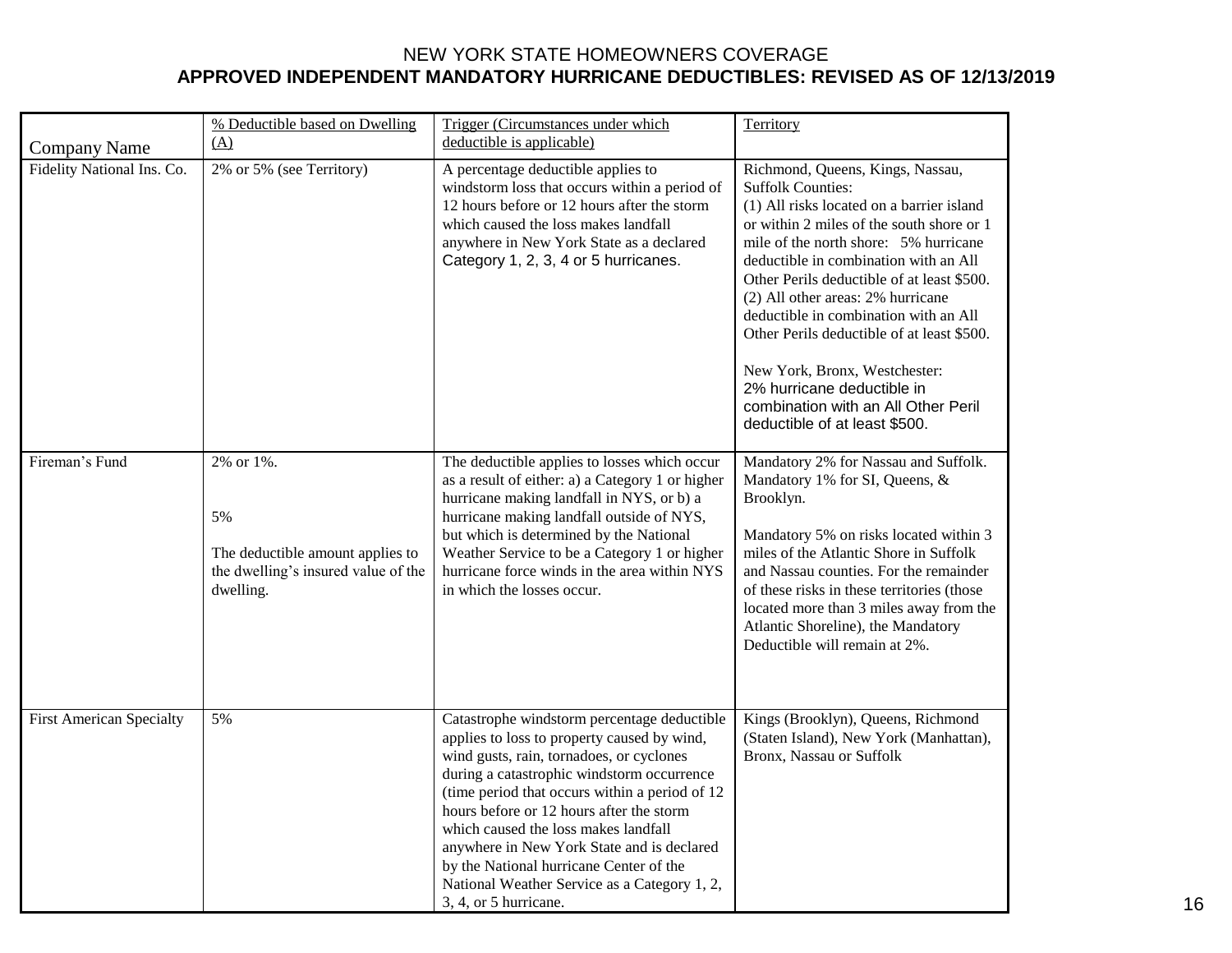|                         | % Deductible based on Dwelling                                                                    | Trigger (Circumstances under which                                                                                                                                                                                                                                                                                                                                                                                                                                                                            | Territory                                                                                                                                                                                                                                                                                                                                                                                                                                                                                                                                                                                                                                                                                                                                                                                                                                                                                                                                                                                                                                                                                                |
|-------------------------|---------------------------------------------------------------------------------------------------|---------------------------------------------------------------------------------------------------------------------------------------------------------------------------------------------------------------------------------------------------------------------------------------------------------------------------------------------------------------------------------------------------------------------------------------------------------------------------------------------------------------|----------------------------------------------------------------------------------------------------------------------------------------------------------------------------------------------------------------------------------------------------------------------------------------------------------------------------------------------------------------------------------------------------------------------------------------------------------------------------------------------------------------------------------------------------------------------------------------------------------------------------------------------------------------------------------------------------------------------------------------------------------------------------------------------------------------------------------------------------------------------------------------------------------------------------------------------------------------------------------------------------------------------------------------------------------------------------------------------------------|
| <b>Company Name</b>     | (A)                                                                                               | deductible is applicable)                                                                                                                                                                                                                                                                                                                                                                                                                                                                                     |                                                                                                                                                                                                                                                                                                                                                                                                                                                                                                                                                                                                                                                                                                                                                                                                                                                                                                                                                                                                                                                                                                          |
| First Liberty Ins. Corp | 2% and 5%<br>The deductible amount applies to<br>the dwelling's insured value of the<br>dwelling. | The mandatory hurricane deductible applies<br>to a windstorm loss that occurs within a<br>period of 12 hours before or 12 hours after<br>the storm which caused the loss makes<br>landfall anywhere in NYS as declared by the<br>National Weather Service to be a Category 2<br>hurricane or higher; or makes landfall outside<br>of NYS, but which is determined by the<br>National Weather Service to be a Category 2<br>or higher hurricane force winds in the area<br>within NYS in which the loss occur. | Policies effective prior to 9/11/2006: A<br>5% mandatory hurricane deductible will<br>apply to all properties located within one<br>mile of the coastline on the South-shore<br>only of Kings, Nassau, Queens, and<br>Suffolk counties.<br>2% mandatory hurricane deductible will<br>apply to all other properties located in<br>Kings, Nassau, Queens, and Suffolk<br>counties.<br>2% mandatory deductible will apply to<br>all properties located in Richmond<br>County.<br>New business policies effective between<br>9/11/2006 and December 10, 2006:<br>5% mandatory hurricane deductible will<br>apply to all properties located in Nassau<br>and Suffolk counties.<br>5% mandatory hurricane deductible will<br>apply to all properties located within one<br>mile of the coastline in Bronx, Kings,<br>New York, Queens, Richmond, and<br>Westchester counties<br>For new business effective on or after<br>December 11, 2006: A mandatory 5%<br>hurricane deductible will apply to all<br>policies in Bronx, Kings, Nassau, New<br>York, Queens, Richmond, Suffolk and<br>Westchester counties. |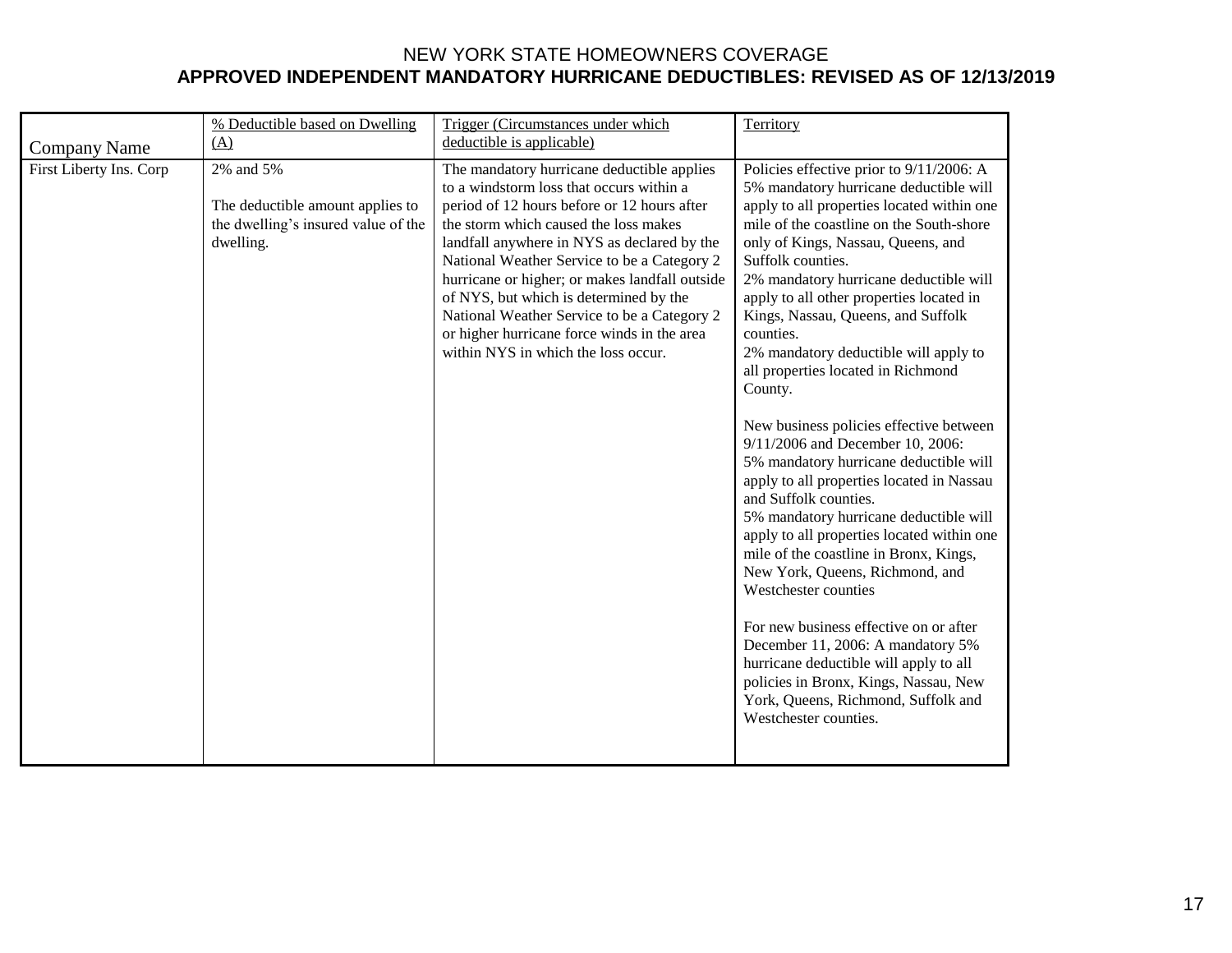|                                                 | % Deductible based on Dwelling                                                                                                                                                                          | Trigger (Circumstances under which                                                                                                                                                                                                                                                                                                                                                                                                                                 | Territory                                                                                                                                                                                                     |
|-------------------------------------------------|---------------------------------------------------------------------------------------------------------------------------------------------------------------------------------------------------------|--------------------------------------------------------------------------------------------------------------------------------------------------------------------------------------------------------------------------------------------------------------------------------------------------------------------------------------------------------------------------------------------------------------------------------------------------------------------|---------------------------------------------------------------------------------------------------------------------------------------------------------------------------------------------------------------|
| <b>Company Name</b>                             | (A)                                                                                                                                                                                                     | deductible is applicable)                                                                                                                                                                                                                                                                                                                                                                                                                                          |                                                                                                                                                                                                               |
| Garrison P& C Ins. Co                           | 2% - Coverage A - \$100,000 or<br>higher<br>\$2,000 – Coverage A \$99,999 or<br>less                                                                                                                    | The deductible applies to windstorm loss that<br>occurs within a period of 12 hours before or<br>12 hours after the storm which caused the<br>loss makes landfall anywhere in New York<br>State as a declared Category 1, 2, 3, 4 or 5<br>hurricanes.<br>Category 1 hurricane is a storm that<br>originates in the tropics and results in either a<br>sustained wind speed of at least 74 miles per<br>hour or a storm surge of at least six feet<br>above normal. | Richmond, Queens, New York, Bronx,<br>Kings, Nassau, Suffolk                                                                                                                                                  |
| Gen Accident                                    | See note A.<br>The deductible amount applies to<br>the dwelling's insured value of the<br>dwelling.                                                                                                     | The deductible is applicable to windstorm<br>loss to covered property, that occurs within a<br>period of 12 hours before or 12 hours after<br>the storm which caused the loss makes<br>landfall anywhere in New York State as<br>declared to be a Category 2, 3, 4 or 5<br>hurricanes by the National Weather Service.                                                                                                                                             | See Note A.                                                                                                                                                                                                   |
| <b>General Casualty</b><br>Company of Wisconsin | 5%<br>For the Windstorm Deductible -<br>New York Catastrophe<br>Percentage and Non-Catastrophe<br>Fixed dollar.<br>The deductible amount applies to<br>the dwelling's insured value of the<br>dwelling. | Windstorm losses that occur within a period<br>of 12 hours before or 12 hours after a storm<br>that causes a loss that makes landfall<br>anywhere in New York state as a declared<br>Category 2, 3, 4, or 5 hurricanes.                                                                                                                                                                                                                                            | For all dwellings located in Bronx,<br>Kings, Nassau, Queens, Richmond,<br>Suffolk, and the cities of Larchmont,<br>Mamaroneck, Mount Vernon, New<br>Rochelle, Port Chester and Rye in<br>Westchester County. |
| Greater NY Mut. & Ins.<br>Co. of Greater NY     | 3%<br>The deductible amount applies to<br>the dwelling's insured value of the<br>dwelling.                                                                                                              | Category 2 hurricane.                                                                                                                                                                                                                                                                                                                                                                                                                                              | 3% hurricane deductible to be applicable<br>to all risks located within 2500 feet and<br>1000 feet from the waterfront in<br>Brooklyn, Queens, Nassau and Suffolk.                                            |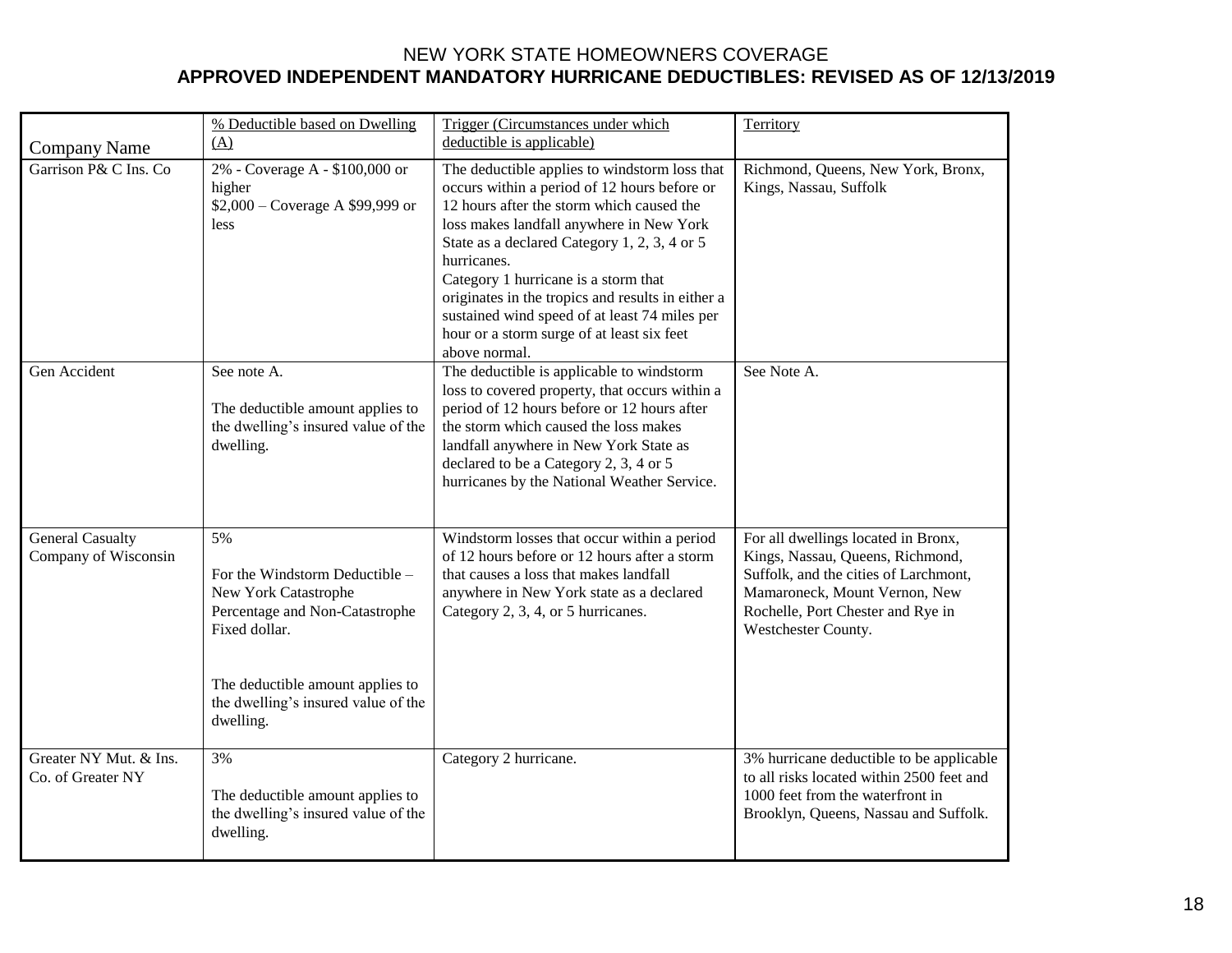|                                    | % Deductible based on Dwelling                                                             | Trigger (Circumstances under which                                                                                                                                                                                                                                                                                   | Territory                                                                                                                                                                                                                                                                                                                                                                                                                                                                                                                                                                                                                                                                                                                         |
|------------------------------------|--------------------------------------------------------------------------------------------|----------------------------------------------------------------------------------------------------------------------------------------------------------------------------------------------------------------------------------------------------------------------------------------------------------------------|-----------------------------------------------------------------------------------------------------------------------------------------------------------------------------------------------------------------------------------------------------------------------------------------------------------------------------------------------------------------------------------------------------------------------------------------------------------------------------------------------------------------------------------------------------------------------------------------------------------------------------------------------------------------------------------------------------------------------------------|
| Company Name                       | (A)                                                                                        | deductible is applicable)                                                                                                                                                                                                                                                                                            |                                                                                                                                                                                                                                                                                                                                                                                                                                                                                                                                                                                                                                                                                                                                   |
| Hanover Ins. Co.                   | 1%, 2%, 3% and 5%                                                                          | The Hurricane percentage deductible<br>applies to a windstorm loss that occurs<br>within a period of 12 hours before or 12<br>hours after the storm which caused the<br>loss makes landfall anywhere in New<br>York State as a declared Category 1, 2,<br>3, 4<br>or 5 hurricane by the National Weather<br>Service. | 2% Deductible Mandatory for:<br>• Westchester (greater than or equal<br>to 0.2 miles and less than 2 miles)<br>• Bronx, Queens, Kings, Richmond,<br>Manhattan (greater than or equal to 1<br>mile)<br>3% Deductible Mandatory for:<br>• Nassau<br>- North Shore - greater than or equal<br>to 0.5 miles<br>- South Shore - greater than or<br>equal to 1 mile<br>• Suffolk<br>- North Shore - greater than 1 mile<br>- South Shore - greater than 3 miles<br>5% Deductible Mandatory for Suffolk:<br>- North Shore - greater than or equal<br>to 0.5 miles and less than 1 mile<br>- South Shore - greater than or<br>equal to 1 mile and less than 3 miles<br>- Any risk located on the North or<br>South fork East of Riverhead |
| Harleysville Ins.<br>Company of NY | 5%<br>The deductible amount applies to<br>the dwelling's insured value of the<br>dwelling. | The deductible is applicable to a windstorm<br>loss if, according to the National Weather<br>Service, a Category 1, 2, 3, 4 or 5 hurricane<br>makes landfall anywhere in New York State<br>within 12 hours before or 12 hours after<br>windstorm loss to covered property first<br>occurs.                           | Brooklyn, Bronx, Queens, Nassau,<br>Suffolk & Richmond.                                                                                                                                                                                                                                                                                                                                                                                                                                                                                                                                                                                                                                                                           |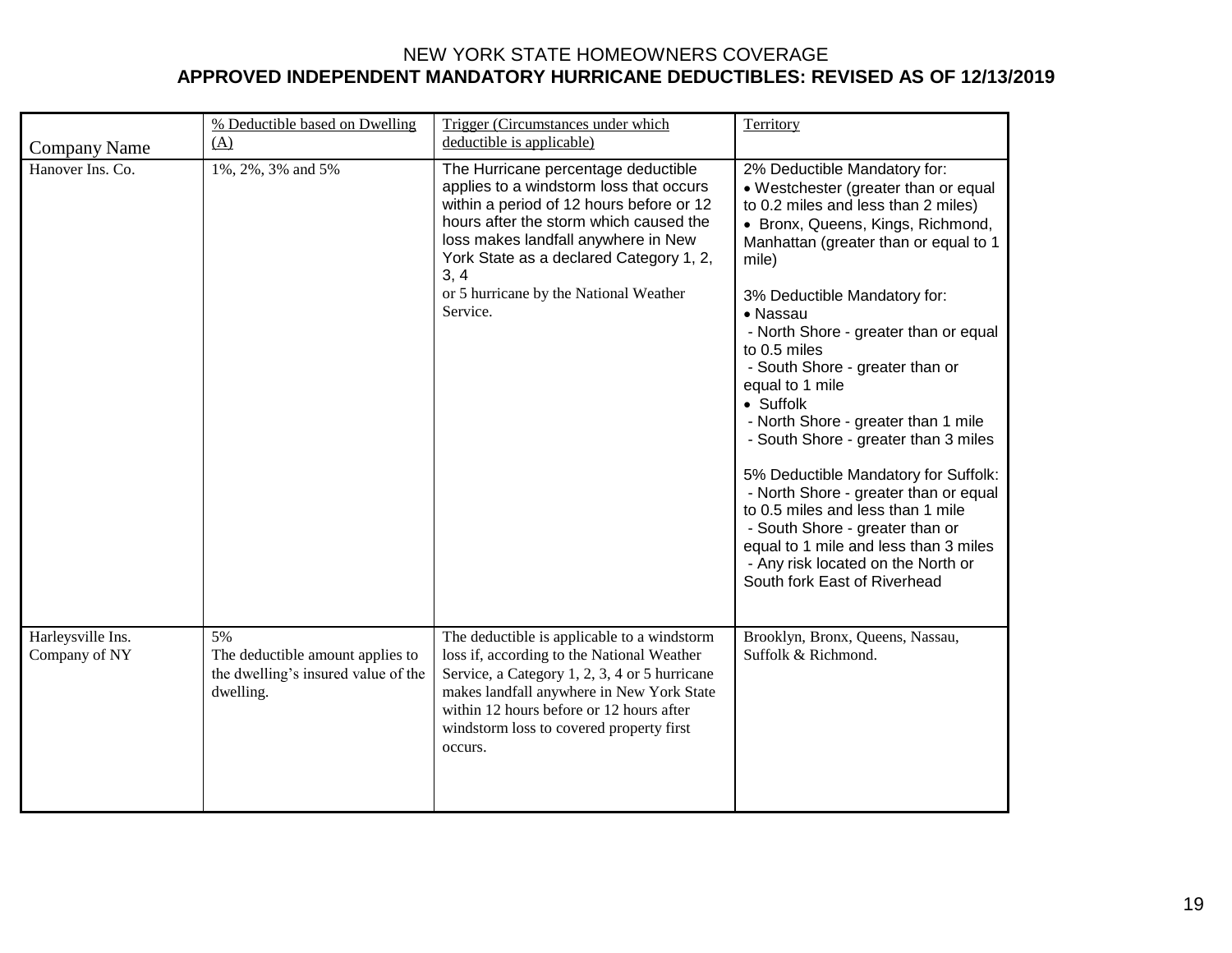|                                                                   | % Deductible based on Dwelling                                                                                                                                                                                                                                                             | Trigger (Circumstances under which                                                                                                                                                                                                                                                                                                                                                                                                                                                                                                           | Territory                                                                                                                                                                                                                                                       |
|-------------------------------------------------------------------|--------------------------------------------------------------------------------------------------------------------------------------------------------------------------------------------------------------------------------------------------------------------------------------------|----------------------------------------------------------------------------------------------------------------------------------------------------------------------------------------------------------------------------------------------------------------------------------------------------------------------------------------------------------------------------------------------------------------------------------------------------------------------------------------------------------------------------------------------|-----------------------------------------------------------------------------------------------------------------------------------------------------------------------------------------------------------------------------------------------------------------|
| <b>Company Name</b>                                               | (A)                                                                                                                                                                                                                                                                                        | deductible is applicable)                                                                                                                                                                                                                                                                                                                                                                                                                                                                                                                    |                                                                                                                                                                                                                                                                 |
| Harleysville Preferred Ins.<br>Co.                                | 5%<br>Homeowners: The deductible<br>amount is based on the insured<br>value Coverage A.<br>Dwelling Fire: The deductible<br>amount is based on the insured<br>value of Coverage A or B,<br>whichever is greater.                                                                           | Applies to Windstorm loss that occurs within<br>a period of 12 hours before or 12 hours after<br>the storm which caused the loss makes<br>landfall anywhere in New York State as a<br>"declared" Category 1, 2, 3, 4 or 5<br>hurricanes.<br>"Declared" means declared by the National<br>Weather Service.                                                                                                                                                                                                                                    | Bronx, Kings, Nassau, Queens,<br>Richmond, Suffolk and Westchester<br>(within 2 of salt water)                                                                                                                                                                  |
| Harleysville-Worcester                                            | 5%<br>The deductible amount applies to<br>the dwelling's insured value of the<br>dwelling.                                                                                                                                                                                                 | The deductible is applicable to a windstorm<br>loss if, according to the National Weather<br>Service, a Category 1, 2, 3, 4 or 5 hurricane<br>makes landfall anywhere in New York State<br>within 12 hours before or 12 hours after<br>windstorm loss to covered property first<br>occurs.                                                                                                                                                                                                                                                   | Brooklyn, Queens, Nassau, Suffolk &<br>Richmond.                                                                                                                                                                                                                |
| Hartford Cas. Ins. Co.<br>Hartford Ins. Co. of<br><b>Illinois</b> | 5% & 2%.<br>The deductible amount applies to<br>the dwelling's insured value of the<br>dwelling.                                                                                                                                                                                           | The Hurricane Deductible applies to covered<br>losses caused by hurricane that occurs within<br>a period of 12 hours before or 12 hours after<br>the storm which caused the loss: 1) makes<br>landfall anywhere in New York State as a<br>Category 2, 3, 4 or 5 hurricanes as declared<br>by the National Weather Service; or 2)<br>creates hurricane force winds to category 2 or<br>higher, as determined by the National<br>Weather Service, anywhere in the county<br>within New York State, in which the covered<br>property is located | $5% -$<br>Suffolk: all locations<br>Nassau: all locations<br>Kings: all locations<br>$2% -$<br>Queens: all locations<br>Richmond: all locations<br>Bronx: all locations<br>New York: all locations<br>Westchester: all locations within 2 miles<br>of the shore |
| Holyoke Mutual in Salem                                           | Based on Coverage A limit:<br>\$124,000 & Under<br>N/A<br>\$2,500<br>\$125,000-\$300,000<br>\$5,000<br>\$300,001-\$600,000<br>\$7,500<br>\$600,001-\$\$1,000,000<br>\$1,000,000 & Over<br>\$10,000<br>The deductible amount applies to<br>the dwelling's insured value of the<br>dwelling. | Hurricane deductible applies to a hurricane<br>loss that occurs within a period of 12 hours<br>before or 12 hours after the storm which<br>caused the loss makes landfall anywhere in<br>NYS as a declared Category 2, 3, 4 or 5<br>hurricanes by the National Weather Service.                                                                                                                                                                                                                                                              | 2,500 ft from south areas along the shore<br>of Kings, Queens, Richmond and Suffolk<br>counties.<br>1,000 ft. from north shore areas along<br>the shores of Bronx, Nassau,<br>Westchester and Suffolk counties.                                                 |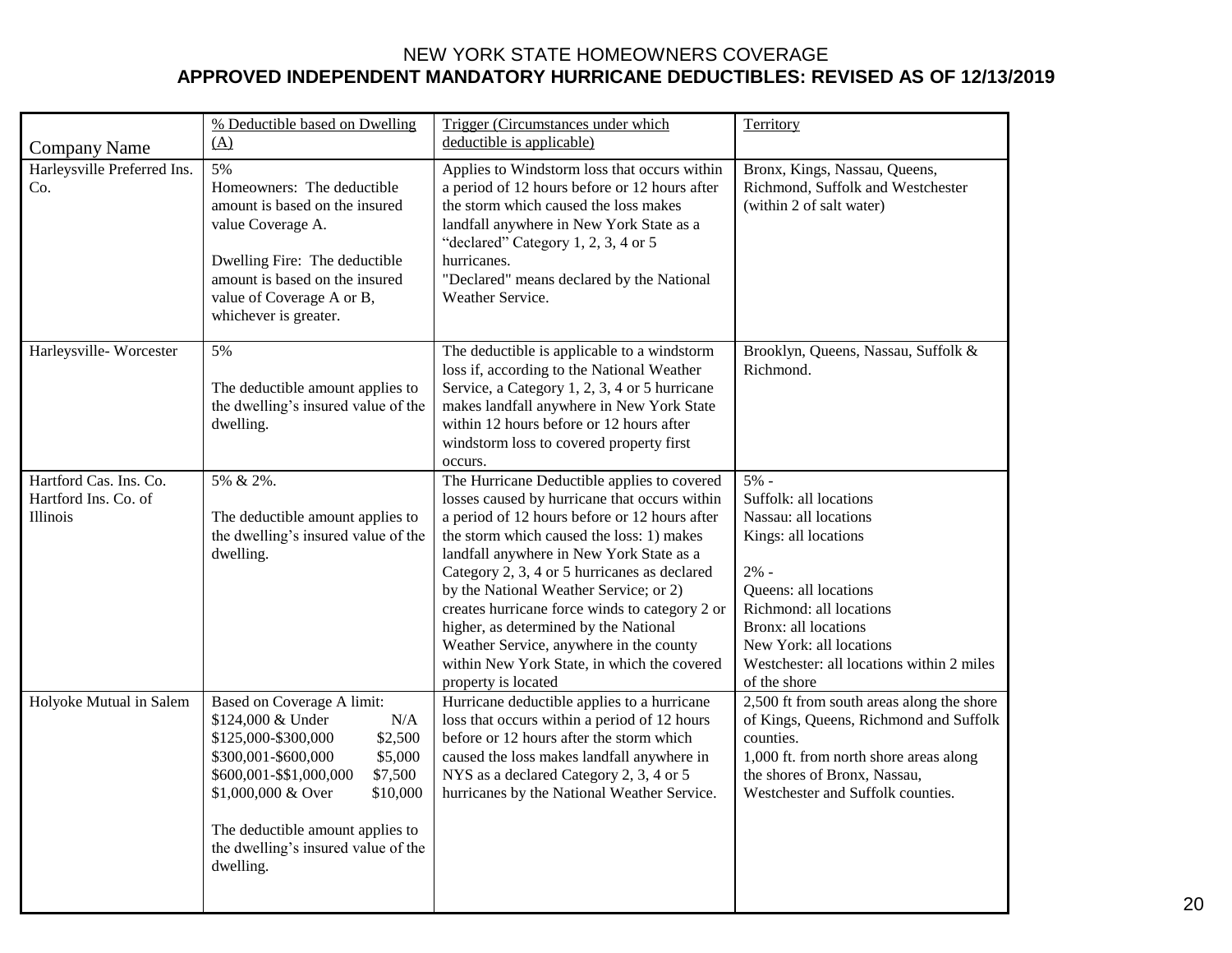|                                           | % Deductible based on Dwelling                                      | Trigger (Circumstances under which                                                                                                                                                                                                                                                                                                                                                                                                                                                                                                                               | Territory                                                                                                                                                                     |
|-------------------------------------------|---------------------------------------------------------------------|------------------------------------------------------------------------------------------------------------------------------------------------------------------------------------------------------------------------------------------------------------------------------------------------------------------------------------------------------------------------------------------------------------------------------------------------------------------------------------------------------------------------------------------------------------------|-------------------------------------------------------------------------------------------------------------------------------------------------------------------------------|
| <b>Company Name</b>                       | (A)                                                                 | deductible is applicable)                                                                                                                                                                                                                                                                                                                                                                                                                                                                                                                                        |                                                                                                                                                                               |
| Homesite Insurance<br>Company of New York | 2% and 5% of Coverage A limits<br>for Standard and Deluxe Policies. | The hurricane deductible applies to<br>windstorm loss that occurs within a period of<br>12 hours before or 12 hours after the storm<br>which caused the loss makes landfall<br>anywhere in New York State as a declared<br>Category 1, 2, 3, 4 or 5 hurricanes, or<br>makes landfall outside of New York State,<br>but which is determined by the<br>National Weather Service to provide<br>Category 1 or higher force winds in the<br>area within New York State in which the<br>losses occur.<br>"Declared" means declared by the National<br>Weather Service. | 5%: Richmond, Queens, New York,<br>Bronx, Kings, Nassau, and Suffolk; and<br>specific zip codes in Westchester<br>County.<br>2%: Specific zip codes in Westchester<br>County. |
| HO Program II                             | 5% - Coverage A                                                     | The deductible applies to windstorm loss that<br>occurs within a period of 12 hours before or<br>12 hours after the storm which caused the<br>loss makes landfall anywhere in New York<br>State as a declared Category 1, 2, 3, 4 or 5<br>hurricanes. Category 1 hurricane is a storm<br>that originates in the tropics and results in<br>either a sustained wind speed of at least 74<br>miles per hour or a storm surge of at least six<br>feet above normal.                                                                                                  | Richmond, Queens, New York, Bronx,<br>Kings, Nassau, Suffolk                                                                                                                  |
|                                           | 2% - Coverage A                                                     | $\zeta\,\zeta$                                                                                                                                                                                                                                                                                                                                                                                                                                                                                                                                                   | Selected Areas in Westchester                                                                                                                                                 |
| Hyundai Marine & Fire<br>Ins. Co          | 2%                                                                  | Windstorm loss that occurs within a period of<br>12 hours before or 12 hours after the storm<br>which makes landfall anywhere in the New<br>York State as a declared Category 2, 3, 4, or<br>5 hurricanes.<br>"Declared" means declared by the national<br>Weather Service.                                                                                                                                                                                                                                                                                      | Richmond, Queens, Bronx, Kings,<br>Suffolk, Westchester, and Nassau<br>Counties.                                                                                              |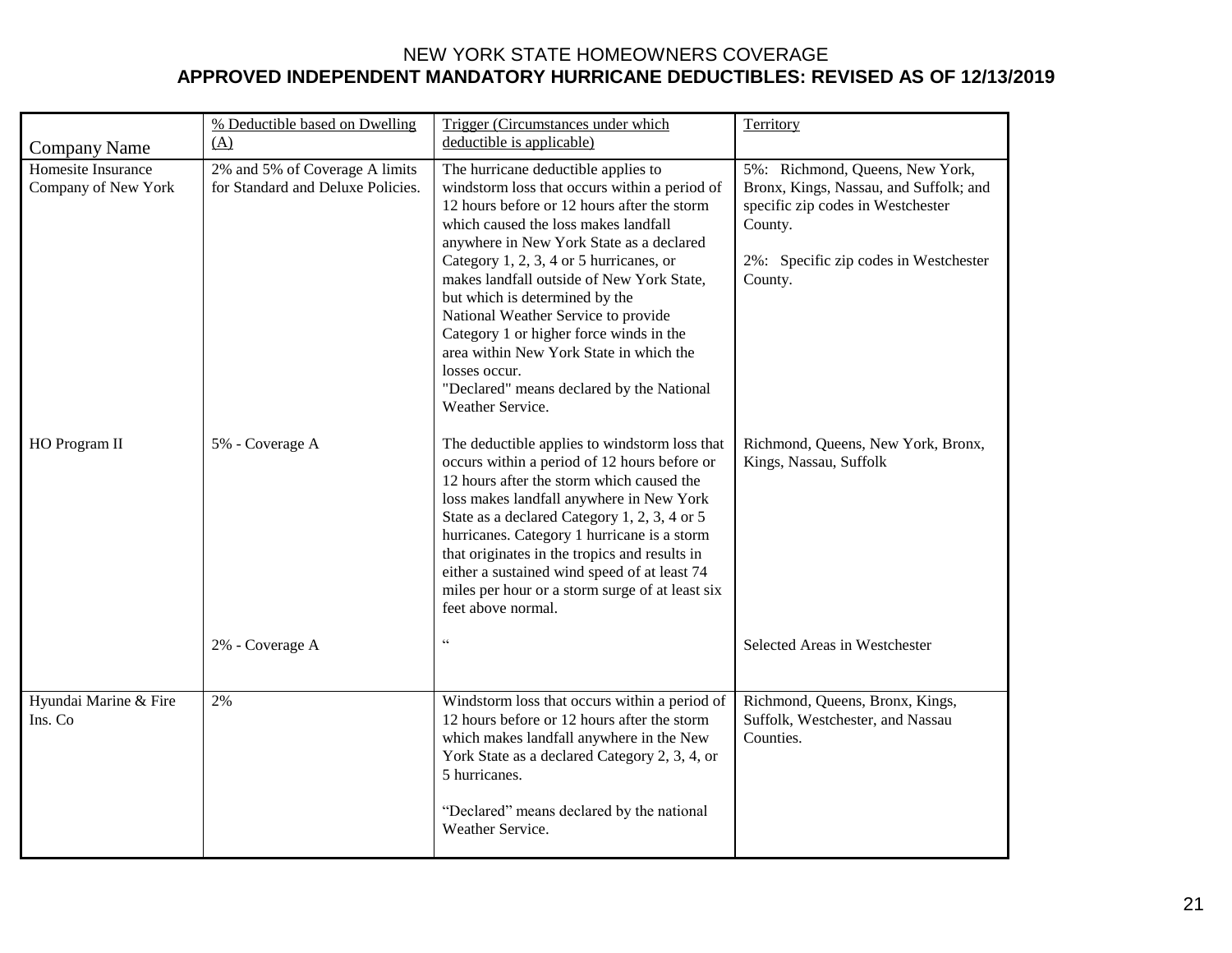| Company Name                 | % Deductible based on Dwelling<br>(A)                                                                                                   | Trigger (Circumstances under which<br>deductible is applicable)                                                                                                                                                | Territory                                                                                                                                                                                                                                                                                                                                                                                                    |
|------------------------------|-----------------------------------------------------------------------------------------------------------------------------------------|----------------------------------------------------------------------------------------------------------------------------------------------------------------------------------------------------------------|--------------------------------------------------------------------------------------------------------------------------------------------------------------------------------------------------------------------------------------------------------------------------------------------------------------------------------------------------------------------------------------------------------------|
| <b>ISO</b>                   | <b>Optional See Note A</b><br>The deductible amount applies to<br>the dwelling's insured value of the<br>dwelling.                      | The deductible is applicable when a<br>windstorm loss occurs 12 hours before or 12<br>hours after a Category 2 hurricane, as<br>determined by the National Weather Service,<br>makes landfall anywhere in NYS. | See Note A.                                                                                                                                                                                                                                                                                                                                                                                                  |
| Kansas City Fire &<br>Marine | 3% and 5%, depending on<br>distance from shore.<br>The deductible amount applies to<br>the dwelling's insured value of the<br>dwelling. | Category 2                                                                                                                                                                                                     | Westchester: $1,500'$ or less from shore =<br>$3\%$ :<br>1 ml. or less from shore in following<br>areas: Queens, Kings, Richmond, New<br>York and Bronx, entire southern shore of<br>Suffolk County, the Suffolk County<br>forks and northern shore of Suffolk<br>County east of and including zip code<br>$11778 = 5\%$ ;<br>All other areas in the above counties<br>(except Westchester county) = $3\%$ . |
| Kemper Group                 | 2% & 5%<br>The deductible amount applies to<br>the dwelling's insured value of the<br>dwelling.                                         | The deductible is applicable when a<br>windstorm loss occurs 12 hours before or 12<br>hours after a Category 2 hurricane, as<br>determined by the National Weather Service,<br>makes landfall anywhere in NYS. | 5 NYC boroughs, Nassau, Suffolk and<br>Westchester counties                                                                                                                                                                                                                                                                                                                                                  |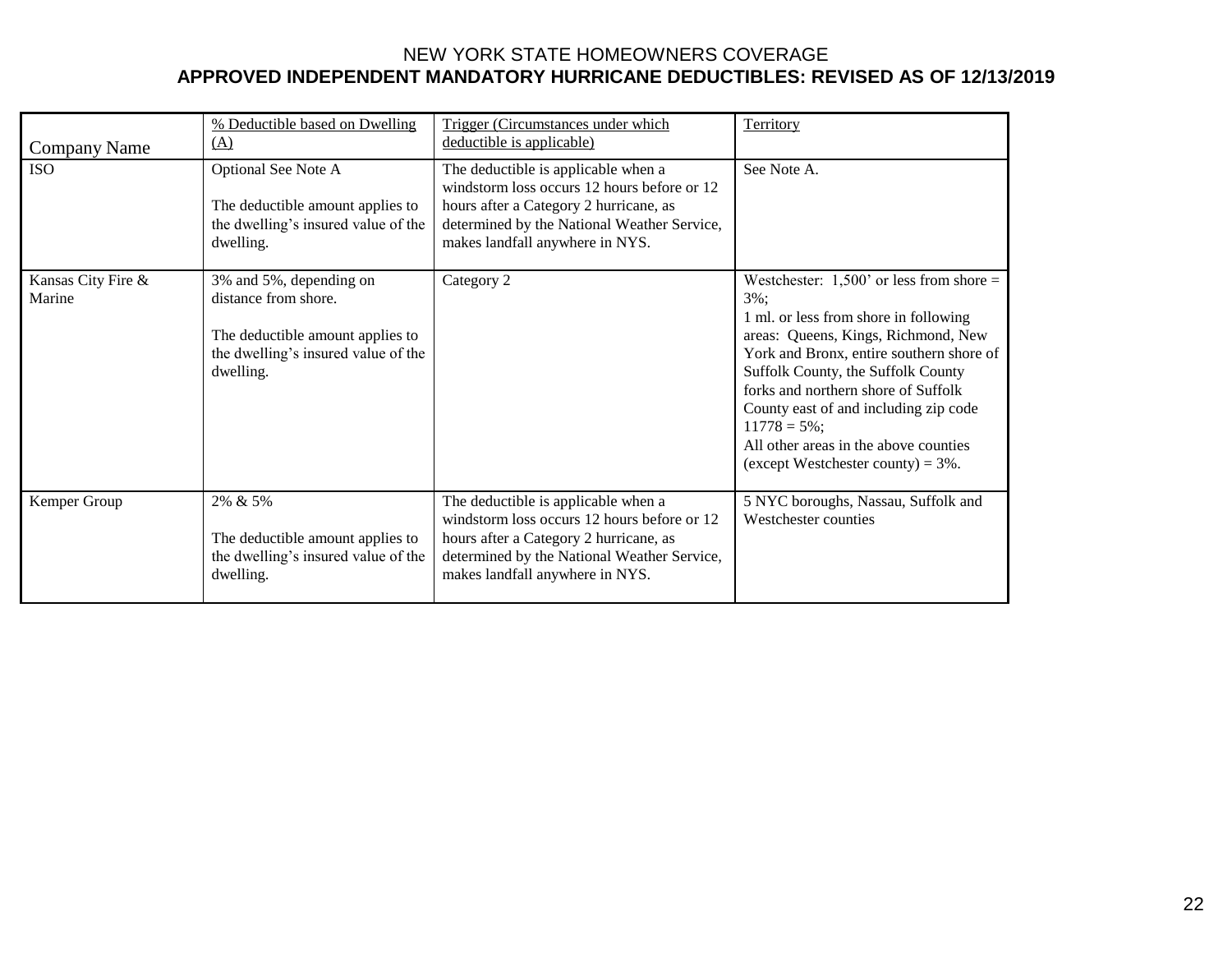|                                      | % Deductible based on Dwelling | Trigger (Circumstances under which                                                                                                                                                                                                                                                                                                                                                                                                                                                                                                                                                                                                                                       | Territory                                                                                                                                                                                                                                                                                                                                                                                                                                                                                                                        |
|--------------------------------------|--------------------------------|--------------------------------------------------------------------------------------------------------------------------------------------------------------------------------------------------------------------------------------------------------------------------------------------------------------------------------------------------------------------------------------------------------------------------------------------------------------------------------------------------------------------------------------------------------------------------------------------------------------------------------------------------------------------------|----------------------------------------------------------------------------------------------------------------------------------------------------------------------------------------------------------------------------------------------------------------------------------------------------------------------------------------------------------------------------------------------------------------------------------------------------------------------------------------------------------------------------------|
| <b>Company Name</b>                  | (A)                            | deductible is applicable)                                                                                                                                                                                                                                                                                                                                                                                                                                                                                                                                                                                                                                                |                                                                                                                                                                                                                                                                                                                                                                                                                                                                                                                                  |
| Kemper Independence<br>Insurance Co. | 3% and 5%                      | Applies to windstorm loss that occurs in the<br>time period:<br>• Beginning at the time a category 1 or higher<br>hurricane determined and declared by the<br>National Weather Ser-vice makes landfall in<br>any part of the "state" of New York<br>• In which a hurricane makes landfall outside<br>of New York State but is determined by the<br>National Weather Service to have Category 1<br>or higher force winds in the territory within<br>New York State in which the losses occur.<br>If a hurricane produces a minimum<br>hurricane wind speed at any NWS<br>measuring site in the county in which the<br>dwelling is located, this deductible will<br>apply. | 5%:<br>1000' of the shore in Richmond<br>2500' of the northern shore of<br>$LI$ ; and<br>1 mile of the southern shore of<br>LI.<br>$3\%$ :<br>Nassau, Suffolk, Queens,<br>Kings, New York, Bronx,<br>Richmond Counties where the<br>5% deductible is not required;<br>and<br>Original policy effective date<br>prior to 07/09/2009: Within<br>1,500 feet of the shore in<br>Westchester County; or<br>Original policy effective date on<br>or after 07/09/2009: Within<br>two miles of the shore in<br><b>Westchester County</b> |
|                                      |                                |                                                                                                                                                                                                                                                                                                                                                                                                                                                                                                                                                                                                                                                                          |                                                                                                                                                                                                                                                                                                                                                                                                                                                                                                                                  |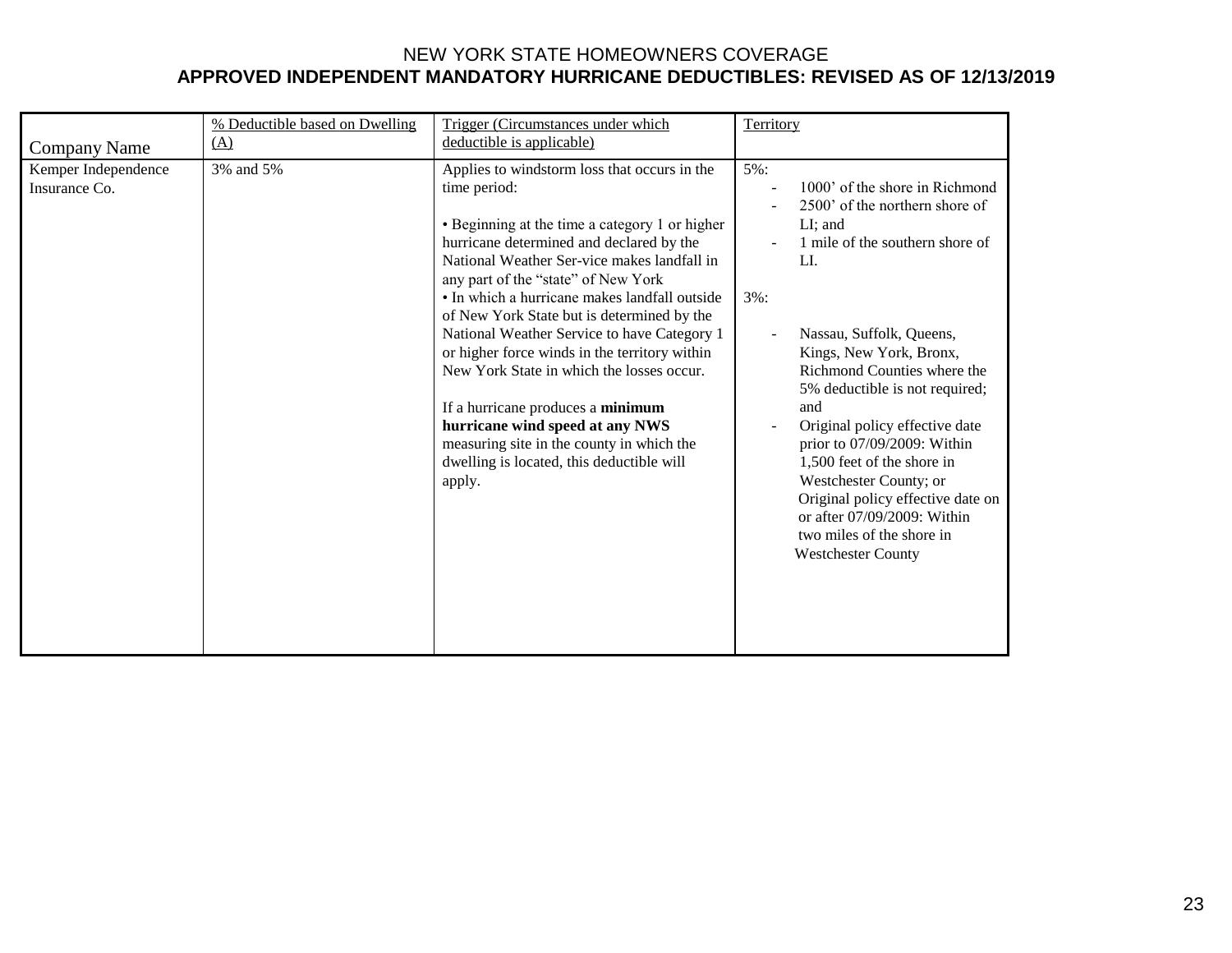|                               | % Deductible based on Dwelling<br>(A)                                                                  | Trigger (Circumstances under which<br>deductible is applicable)                                                                                                                                                                                                                                                                                                                                                                                                                                                                                                                                                               | Territory                                                                                                                                                                                                                                                                                                                                                                                                                                                                                                                                                 |
|-------------------------------|--------------------------------------------------------------------------------------------------------|-------------------------------------------------------------------------------------------------------------------------------------------------------------------------------------------------------------------------------------------------------------------------------------------------------------------------------------------------------------------------------------------------------------------------------------------------------------------------------------------------------------------------------------------------------------------------------------------------------------------------------|-----------------------------------------------------------------------------------------------------------------------------------------------------------------------------------------------------------------------------------------------------------------------------------------------------------------------------------------------------------------------------------------------------------------------------------------------------------------------------------------------------------------------------------------------------------|
| <b>Company Name</b>           |                                                                                                        |                                                                                                                                                                                                                                                                                                                                                                                                                                                                                                                                                                                                                               |                                                                                                                                                                                                                                                                                                                                                                                                                                                                                                                                                           |
| Kingstone Insurance Co.       | Category 1: \$1,000<br>Category 2: 2% or 5%                                                            | The deductible is \$1000 for Category 1<br>hurricane of 74 mph and 2% and 5% for<br>Category 2 hurricanes of 96 mph.<br>Will apply to any windstorm loss that occurs<br>12 hours before a hurricane begins resulting<br>in Category 1 hurricane force winds or<br>hurricane force winds of a greater velocity in<br>any coastal county, regardless of the specific<br>location of your property, and ends 12 hours<br>after a hurricane resulting in category 1<br>hurricane force winds or hurricane force<br>winds of a greater velocity in any coastal<br>county, regardless of the specific location of<br>your property. | Bronx, Kings, Nassau, New York,<br>Queens, Richmond, Suffolk and<br>Westchester: 2%                                                                                                                                                                                                                                                                                                                                                                                                                                                                       |
| Lancer                        | See Note A.<br>The deductible amount applies to<br>the dwelling's insured value of the<br>dwelling.    | The deductible shall be activated only in the<br>event a Category 2 Storm, as defined by the<br>National Weather Service, makes landfall<br>within the geographic boundaries of the State<br>of New York and shall apply only to losses as<br>a result of that storm for damage and loss<br>covered under the peril of windstorm.                                                                                                                                                                                                                                                                                             | See Note A.                                                                                                                                                                                                                                                                                                                                                                                                                                                                                                                                               |
| Lemonade Insurance<br>Company | 1%, 2%, and 5%<br>The deductible amount applies to<br>the dwelling's insured value of the<br>dwelling. | A higher percentage or fixed dollar<br>deductible amount that applies to Windstorm<br>loss that occurs within a period of 12 hours<br>before or 12 hours<br>after the storm which caused the loss makes<br>landfall anywhere in New York State as a<br>declared Category 2,<br>3, 4 or 5 hurricanes.<br>"Declared" means declared by the National<br>Weather Service.                                                                                                                                                                                                                                                         | Nassau and Suffolk counties:<br>Minimum mandatory<br>Hurricane Deductible equal to 5% if<br>the insured property is located within<br>1 mile of the North shore or within 5<br>miles of the South shore. A<br>Hurricane Deductible equal to 2% for<br>all other property.<br>Queens, Kings, Richmond counties:<br>Minimum mandatory Hurricane<br>deductible equal to 5% if the insured<br>property is located within one mile of the<br>coast, 2% if the insured property is<br>located between 1-5 miles of the coast,<br>and 1% for all other property. |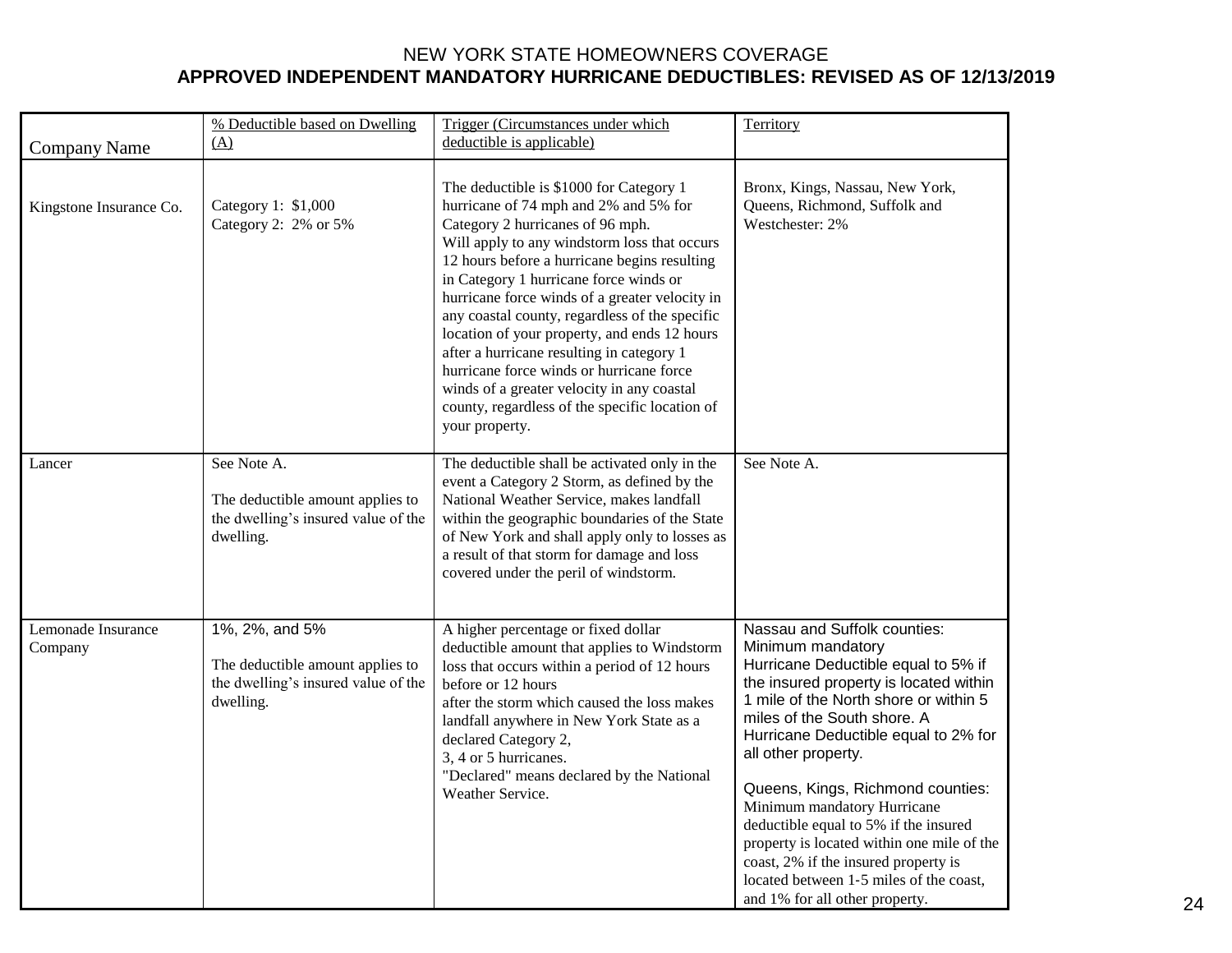|                                                                                                                       | % Deductible based on Dwelling                                                                    | Trigger (Circumstances under which                                                                                                                                                                                                                                                                                                                                                                                                                                                                                                                                                                                                                                                                                                                                                                 | Territory                                                                                  |
|-----------------------------------------------------------------------------------------------------------------------|---------------------------------------------------------------------------------------------------|----------------------------------------------------------------------------------------------------------------------------------------------------------------------------------------------------------------------------------------------------------------------------------------------------------------------------------------------------------------------------------------------------------------------------------------------------------------------------------------------------------------------------------------------------------------------------------------------------------------------------------------------------------------------------------------------------------------------------------------------------------------------------------------------------|--------------------------------------------------------------------------------------------|
| <b>Company Name</b>                                                                                                   |                                                                                                   |                                                                                                                                                                                                                                                                                                                                                                                                                                                                                                                                                                                                                                                                                                                                                                                                    |                                                                                            |
| Liberty Mutual Fire;<br>Liberty Insurance Corp.;<br>LM Ins. Corporation; and<br>The First Liberty Ins.<br>Corporation | (A)<br>5%<br>The deductible amount applies to<br>the dwelling's insured value of the<br>dwelling. | deductible is applicable)<br>Bronx, Kings, Nassau, New York, Queens,<br><b>Richmond and Suffolk counties</b><br>A "Hurricane" is defined as a storm system<br>that has been declared a Hurricane by the<br>National Weather<br>Service and which causes sustained winds of<br>greater than or equal to 74 miles per hour in<br>any part of the state of New York. It includes<br>the wind, wind gusts, hail, rain, lightning,<br>snow or sleet, tornadoes or cyclones or any<br>other weather conditions caused by or<br>resulting from the storm system.<br><b>Westchester County</b><br>A "Hurricane" is defined as a storm system<br>that has been declared a Hurricane by the<br>National Weather<br>Service and which causes sustained winds of                                               | Bronx, Kings, Nassau, New York,<br>Queens, Richmond, Suffolk, and<br>Westchester counties. |
|                                                                                                                       |                                                                                                   | greater than or equal to 96 miles per hour in<br>any part of the state of New York. It includes<br>the wind, wind gusts, hail, rain, lightning,<br>snow or sleet, tornadoes or cyclones or any<br>other weather conditions caused by or<br>resulting from the storm system.<br>The "Duration of a Hurricane" means the<br>time period beginning 12 hours before and<br>ending 12 hours after<br>the hurricane which caused the loss makes<br>landfall anywhere in New York State as<br>determined by the<br>National Weather Service, or makes landfall<br>outside of New York State, but which is<br>determined by the<br>National Weather Service to provide<br>Category 1 (Category 2 for Westchester) or<br>higher force winds in the area within New<br>York State in which the losses occur. |                                                                                            |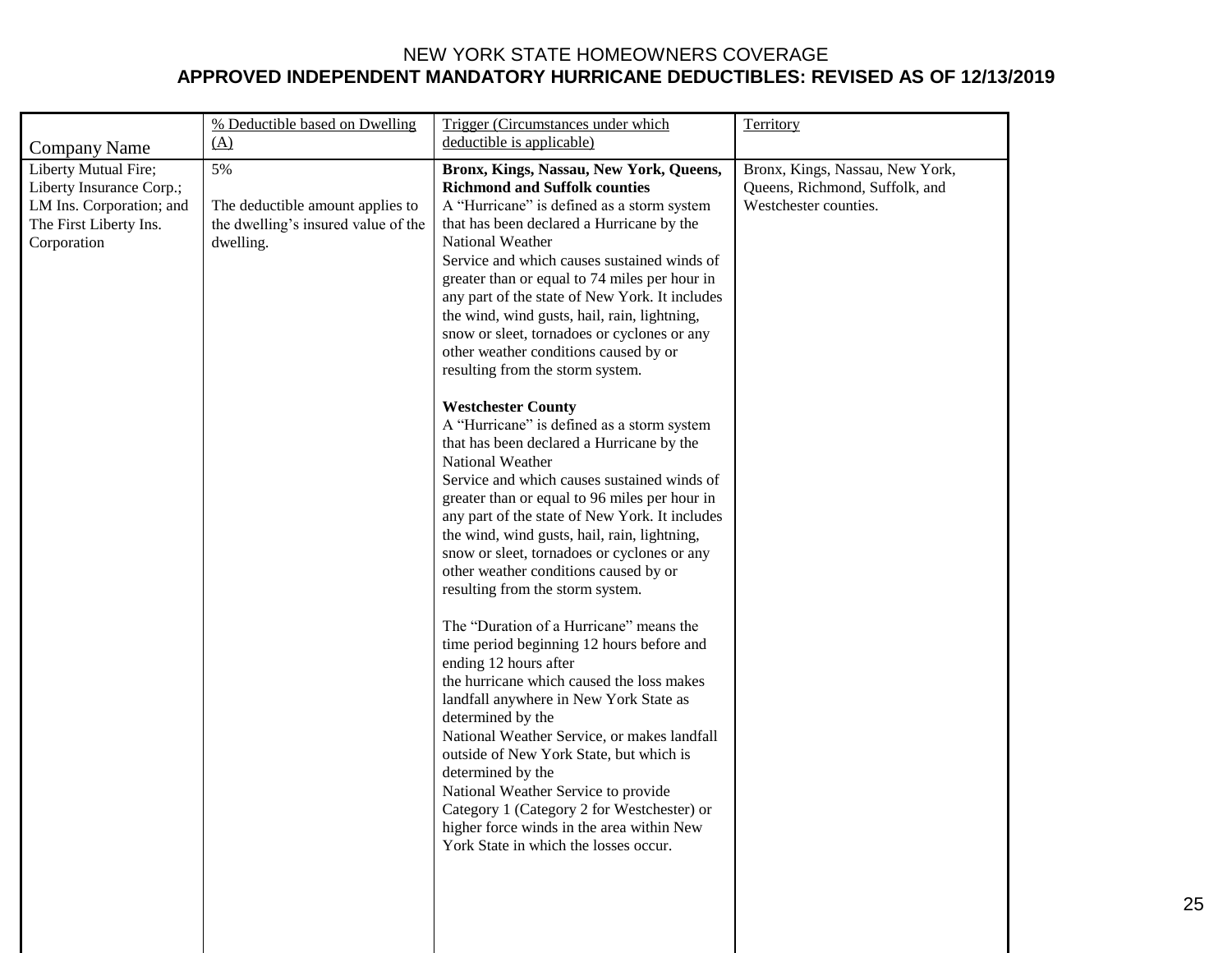|                                              | % Deductible based on Dwelling                                                                                                                                                                                              | Trigger (Circumstances under which                                                                                                                                                                                                                                                                                                                                                                                                                                                                                                                                                                                                                                                                        | Territory                                                                                                                                                                                                                                                                                                                                                                                                                                                                                                                                                                                      |
|----------------------------------------------|-----------------------------------------------------------------------------------------------------------------------------------------------------------------------------------------------------------------------------|-----------------------------------------------------------------------------------------------------------------------------------------------------------------------------------------------------------------------------------------------------------------------------------------------------------------------------------------------------------------------------------------------------------------------------------------------------------------------------------------------------------------------------------------------------------------------------------------------------------------------------------------------------------------------------------------------------------|------------------------------------------------------------------------------------------------------------------------------------------------------------------------------------------------------------------------------------------------------------------------------------------------------------------------------------------------------------------------------------------------------------------------------------------------------------------------------------------------------------------------------------------------------------------------------------------------|
| <b>Company Name</b>                          | (A)                                                                                                                                                                                                                         | deductible is applicable)                                                                                                                                                                                                                                                                                                                                                                                                                                                                                                                                                                                                                                                                                 |                                                                                                                                                                                                                                                                                                                                                                                                                                                                                                                                                                                                |
| Massachusetts Bay Ins<br>Co.                 | HO-4 Wrap Around Endorsement<br>for risks less than 1 mile.<br>5% and 2% applies to risks 1 to 3<br>miles and greater.<br>The deductible amount applies to<br>the dwelling's insured value of the<br>dwelling.              | (a) To a windstorm loss that occurs within a<br>period of 12 hours before or 12 hours after<br>the storm which caused the loss makes<br>landfall anywhere in New York State as a<br>declared Category 1, 2, 3, 4 or 5 hurricanes<br>by the national Weather Service.<br>(b) To a windstorm loss that occurs within a<br>period of 12 hours before or 12 hours after<br>the storm which caused the loss makes<br>landfall outside of New York State, but<br>which is determined to be a Category 1 or<br>higher force winds by the national Weather<br>Service in the area (territory) within New<br>York State in which the loss occurs.<br>"Declared" means declared by the National<br>Weather Service. | For Nassau and Suffolk Counties: a 5%<br>windstorm deductible for risks located 1<br>to 3 miles or greater from distance to<br>nearest shore line.<br>HO-4 Windstorm Wrap Around<br>endorsement for risks located less than 1<br>mile form the distance to nearest shore<br>line.<br>For Kings, New York, Bronx, Queens,<br>Richmond and Westchester Counties:<br>2% Windstorm deductible for risk<br>located 1 to 3 miles and greater from<br>distance to nearest shore line.<br>HO-4 Windstorm Wrap around<br>endorsement for risks less than 1 mile<br>from distance to nearest shore line. |
| Merchants Mutual<br><b>Insurance Company</b> | Adopted ISO's deductible with<br>the exception of a mandatory<br>\$500 windstorm deductible for<br>the affected areas.<br>The deductible amount applies to<br>the dwelling's insured value of the<br>dwelling.<br>3% and 5% | The deductible is applicable when a<br>windstorm loss occurs 12 hours before or 12<br>hours after a Category 1 hurricane, as<br>determined by the National Weather Service,<br>makes landfall anywhere in NYS.                                                                                                                                                                                                                                                                                                                                                                                                                                                                                            | 5% - within 1 mile of the south shore in<br>Nassau, Suffolk, Queens, Kings, Bronx,<br>New York and Richmond Counties;<br>- any property east of East Hampton on<br>the South Branch of LI; and<br>- any property east of Southold on the<br>North Fork of LI.<br>3% - within 1 ml of the shore in<br>Westchester County; and<br>- remainder of properties located in<br>Nassau, Suffolk, Queens, Kings, Bronx,<br>New York and Richmond Counties.                                                                                                                                              |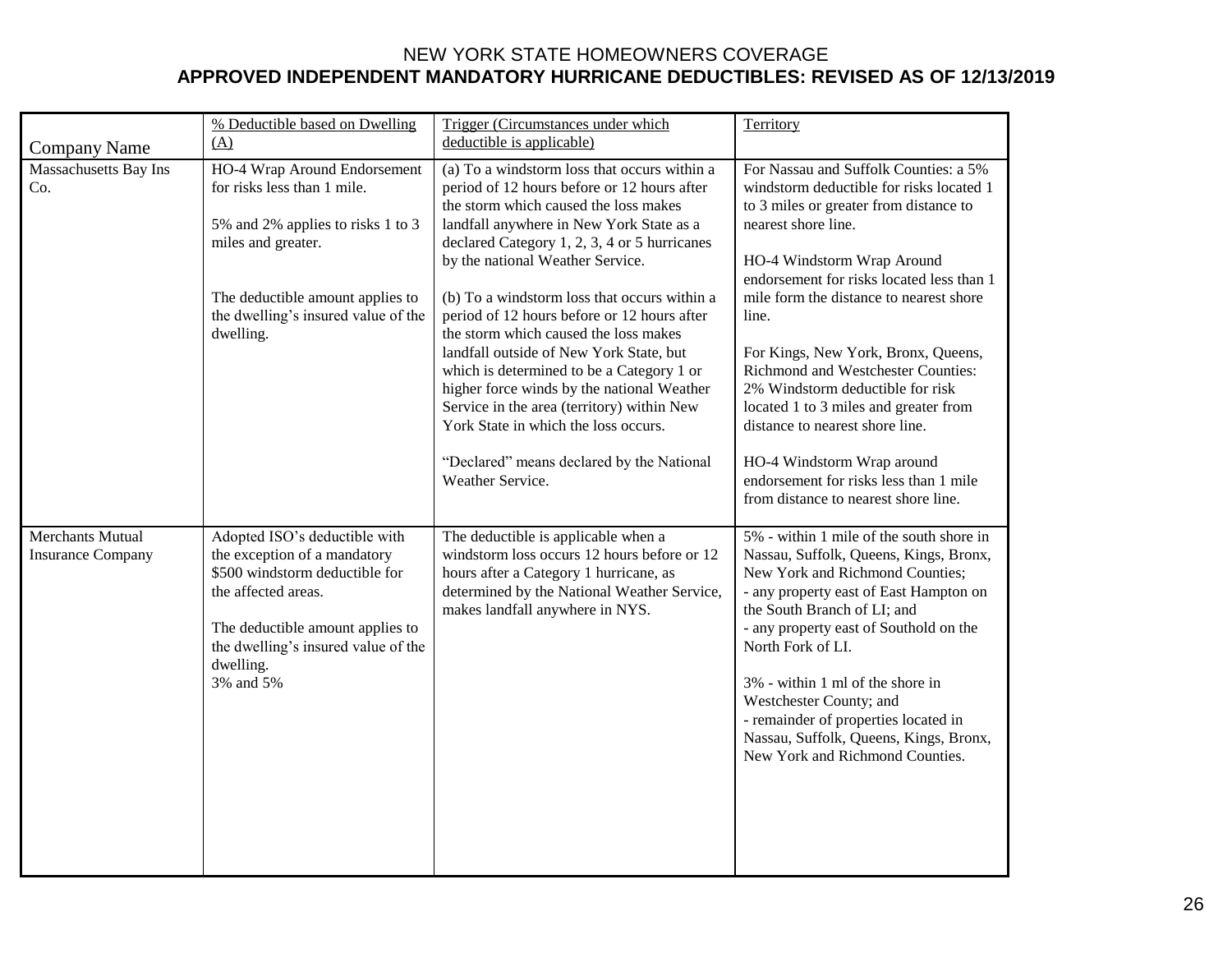| Company Name                                           | % Deductible based on Dwelling<br>(A)                                                                                                                                                                                       | Trigger (Circumstances under which<br>deductible is applicable)                                                                                                                                                | Territory                                                                                                                                                                                                                                                                                                                                                                                                                                         |
|--------------------------------------------------------|-----------------------------------------------------------------------------------------------------------------------------------------------------------------------------------------------------------------------------|----------------------------------------------------------------------------------------------------------------------------------------------------------------------------------------------------------------|---------------------------------------------------------------------------------------------------------------------------------------------------------------------------------------------------------------------------------------------------------------------------------------------------------------------------------------------------------------------------------------------------------------------------------------------------|
| <b>Merchants Preferred</b><br><b>Insurance Company</b> | Adopted ISO's deductible with<br>the exception of a mandatory<br>\$500 windstorm deductible for<br>the affected areas.<br>The deductible amount applies to<br>the dwelling's insured value of the<br>dwelling.<br>3% and 5% | The deductible is applicable when a<br>windstorm loss occurs 12 hours before or 12<br>hours after a Category 1 hurricane, as<br>determined by the National Weather Service,<br>makes landfall anywhere in NYS. | 5% - within 1 mile of the south shore in<br>Nassau, Suffolk, Queens, Kings, Bronx,<br>New York and Richmond Counties;<br>- any property east of East Hampton on<br>the South Branch of LI; and<br>- any property east of Southold on the<br>North Fork of LI.<br>3% - within 1 ml of the shore in<br>Westchester County; and<br>- remainder of properties located in<br>Nassau, Suffolk, Queens, Kings, Bronx,<br>New York and Richmond Counties. |
| <b>Mercury Casualty</b>                                | 5% mandatory for risks located<br>less than 1 mile of the shore.<br>3% mandatory for risks located 1<br>mile or greater from the shore.                                                                                     | Category 1 or higher as designated by the<br>National Weather Service.                                                                                                                                         | Kings, Queens, Westchester, Nassau,<br>Suffolk, Bronx, Richmond and New<br>York.                                                                                                                                                                                                                                                                                                                                                                  |
| Merrimack Mutual Fire                                  | 2%                                                                                                                                                                                                                          | When a windstorm loss occurs within a<br>period of 12 hours before or 12 hours after<br>the Category 1 or higher (landfall anywhere<br>in NY State).                                                           | Richmond, Queens, Bronx, Kings,<br><b>Suffolk and Nassau</b>                                                                                                                                                                                                                                                                                                                                                                                      |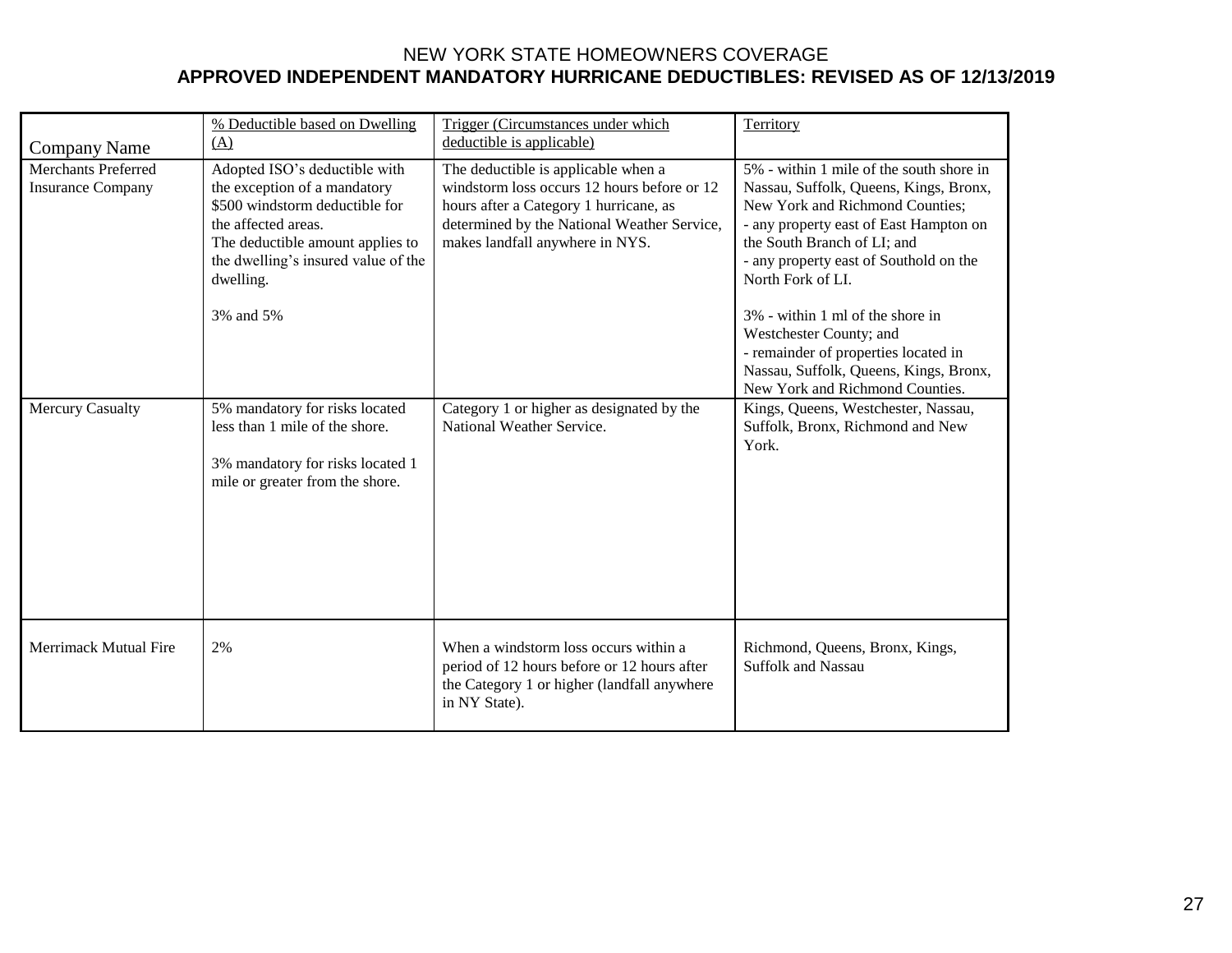|                                             | % Deductible based on Dwelling                                                                     | Trigger (Circumstances under which                                                                                                                                                                                                                                                                                                           | Territory                                                                                                                                  |
|---------------------------------------------|----------------------------------------------------------------------------------------------------|----------------------------------------------------------------------------------------------------------------------------------------------------------------------------------------------------------------------------------------------------------------------------------------------------------------------------------------------|--------------------------------------------------------------------------------------------------------------------------------------------|
| <b>Company Name</b>                         | (A)                                                                                                | deductible is applicable)                                                                                                                                                                                                                                                                                                                    |                                                                                                                                            |
| Metropolitan P&C<br><b>Economy Premium</b>  | 2%, 3%, 5%                                                                                         | Category 1                                                                                                                                                                                                                                                                                                                                   | Bronx, New York, Richmond: 3%<br>Kings, Queens, Nassau, Suffolk: 5%                                                                        |
| Assurance Co.                               | The deductible amount applies to<br>the dwelling's insured value of the<br>dwelling.               | 1. beginning 12 hours prior to the time<br>that a wind speed exceeding 74miles<br>per hour occurs in any part of New York<br>State during a hurricane, as estimated by the<br>NWS.                                                                                                                                                           | within 1 mile of coast; 3% elsewhere<br>Westchester: 3% selected zip codes; 2%<br>selected zip codes; and AOP deductible<br>elsewhere.     |
|                                             |                                                                                                    | 2. during the duration of such Hurricane                                                                                                                                                                                                                                                                                                     |                                                                                                                                            |
|                                             |                                                                                                    | 3. and ending 12 hours after the last time the<br>NWS declares that the hurricane has been<br>downgraded to a tropical storm.                                                                                                                                                                                                                |                                                                                                                                            |
| MIC General Ins. Corp.                      | 5%                                                                                                 | Applies to Windstorm loss that occurs within<br>a period of 12 hours before or 12 hours after<br>the storm makes landfall anywhere in New<br>York State as a declared Category 1, 2, 3, 4,<br>or 5 hurricanes. "Declared" means declared<br>by the National Weather Service.                                                                 | Kings, Queens, Richmond, Suffolk,<br><b>Westchester and Nassau</b>                                                                         |
| Mountain Valley<br><b>Indemnity Company</b> | 5%<br>The deductible amount applies to<br>the dwelling's insured value of the<br>dwelling.         | The deductible applies to windstorm loss that<br>occurs within a period 12 hours before or 12<br>hours after the storm makes landfall<br>anywhere in NYS as a declared Category 1,<br>2, 3, 4 hurricanes.<br>"Declared" means declared by the National<br>Weather Service.                                                                   | Richmond, Queens, Kings, Bronx,<br>Nassau, Westchester and Suffolk<br>County.                                                              |
| Narragansett Bay Ins Co                     | 5%, 3%, 2%<br>The deductible amount applies to<br>the dwelling's insured value of the<br>dwelling. | A percentage of the Coverage A dwelling<br>limit of liability deductible applies to<br>windstorm loss that occurs within a period of<br>12 hours before or 12 hours after the storm<br>which caused the loss makes landfall<br>anywhere in the residence premises state of<br>New York as a declared Category 1, 2, 3, 4<br>or 5 hurricanes. | 5% - Suffolk<br>3% Suffolk – greater than 1 mile of<br>nearest coast;<br>Nassau<br>2% - Nassau - greater than one mile of<br>nearest coast |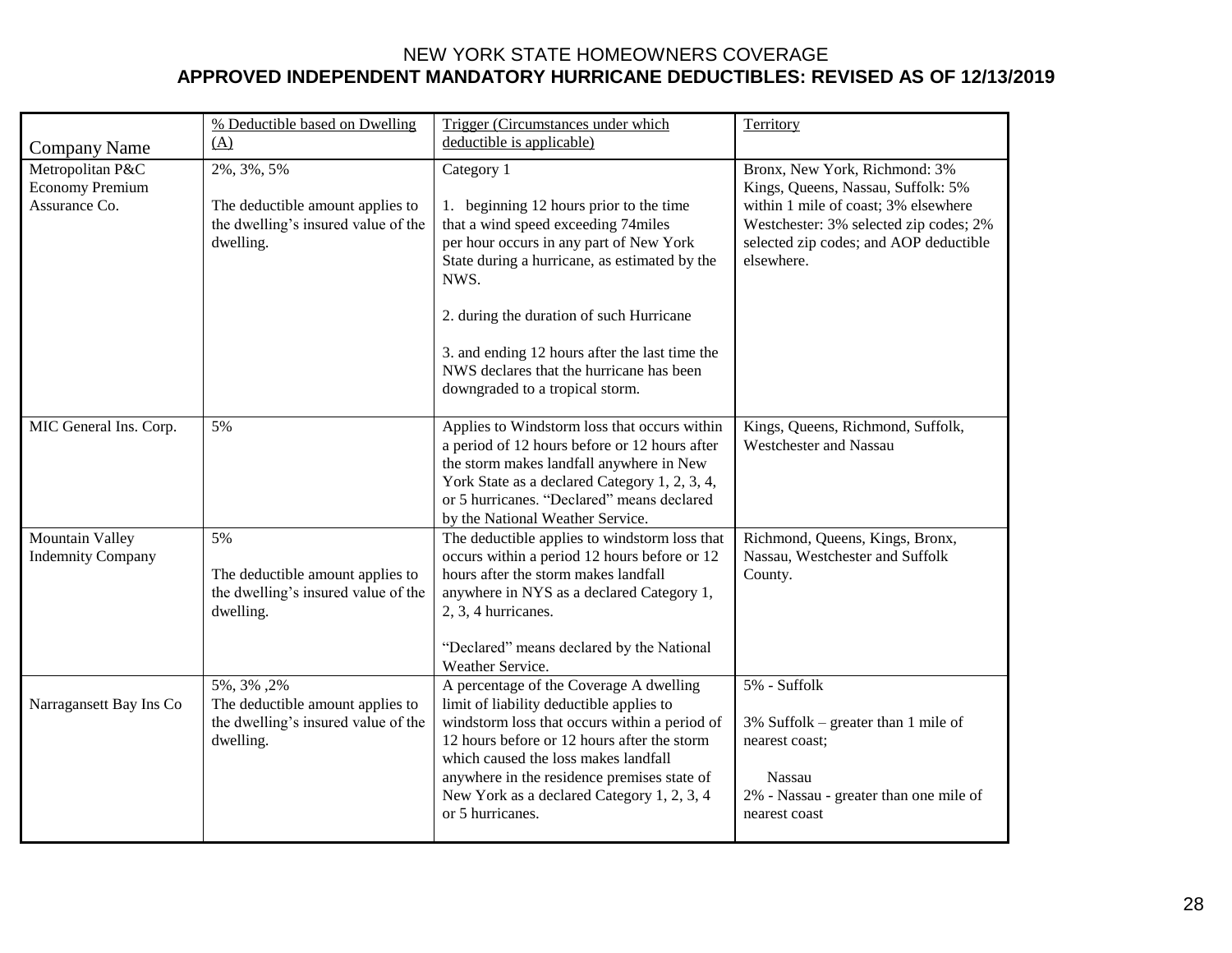|                                                                                                                                   | % Deductible based on Dwelling                                                                                                                                                       | Trigger (Circumstances under which                                                                                                                                                                                                                                                                                                                                                                                                                                                                                                                                                                                                                                                                                                                                                                                                                   | Territory                                                                                                                                                                                                                 |
|-----------------------------------------------------------------------------------------------------------------------------------|--------------------------------------------------------------------------------------------------------------------------------------------------------------------------------------|------------------------------------------------------------------------------------------------------------------------------------------------------------------------------------------------------------------------------------------------------------------------------------------------------------------------------------------------------------------------------------------------------------------------------------------------------------------------------------------------------------------------------------------------------------------------------------------------------------------------------------------------------------------------------------------------------------------------------------------------------------------------------------------------------------------------------------------------------|---------------------------------------------------------------------------------------------------------------------------------------------------------------------------------------------------------------------------|
| <b>Company Name</b>                                                                                                               | (A)                                                                                                                                                                                  | deductible is applicable)                                                                                                                                                                                                                                                                                                                                                                                                                                                                                                                                                                                                                                                                                                                                                                                                                            |                                                                                                                                                                                                                           |
| National General Ins. Co.                                                                                                         | Owners:<br>3% - Kings, Queens,<br>Richmond, Nassau and<br>the Bronx and within 2<br>miles of the coastline in<br>Westchester<br>5% - Suffolk<br>Tenants/Co-ops and<br>Condo: \$1,000 | Windstorm loss that occurs within a period<br>of 12 hours before or 12 hours after the<br>Category 1, 2, 3, 4 or 5 hurricane which<br>caused the loss:<br>-makes landfall anywhere in the state of New<br>York as determined by the National Weather<br>Service; or<br>-makes landfall outside of the state of New<br>York State but which is determined by the<br>National Weather Service to provide<br>Category 1 or higher force winds in the<br>territory within New York State in which the<br>losses occur.                                                                                                                                                                                                                                                                                                                                   | Bronx, Suffolk, and within 2 miles of<br>the coastline in Westchester                                                                                                                                                     |
| National Grange                                                                                                                   | 2%<br>The deductible amount applies to<br>the dwelling's insured value of the<br>dwelling.                                                                                           | The deductible is applicable to a windstorm<br>loss that occurs within a period of 12 hours<br>before or 12 hours after the storm, which<br>caused the loss, makes landfall anywhere in<br>New York State as declared Category 2, 3, 4<br>or 5 hurricanes by the National Weather<br>Service.                                                                                                                                                                                                                                                                                                                                                                                                                                                                                                                                                        | Long Island                                                                                                                                                                                                               |
| Nationwide Property &<br>Casualty Ins co<br>Nationwide Mutual Fire<br>Insurance<br>Nationwide General<br><b>Insurance Company</b> | 2%<br>The deductible amount applies to<br>the dwelling's insured value of the<br>dwelling.                                                                                           | The hurricane deductible is applicable to<br>hurricane losses, as defined below, that occur<br>within a period of 12 hours before or 12<br>hours after the storm which caused the loss<br>makes landfall anywhere in New York State.<br>"Hurricane" means any one storm which:<br>1. Is declared to be a "hurricane" by the<br>National Hurricane Center/Tropical<br>Prediction Center; and<br>2. As a declared "hurricane", produces<br>"hurricane" force sustained winds:<br>a. Over land in the state of New York in the<br>county in which losses occur; or<br>b. The eye of the "hurricane" moves on shore<br>in the state of New York.<br>Any storm, including a tropical storm, which<br>does not become a "hurricane" as declared by<br>the National Hurricane Center/Tropical<br>Prediction Center will not be considered a<br>"hurricane." | Bronx County, Kings County, Nassau<br>County, New York County, Queens<br>County, Richmond County, Suffolk<br>County and zip codes 10538, 10543,<br>10573, 10580, 10801, 10802, 10803,<br>and 10805 in Westchester County. |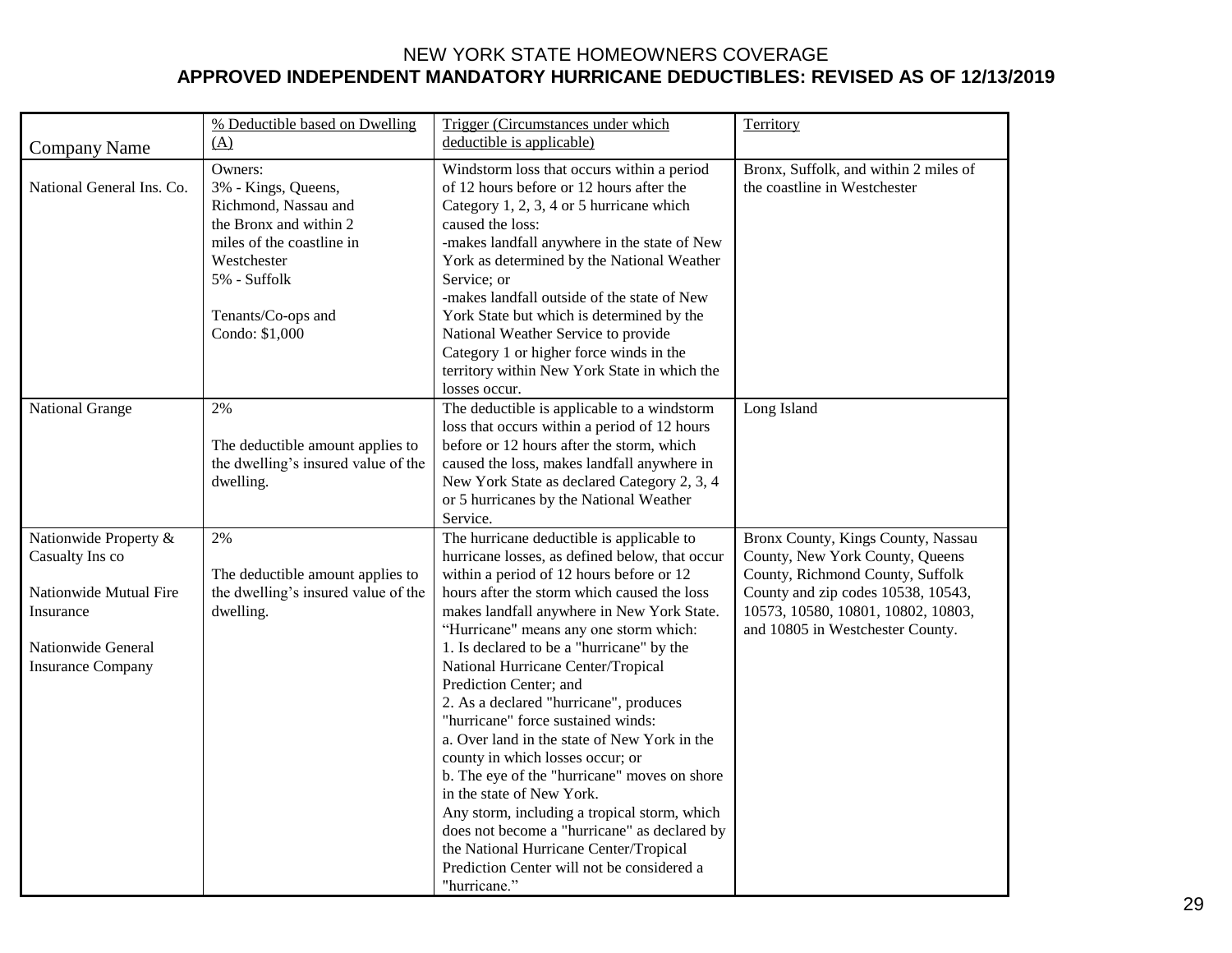|                    | % Deductible based on Dwelling                                                                                                                   | Trigger (Circumstances under which                                                                                                                                                                                                                                                                                                                                  | Territory                                                                                                                                                                            |
|--------------------|--------------------------------------------------------------------------------------------------------------------------------------------------|---------------------------------------------------------------------------------------------------------------------------------------------------------------------------------------------------------------------------------------------------------------------------------------------------------------------------------------------------------------------|--------------------------------------------------------------------------------------------------------------------------------------------------------------------------------------|
| Company Name       | (A)                                                                                                                                              | deductible is applicable)                                                                                                                                                                                                                                                                                                                                           |                                                                                                                                                                                      |
| <b>NGM</b>         | 2%<br>The deductible amount applies to<br>the dwelling's insured value of the<br>dwelling.                                                       | The deductible is applicable to a windstorm<br>that occurs within a period of 12 hours before<br>or 12 hours after the storm which caused the<br>loss makes landfall anywhere in New York<br>State as a declared Category 2, 3, 4 or 5<br>hurricanes.<br>"Declared" means declared by the National<br>Weather Service.                                              | Minimum 2% Catastrophe deductible will<br>be applied to Homeowner risks located<br>in Nassau and Suffolk Counties that<br>do not have a minimum 2% Standard<br>Windstorm Deductible. |
| Norfolk & Dedham   | 5%, 2% or 1%, depending from<br>the distance from shore.<br>The deductible amount applies to<br>the dwelling's insured value of the<br>dwelling. | The deductible applies to losses which occur<br>as a result of either: a) a Category 1 or higher<br>hurricane making landfall in NYS, or b) a<br>hurricane making landfall outside of NYS,<br>but which is determined by the National<br>Weather Service to be a Category 1 or higher<br>hurricane force winds in the area within NYS<br>in which the losses occur. | Long Island, Westchester, Brooklyn and<br>Oueens :<br>0-1 mile = $5\%$<br>1-2 miles = $2%$<br>over 3 miles $= 1\%$                                                                   |
| <b>NY Casualty</b> | 1%<br>The deductible amount applies to<br>the dwelling's insured value of the<br>dwelling.                                                       | The hurricane deductible applies to<br>windstorm loss that occurs within a period of<br>12 hours before or 12 hours after the storm<br>which caused the loss makes landfall<br>anywhere in NYS as declared by the National<br>Weather Service to be a category $1,2,3,4$ or 5<br>hurricanes.                                                                        | Kings, Queens, Richmond, Suffolk, &<br>Nassau Counties.                                                                                                                              |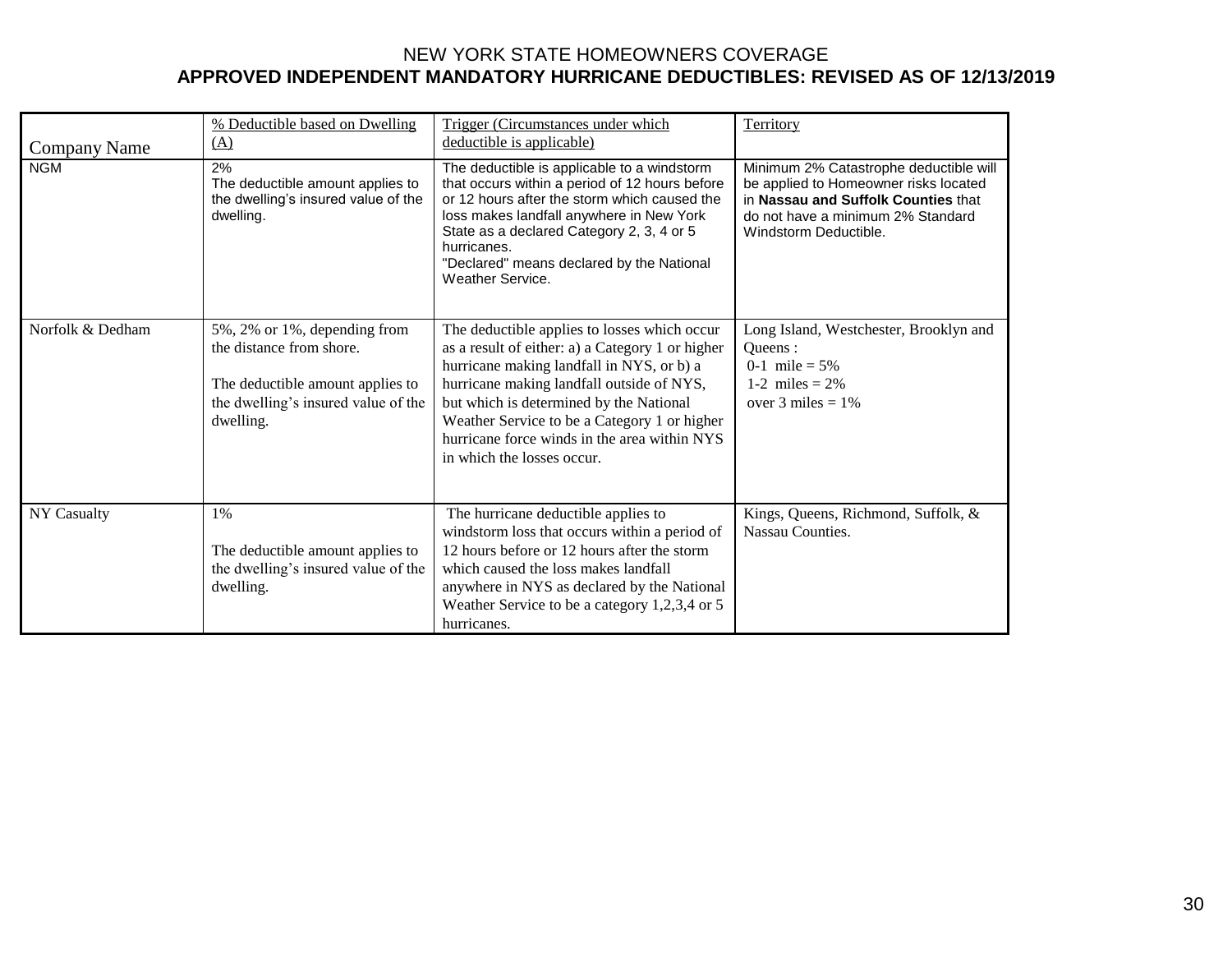| Company Name         | % Deductible based on Dwelling<br>$\Delta$                                                      | Trigger (Circumstances under which<br>deductible is applicable)                                                                                                                                                                                                                                                                                                                                | Territory                                                                                                                                                                                                                |
|----------------------|-------------------------------------------------------------------------------------------------|------------------------------------------------------------------------------------------------------------------------------------------------------------------------------------------------------------------------------------------------------------------------------------------------------------------------------------------------------------------------------------------------|--------------------------------------------------------------------------------------------------------------------------------------------------------------------------------------------------------------------------|
| NY Central Mut.      | 3% & 5%<br>The deductible amount applies to<br>the dwelling's insured value of the<br>dwelling. | The deductible applies to windstorm loss that<br>occurs within a period of 12 hours before or<br>12 hours after the storm which caused the<br>loss makes landfall anywhere in NYS as<br>declared by the National Weather Service to<br>be a Category 2, 3, 4, or 5 hurricanes.                                                                                                                 | 3% - Applicable to Bronx, Kings,<br>Queens, Richmond, New York, Nassau<br>County and within 1500 feet from the<br>shore in Westchester County.<br>5% - Applicable in Suffolk County.                                     |
| For "A" program only | 3% and 5%                                                                                       | The Catastrophe Windstorm deductible is<br>subject to:<br>A higher percentage amount that applies to<br>Windstorm loss that occurs within a period of<br>12 hours before or 12 hours after the storm<br>which caused the loss makes landfall<br>anywhere in New York State as a declared<br>Category 2, 3, 4 or 5 hurricanes.<br>"Declared" means declared by the National<br>Weather Service. | 3% - Applicable in Nassau County,<br>Kings, Queens, Richmond, Bronx, New<br>York and within 1500 feet of the shore<br>in Westchester county.<br>5% - Applicable in Suffolk county.<br>Optional 4% and 10% are available. |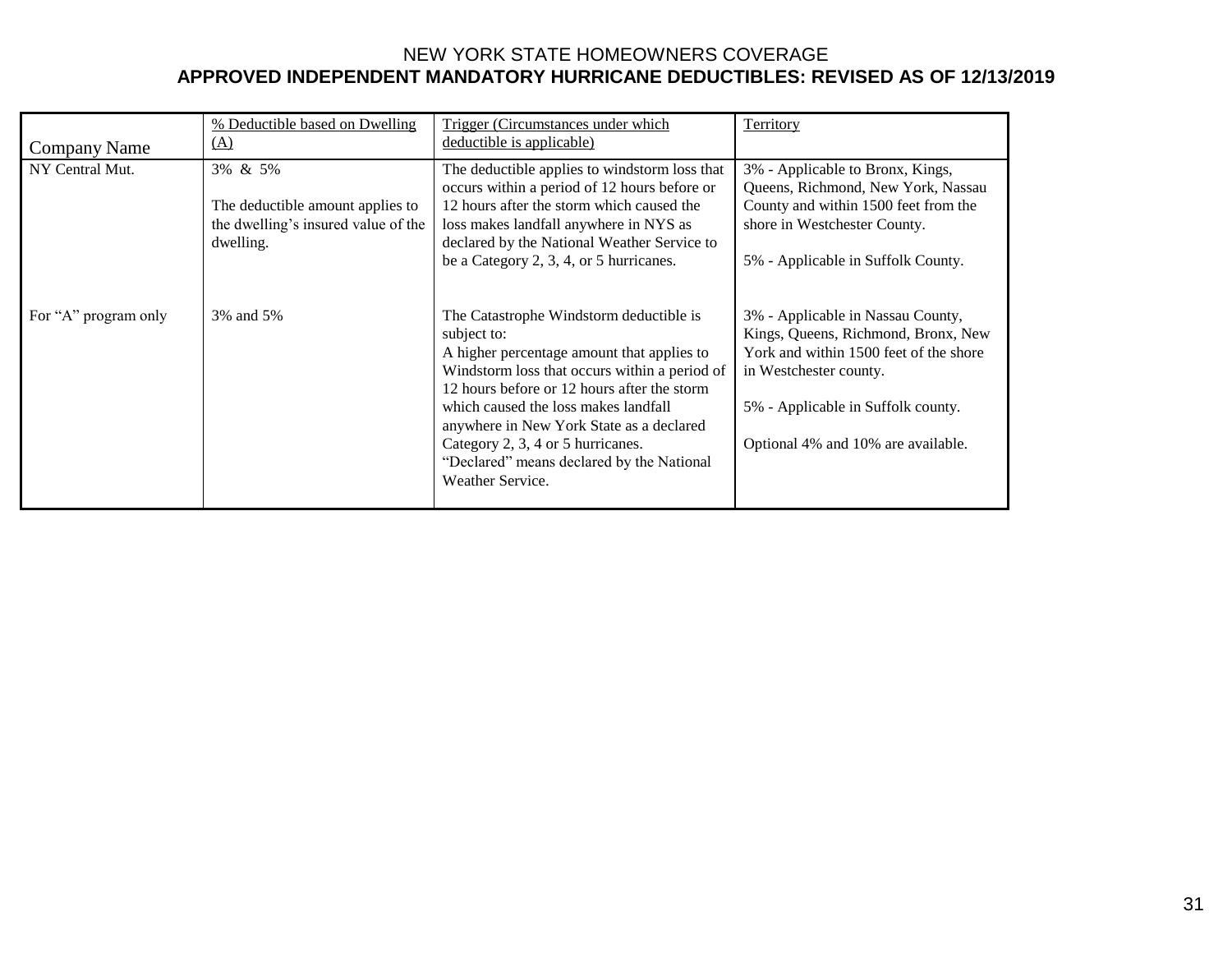|                     | % Deductible based on Dwelling                                                                                                                                                                                                                                                                                                                                                                                                                                                                                                                                                                                                                               | Trigger (Circumstances under which                                                                                                                                                                                                                                                                                                                                                                                                                                                                                                                                                                                                                                                                                                                                                                                                                                                                                                                                                                                                                                                                                                                                                                              | Territory                                                                     |
|---------------------|--------------------------------------------------------------------------------------------------------------------------------------------------------------------------------------------------------------------------------------------------------------------------------------------------------------------------------------------------------------------------------------------------------------------------------------------------------------------------------------------------------------------------------------------------------------------------------------------------------------------------------------------------------------|-----------------------------------------------------------------------------------------------------------------------------------------------------------------------------------------------------------------------------------------------------------------------------------------------------------------------------------------------------------------------------------------------------------------------------------------------------------------------------------------------------------------------------------------------------------------------------------------------------------------------------------------------------------------------------------------------------------------------------------------------------------------------------------------------------------------------------------------------------------------------------------------------------------------------------------------------------------------------------------------------------------------------------------------------------------------------------------------------------------------------------------------------------------------------------------------------------------------|-------------------------------------------------------------------------------|
| <b>Company Name</b> | (A)                                                                                                                                                                                                                                                                                                                                                                                                                                                                                                                                                                                                                                                          | deductible is applicable)                                                                                                                                                                                                                                                                                                                                                                                                                                                                                                                                                                                                                                                                                                                                                                                                                                                                                                                                                                                                                                                                                                                                                                                       |                                                                               |
| Occidental F & C    | 5% Category 1 &<br>3% Category 2<br>The deductible amount applies to<br>the dwelling's insured value of the<br>dwelling.<br>5%, Category 1 for risks located<br>2500 feet from the north shore of<br>Nassau, Suffolk, and Queens;<br>2500 feet from the shore of the<br>Bronx and Westchester; 1 mile<br>from the south shore of Nassau,<br>Suffolk, Queens, Kings and<br>Richmond; and throughout the<br>following zip codes in Suffolk<br>County: 11935, 11939, 11944,<br>11948, 11952, 11957 11958,<br>11964, 11937, 11946, 11954,<br>11963, 11968, 11976, 11965 and<br>11971.<br>3%, Category 2 for all remaining<br>risks in the applicable territories | The 5%, Category 1 deductible will apply to<br>such loss caused by a hurricane windstorm to<br>an insured location during the following time<br>period:<br>beginning 24 hours prior to the time<br>a)<br>that a wind speed exceeding 73<br>miles per hours that occurs in any<br>part of the state of New York during<br>a hurricane, as estimated by the<br>National Weather Service;<br>during the duration of such<br>b)<br>hurricane; and<br>ending 12 hours after the last time<br>C)<br>the National Weather Service<br>declares that the hurricane has been<br>downgraded to a tropical storm.<br>The 3 %, Category 2 deductible will apply to<br>such loss caused by a hurricane windstorm to<br>an insured location during the following time<br>period:<br>beginning 24 hours prior to the time<br>a)<br>that a wind speed exceeding 95<br>miles per hours that occurs in any<br>part of the state of New York during<br>a hurricane, as estimated by the<br>National Weather Service;<br>during the duration of such<br>b)<br>hurricane; and<br>ending 12 hours after the last time<br>c)<br>the National Weather Service<br>declares that the hurricane has been<br>downgraded to a tropical storm. | Nassau, Suffolk, Kings, Queens, Bronx,<br>Richmond, New York and Westchester. |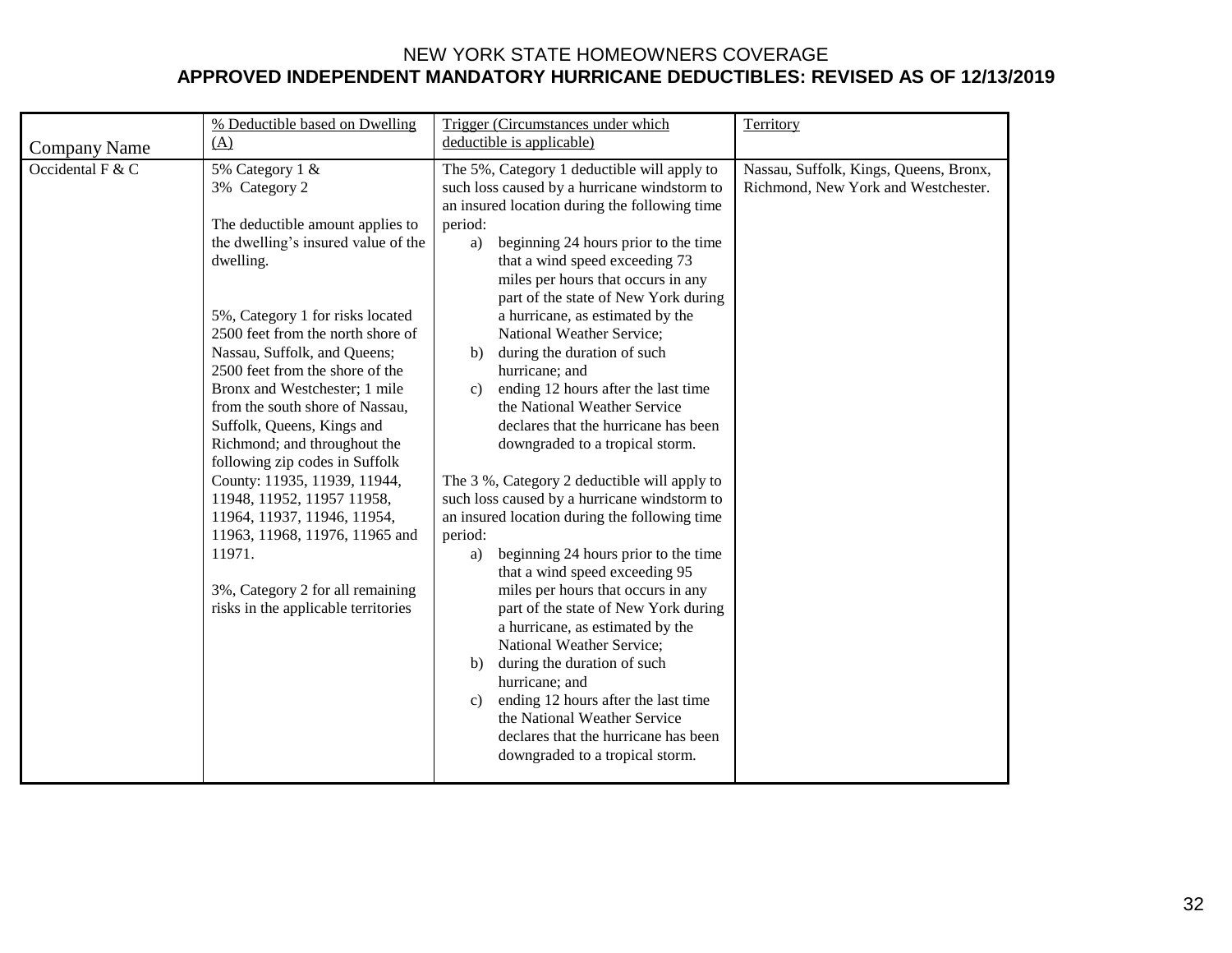| <b>Company Name</b>           | % Deductible based on Dwelling<br>(A)                                                                                                                                                                                                 | Trigger (Circumstances under which<br>deductible is applicable)                                                                                                                                                                                                                                                                  | Territory                                                                                                                                                                                                                                                                                              |
|-------------------------------|---------------------------------------------------------------------------------------------------------------------------------------------------------------------------------------------------------------------------------------|----------------------------------------------------------------------------------------------------------------------------------------------------------------------------------------------------------------------------------------------------------------------------------------------------------------------------------|--------------------------------------------------------------------------------------------------------------------------------------------------------------------------------------------------------------------------------------------------------------------------------------------------------|
| One Beacon                    | 3% and 5%<br>The deductible amount applies to<br>the dwelling's insured value of the<br>dwelling.                                                                                                                                     | The deductible applies to windstorm loss that<br>occurs within a period of 12 hours before or<br>12 hours after the storm which caused the<br>loss makes landfall anywhere in NYS as<br>declared by the National Weather Service to<br>be a Category 2, 3, 4, or 5 hurricanes.                                                   | Long Island, Staten Island, Queens,<br>Bronx, Brooklyn and NY.<br>3% for dwellings located in Richmond,<br>Queens, Bronx, Kings and Nassau<br>Counties.<br>5% for all dwellings located in Suffolk<br>County                                                                                           |
| Pacific Employers             | 5%<br>2%<br>1%<br>Optional higher 2%, 5% 10%                                                                                                                                                                                          | Category One or higher hurricane making<br>landfall anywhere in the State of NY or,<br>any hurricane making landfall outside the<br>State of NY, provided there are Category 1or<br>higher Hurricane force winds in the area<br>within NYS as determined by the National<br>Hurricane Center or the National Weather<br>Service. | Nassau and Suffolk<br>5% hurricane deductible if within 3<br>miles of the Atlantic shore<br>2% hurricane deductible if more than 3<br>miles away from Atlantic shore<br>Richmond, King, Queens<br>1% hurricane<br>Optional 1%, 2%, 5%, 10% in Bronx<br>and Westchester Counties (excluding<br>Yonkers) |
| Peerless Insurance<br>Company | Mandatory 5%<br>The company will continue to<br>write new business if the distance<br>is greater than one mile from<br>shore, and between 2,500 feet and<br>one mile from the shore if the risk<br>elevation is greater than 15 feet. | Category 2<br>The hurricane deductible applies to<br>windstorm loss that occurs within a period of<br>12 hours before or 12 hours after the storm<br>which caused the loss makes landfall<br>anywhere in NYS as declared by the National<br>Weather Service to be a Category 2, 3, 4 or 5<br>hurricanes.                         | 5% in territories of Richmond, Queens,<br>Bronx, Kings, Suffolk, Nassau.<br>2% in Westchester County if the insured<br>dwelling is less than $two(2)$ miles from<br>the coast                                                                                                                          |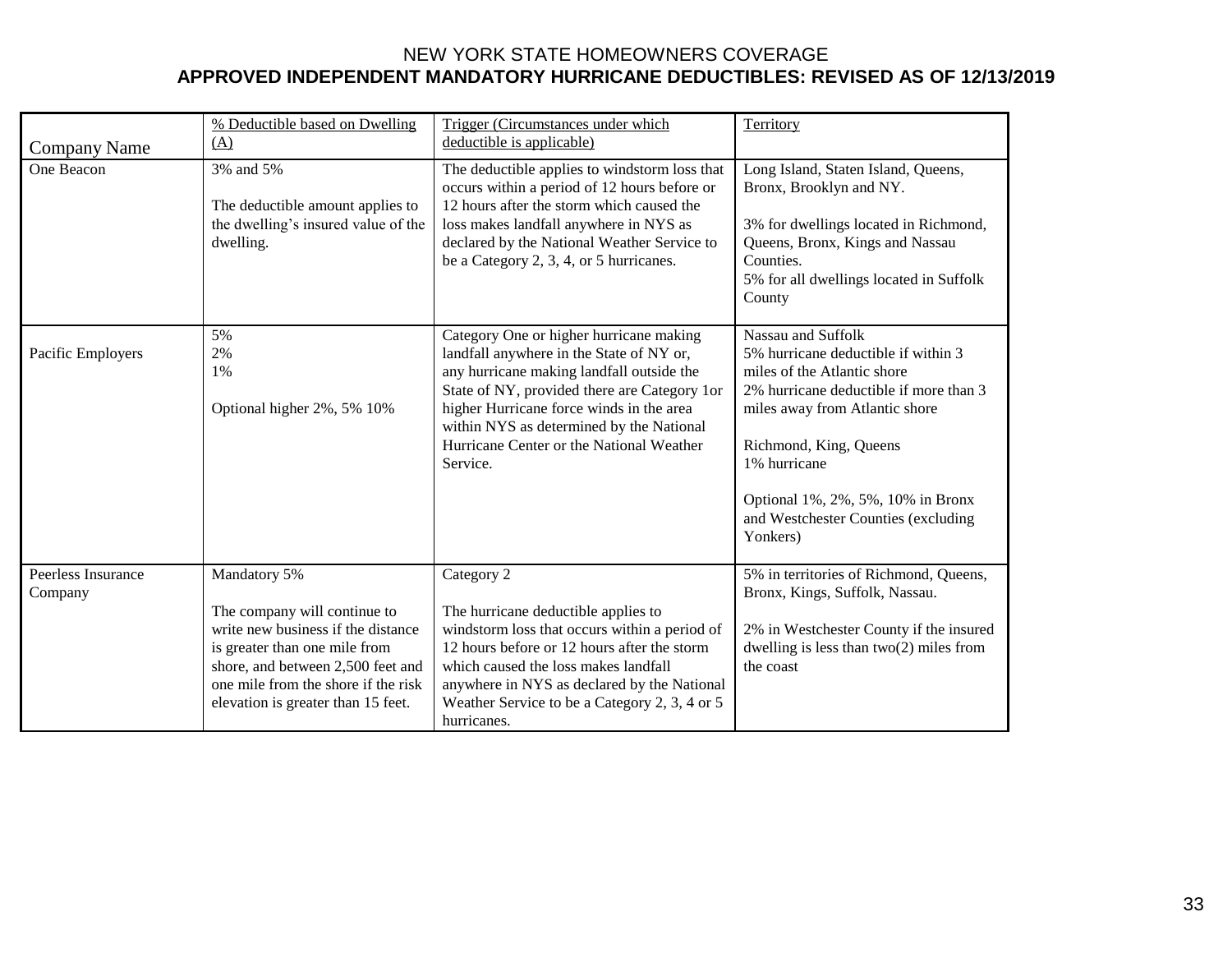|                                    | % Deductible based on Dwelling                                                                                                                                                    | Trigger (Circumstances under which                                                                                                                                                                                                                                                                                                                                                                                                                                                                         | Territory                                                                                                                                                                                                                                                                                                                                          |
|------------------------------------|-----------------------------------------------------------------------------------------------------------------------------------------------------------------------------------|------------------------------------------------------------------------------------------------------------------------------------------------------------------------------------------------------------------------------------------------------------------------------------------------------------------------------------------------------------------------------------------------------------------------------------------------------------------------------------------------------------|----------------------------------------------------------------------------------------------------------------------------------------------------------------------------------------------------------------------------------------------------------------------------------------------------------------------------------------------------|
| <b>Company Name</b>                | (A)                                                                                                                                                                               | deductible is applicable)                                                                                                                                                                                                                                                                                                                                                                                                                                                                                  |                                                                                                                                                                                                                                                                                                                                                    |
| Pennsylvania General               | \$1000, 3% & 5%.<br>The deductible amount applies to<br>the dwelling's insured value of the<br>dwelling.                                                                          | The deductible applies to windstorm loss that<br>occurs within a period of 12 hours before or<br>12 hours after the storm which caused the<br>loss makes landfall anywhere in NYS as<br>declared by the National Weather Service to<br>be a Category 2, 3, 4, or 5 hurricanes.                                                                                                                                                                                                                             | 3% for Kings, Queens, Nassau,<br>Richmond and the Bronx and a 5% for<br>and Suffolk counties and 3% within one<br>mile in Westchester county for forms<br>$HO-2$ and $HO-3$ .<br>For forms HO-4 and HO-6, a \$1,000<br>deductible will be applied in the counties<br>of Westchester, Kings, Queens,<br>Richmond, Nassau, Suffolk and the<br>Bronx. |
| Preserver Ins. Co.                 | Owners:<br>3% - Kings, Queens, Richmond,<br>Nassau and the Bronx and within<br>2 miles of the coastline in<br>Westchester<br>5% - Suffolk<br>Tenants/Co-ops and Condo:<br>\$1,000 | Windstorm loss that occurs within a period<br>of 12 hours before or 12 hours after the<br>Category 1, 2, 3, 4 or 5 hurricane which<br>caused the loss:<br>makes landfall anywhere in the state of New<br>York as determined by the National Weather<br>Service; or<br>makes landfall outside of the state of New<br>York State but which is determined by the<br>National Weather Service to be a category 1<br>or higher force winds in the territory within<br>New York State in which the losses occur. | Kings, Queens, Richmond, Nassau,<br>Bronx, Suffolk, and within 2 miles of the<br>coastline in Westchester                                                                                                                                                                                                                                          |
| Property & Casualty of<br>Hartford | 5%<br>The deductible amount applies to<br>the dwelling's insured value of the<br>dwelling.                                                                                        | The deductible applies to losses which occur<br>as a result of either: a) a Category 2 or higher<br>hurricane making landfall in NYS, or b) a<br>hurricane making landfall outside of NYS,<br>but which is determined by the National<br>Weather Service to be a Category 2 or higher<br>hurricane force winds in the area within NYS<br>in which the losses occur.                                                                                                                                        | Staten Island, Queens, Brooklyn, Nassau<br>and Suffolk.                                                                                                                                                                                                                                                                                            |
| Providence Washington              | 1%<br>The deductible amount applies to<br>the dwelling's insured value of the<br>dwelling.                                                                                        | The deductible applies to windstorm loss that<br>occurs within a period of 12 hours before or<br>12 hours after the storm which caused the<br>loss makes landfall anywhere in NYS as<br>declared by the National Weather Service to<br>be a Category 1, 2, 3, 4, or 5 hurricanes.                                                                                                                                                                                                                          | See Note A.                                                                                                                                                                                                                                                                                                                                        |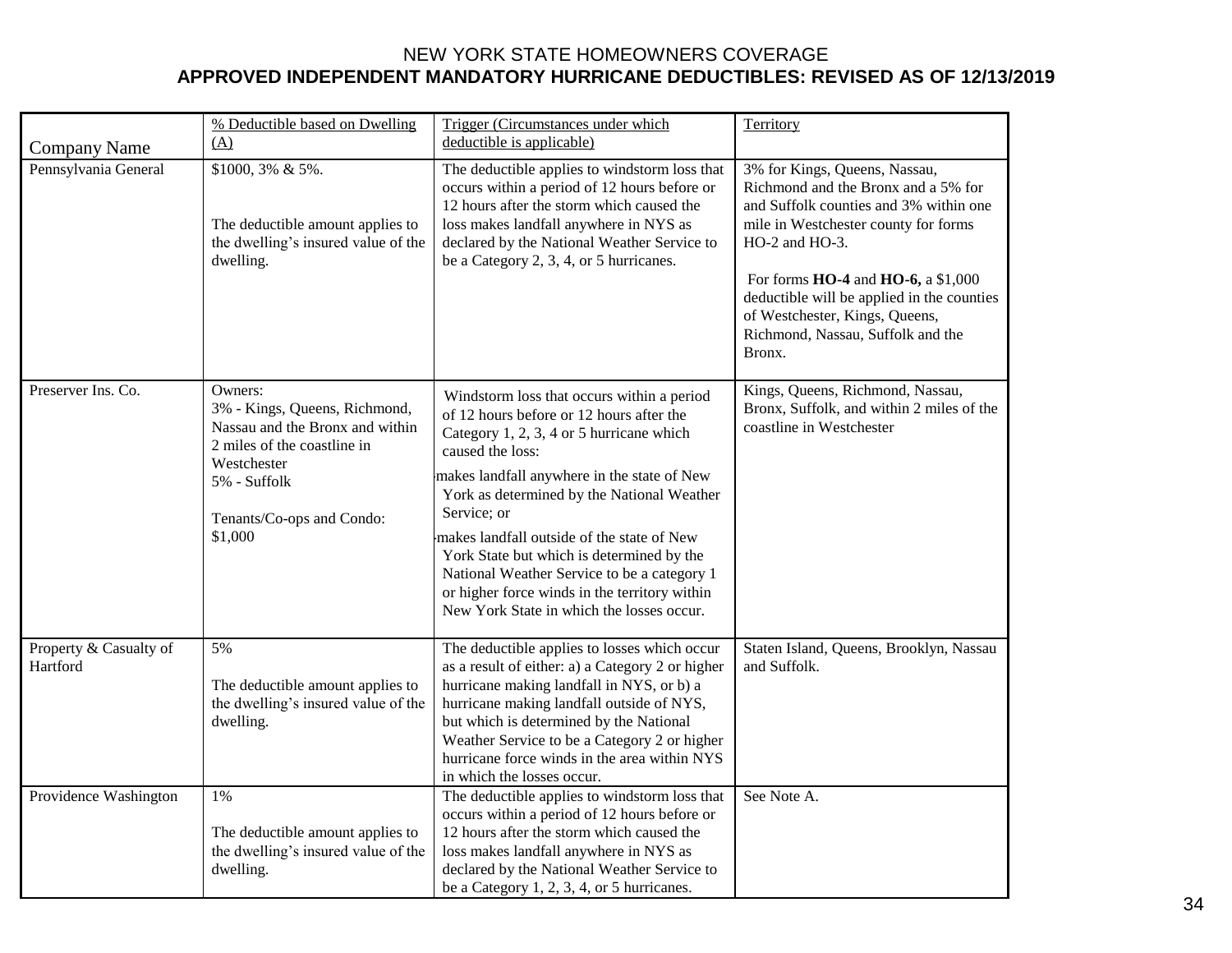|                                                                                | % Deductible based on Dwelling                                                                                             | Trigger (Circumstances under which                                                                                                                                                                                                                                                                                                                                                                                                                                                                                                                                                                              | Territory                                                                                                                                                                                                                     |
|--------------------------------------------------------------------------------|----------------------------------------------------------------------------------------------------------------------------|-----------------------------------------------------------------------------------------------------------------------------------------------------------------------------------------------------------------------------------------------------------------------------------------------------------------------------------------------------------------------------------------------------------------------------------------------------------------------------------------------------------------------------------------------------------------------------------------------------------------|-------------------------------------------------------------------------------------------------------------------------------------------------------------------------------------------------------------------------------|
| <b>Company Name</b>                                                            | (A)                                                                                                                        | deductible is applicable)                                                                                                                                                                                                                                                                                                                                                                                                                                                                                                                                                                                       |                                                                                                                                                                                                                               |
| Prudential                                                                     | 2%, 3% and 5%<br>The deductible amount applies to<br>the dwelling's insured value of the<br>dwelling.                      | The deductible is applicable to a windstorm<br>loss caused by winds in New York from at<br>least a Category 2 hurricane as classified by<br>the National Weather Service.                                                                                                                                                                                                                                                                                                                                                                                                                                       | 2% for Bronx and Westchester Counties;<br>For the remainder of the Coastal areas: a<br>3% beyond one mile of southern<br>shoreline; or<br>a 5% in the Forks of Suffolk County and<br>within 1 mile of the southern shoreline. |
| <b>Quincy Mutual</b><br>(Introduction of<br>mandatory hurricane<br>deductible) | Same as ISO (except differences<br>noted in Comments).<br>The deductible amount applies to<br>the dwelling's insured value | The deductible is applicable when a<br>windstorm loss occurs 12 hours before or 12<br>hours after a Category 2 hurricane, as<br>determined by the National Weather Service,<br>makes landfall anywhere in NYS.                                                                                                                                                                                                                                                                                                                                                                                                  | Mandatory in: Richmond, Queens, New<br>York, Bronx, Kings, Suffolk, Nassau,<br>Westchester, Yonkers, New Rochelle,<br>and Mount Vernon                                                                                        |
| Royal & SunAlliance,                                                           | $2\%$<br>The deductible amount applies to<br>the dwelling's insured value of the<br>dwelling.                              | Category 2 Hurricane.                                                                                                                                                                                                                                                                                                                                                                                                                                                                                                                                                                                           | Nassau and Suffolk counties.                                                                                                                                                                                                  |
| Rutgers Casualty Ins. Co.                                                      | 5%                                                                                                                         | A windstorm loss that occurs within a period<br>of 12 hours before and 12 hours after the<br>storm that caused the loss makes landfall<br>anywhere in NYS as a declared Category 1,<br>$2, 3, 4$ or 5 hurricanes.                                                                                                                                                                                                                                                                                                                                                                                               | Richmond, Queens, Bronx, Kings,<br>Suffolk, Westchester, and Nassau.                                                                                                                                                          |
| Safeco Ins. Co. of Indiana                                                     | 5%<br>The deductible amount applies to<br>the dwelling's insured value of the<br>dwelling.                                 | The deductible is applicable when a<br>hurricane produces a minimum wind speed of<br>74 mph at any National Weather Service<br>measuring site in the county in which the<br>dwelling is located. The duration of a<br>hurricane includes the period of time<br>beginning 12 hours prior to the time<br>hurricane force wind speeds are measured at<br>any National Weather Service measuring site<br>in this state and ends 12 hours after the final<br>announcement by the National Hurricane<br>Center of the National Weather Service<br>declaring the hurricane has been downgraded<br>to a tropical storm. | Bronx, Kings, Nassau, New York,<br>Queens, Richmond, Suffolk and certain<br>zip codes in Westchester County.                                                                                                                  |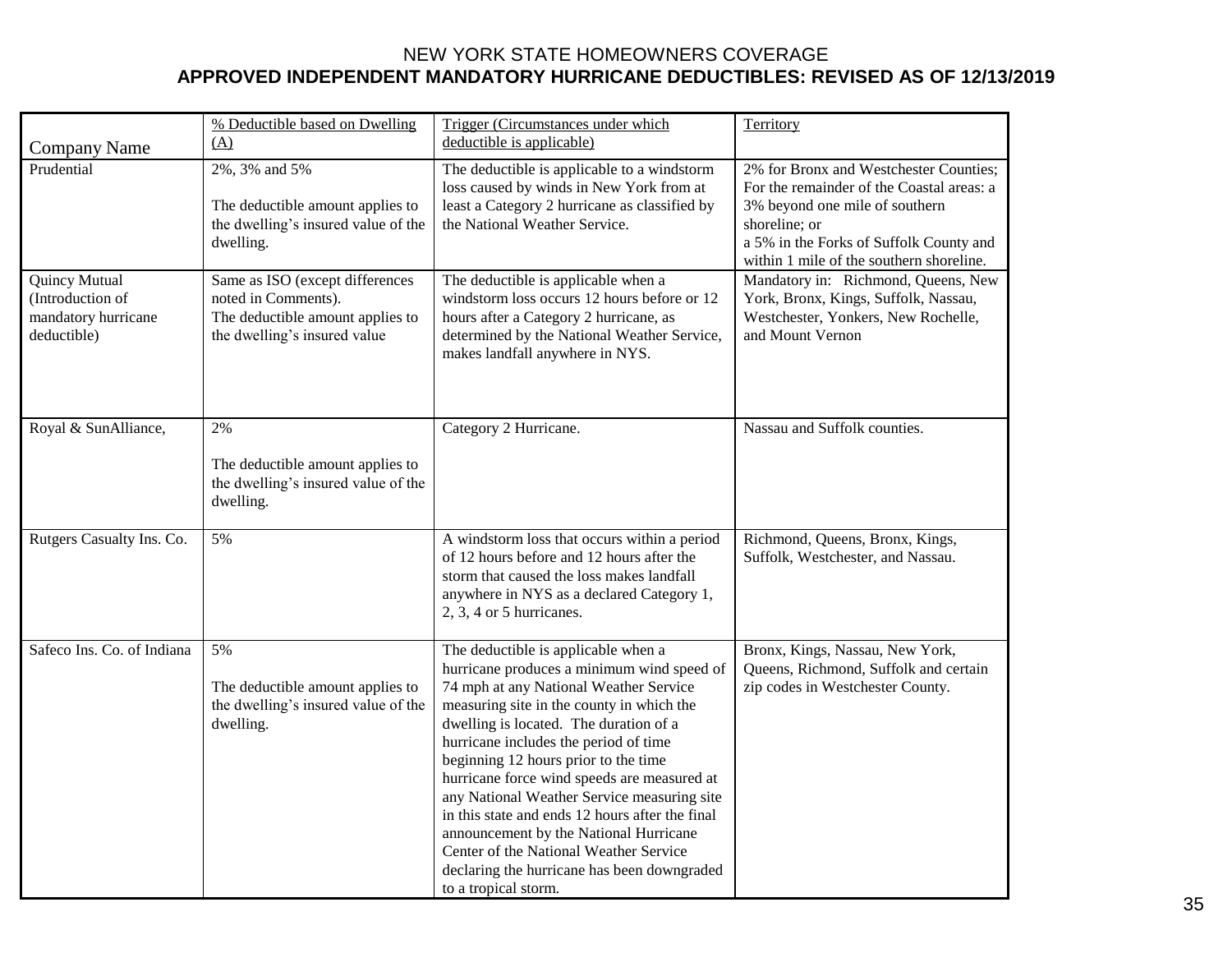| <b>Company Name</b>                         | % Deductible based on Dwelling<br>(A)                                                                                                         | Trigger (Circumstances under which<br>deductible is applicable)                                                                                                                                                                                                                                                                                                                                                                                                                                                                                                                               | Territory                                                                                                                                                                                                                                                                           |
|---------------------------------------------|-----------------------------------------------------------------------------------------------------------------------------------------------|-----------------------------------------------------------------------------------------------------------------------------------------------------------------------------------------------------------------------------------------------------------------------------------------------------------------------------------------------------------------------------------------------------------------------------------------------------------------------------------------------------------------------------------------------------------------------------------------------|-------------------------------------------------------------------------------------------------------------------------------------------------------------------------------------------------------------------------------------------------------------------------------------|
| Security of Hartford                        | 2%<br>The deductible amount applies to<br>the dwelling's insured value of the<br>dwelling.                                                    | Category 2 hurricane making landfall in<br>NYS.                                                                                                                                                                                                                                                                                                                                                                                                                                                                                                                                               | Bronx, Kings, Queens, Richmond, New<br>York, Suffolk, & Nassau Counties                                                                                                                                                                                                             |
| <b>Security Mutual Insurance</b><br>Company | 2%, 4% and 5%<br>hurricane deductible<br>Flat \$1,000<br>The deductible amount applies to<br>the dwelling's insured value of the<br>dwelling. | The trigger is category 1 for windstorm 74<br>mph or greater and a Category 2 for<br>windstorm 96 mph or greater.<br>Depending on the wind speed the deductible<br>varies. If Category 1 a flat \$1000 would<br>apply. If Category 2 or higher a percentage<br>deductible would apply.                                                                                                                                                                                                                                                                                                        | Mandatory for Suffolk, Nassau, Kings,<br>Queens and Richmond Counties.<br>2% Hurricane Deductible for a category<br>2 to 5 storm and \$1,000 hurricane<br>deductible for a category 1 storm in the<br>following counties; kings, Queens, and<br>Richmond.                           |
|                                             |                                                                                                                                               | Hurricane Deductible Duration is the period<br>during which the hurricane deductible shall<br>apply to any windstorm loss that occurs 12<br>hours before a hurricane begins resulting in<br>category 1 hurricane force winds or hurricane<br>force winds of a greater velocity in any<br>coastal county, regardless of the specific<br>location of your property, and ends 12 hours<br>after a hurricane resulting in category 1<br>hurricane force winds or hurricane force<br>winds of a greater velocity in any coastal<br>county regardless of the specific location of<br>your property. | 4% hurricane deductible for a category 2<br>to 5 storm and \$1,000 hurricane<br>deductible for a category 1 storm for<br>Nassau County.<br>5% hurricane deductible for a category 2<br>to 5 storm and \$1,000 hurricane<br>deductible for a category 1 storm for<br>Suffolk County. |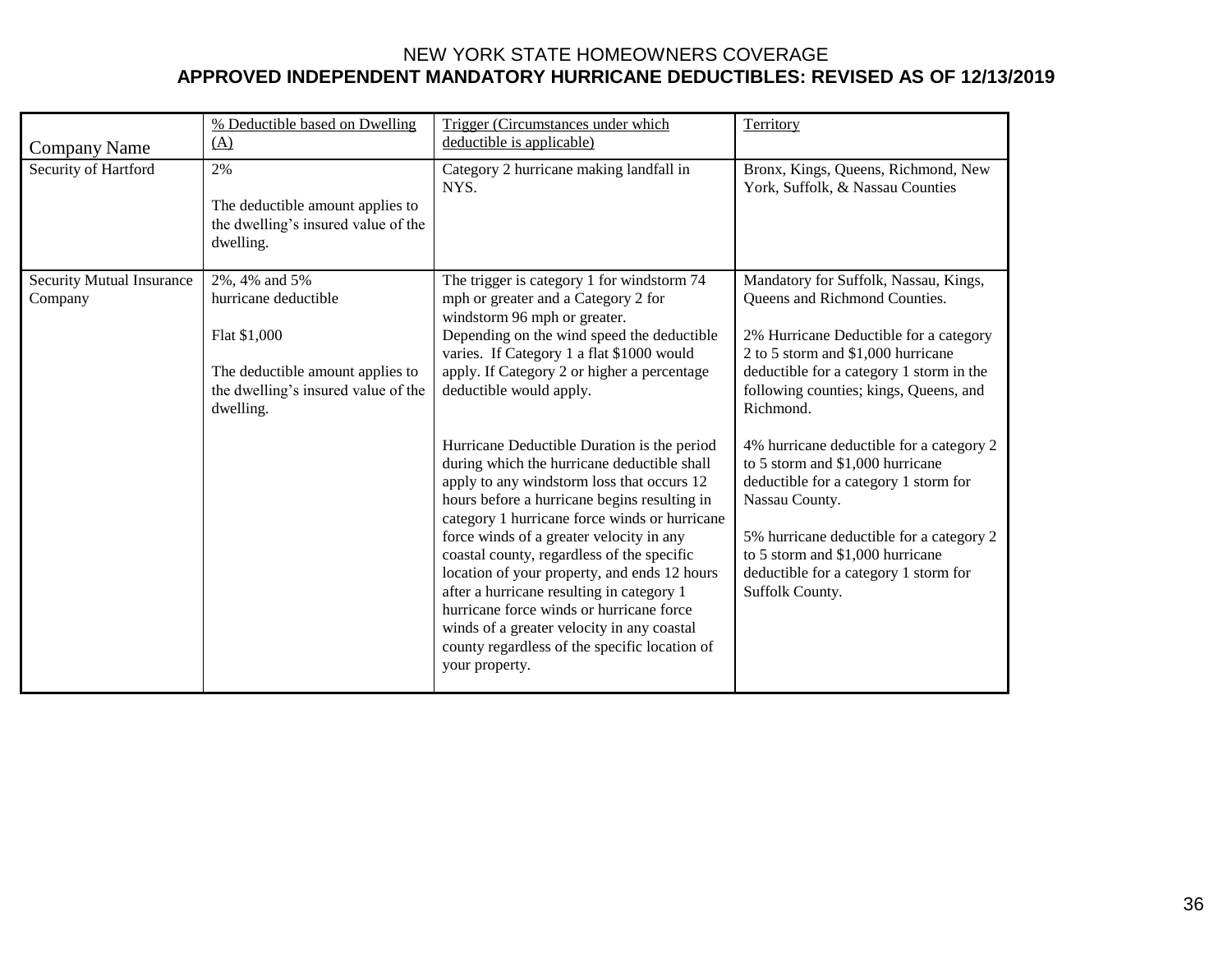|                        | % Deductible based on Dwelling                                                                    | Trigger (Circumstances under which                                                                                                                                                                                                                                                                                                                           | Territory                                                                                                                                                                                                                                                                  |
|------------------------|---------------------------------------------------------------------------------------------------|--------------------------------------------------------------------------------------------------------------------------------------------------------------------------------------------------------------------------------------------------------------------------------------------------------------------------------------------------------------|----------------------------------------------------------------------------------------------------------------------------------------------------------------------------------------------------------------------------------------------------------------------------|
| <b>Company Name</b>    | (A)                                                                                               | deductible is applicable)                                                                                                                                                                                                                                                                                                                                    |                                                                                                                                                                                                                                                                            |
| Sentinel               | 5% & 2%                                                                                           | A hurricane occurrence to which this<br>deductible applies begins 12 hours before<br>and ends 12 hours after the hurricane which                                                                                                                                                                                                                             | Kings, Nassau, Queens, Richmond and<br>Suffolk.                                                                                                                                                                                                                            |
|                        | The deductible amount applies to<br>the dwelling's insured value of the<br>dwelling.              | caused the loss:<br>a. Makes landfall anywhere in New York<br>State as determined by the National Weather<br>Service, or<br><b>b.</b> Makes landfall outside of New York State,<br>but which is determined by the National<br>Weather Service to provide Category 2 or<br>higher force winds in the area within New<br>York State in which the losses occur. | 5% - For policyholders risks that are<br>located less than 1 mile from the North<br>Shore of Long Island or less than 2 miles<br>from the South Shore of Long Island.<br>2% - For policyholders who reside<br>within the coastal territories.                              |
| <b>Shelby Casualty</b> | 3% and 5%<br>The deductible amount applies to<br>the dwelling's insured value of the<br>dwelling. | The deductible is applicable to windstorm<br>loss to covered property, that occurs within a<br>period of 12 hours before or 12 hours after<br>the storm which caused the loss makes<br>landfall anywhere in New York State as<br>declared to be a Category 2, 3, 4 or 5<br>hurricanes by the National Weather Service.                                       | 5% any property within 2,500' of the<br>water and in certain zip codes in Kings,<br>Queens, Nassau or Suffolk Counties.<br>3% properties not subject to the 5%<br>requirement that are located in Bronx,<br>Kings, Queens, Nassau, Richmond or<br><b>Suffolk Counties.</b> |
| Spinnaker              | 2%                                                                                                | A percentage deductible applies to hurricane<br>loss that occurs within a period of 12 hours<br>before or 12 hours after the storm which<br>caused the loss makes landfall anywhere in<br>New York State as a declared Category 1, 2,<br>3, 4 or 5 hurricanes.                                                                                               | New York, Bronx, Queens, Kings,<br>Richmond, Nassau, and Suffolk.                                                                                                                                                                                                          |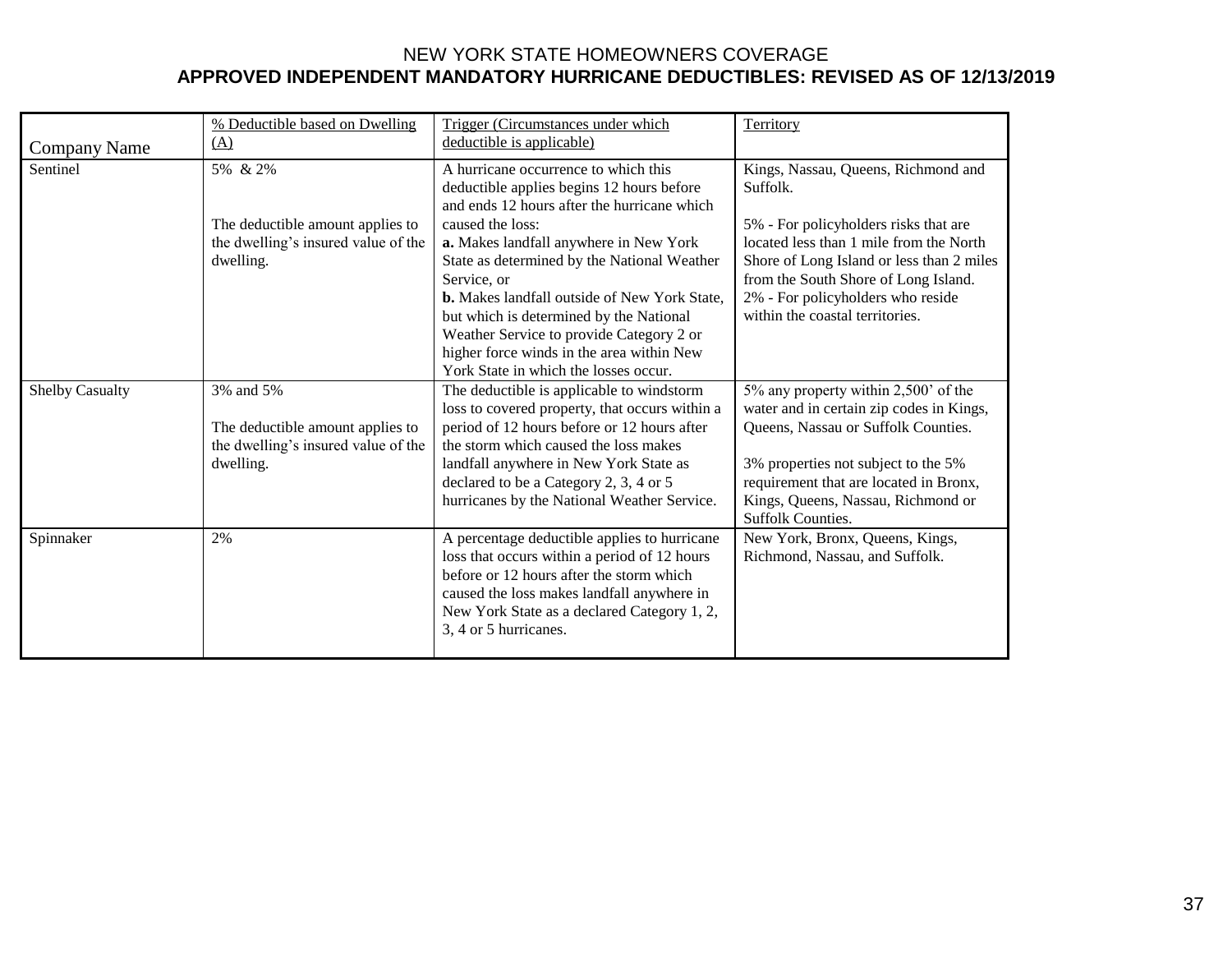| <b>Company Name</b>                  | % Deductible based on Dwelling<br>(A)                                                             | Trigger (Circumstances under which<br>deductible is applicable)                                                                                                                                                                                                                                                                                                                                                                                                                                                                                                                                                                                                                  | Territory                                                                                                                                                                                                                                                                                                                              |
|--------------------------------------|---------------------------------------------------------------------------------------------------|----------------------------------------------------------------------------------------------------------------------------------------------------------------------------------------------------------------------------------------------------------------------------------------------------------------------------------------------------------------------------------------------------------------------------------------------------------------------------------------------------------------------------------------------------------------------------------------------------------------------------------------------------------------------------------|----------------------------------------------------------------------------------------------------------------------------------------------------------------------------------------------------------------------------------------------------------------------------------------------------------------------------------------|
| <b>State Farm</b>                    | 2% and 5%<br>The deductible amount applies to<br>the dwelling's insured value of the<br>dwelling. | The deductible is activated if a hurricane<br>produces a minimum wind speed of at least<br>74 mph (category 1)<br>At any National Weather Service (NWS)<br>measuring site in the county in which the<br>dwelling is located. The deductible is<br>applicable during the following time frame:<br>beginning 12 hours prior to the time<br>hurricane force wind speeds are measured at<br>any NWS measuring site in this state,<br>continuing for the time period during which<br>the hurricane conditions exist anywhere in<br>this state and ending 12 hours after the last<br>time the NWS declares that the hurricane has<br>been downgraded to a tropical storm.              | Richmond, Queens, New York, Bronx,<br>Kings, Nassau and Suffolk Counties: A<br>minimum 5% hurricane deductible in<br>combination with a minimum \$500<br>deductible for other peril is required.<br>Westchester: A minimum 2% hurricane<br>deductible is required except in certain<br>zip codes where a 5% deductible is<br>required. |
| <b>Sterling Insurance</b><br>Company | 5%, 3% and 2% for Category 2.<br>\$1000 for Category 1.                                           | The percentage deductible is activated for<br>category 2 hurricanes (a cyclonic windstorm<br>of tropical origin with winds of 96 mph or<br>greater as set out by the Saffir/Simpson<br>Hurricane Scale.<br>The dollar deductible is activated for<br>category 1 hurricanes (a cyclonic windstorm<br>of tropical origin with winds of 74 mph or<br>greater as set by the Saffir/Simpson hurricane<br>Scale.<br>The deductible applies in the event that the<br>hurricane is determined by the NWS to be a<br>category 1 hurricane or higher that results in<br>category 1 force winds occurring in any<br>coastal county regardless of the specific<br>location of your property. | The mandatory hurricane deductibles<br>will apply as follows: 5% in Suffolk, 3%<br>in Nassau and 2% in the five boroughs<br>for Category 2 hurricanes. \$1000<br>deductible for Suffolk, Nassau and the<br>five boroughs for a category 1 hurricane.<br>The property has to be located one mile<br>or more from the ocean.             |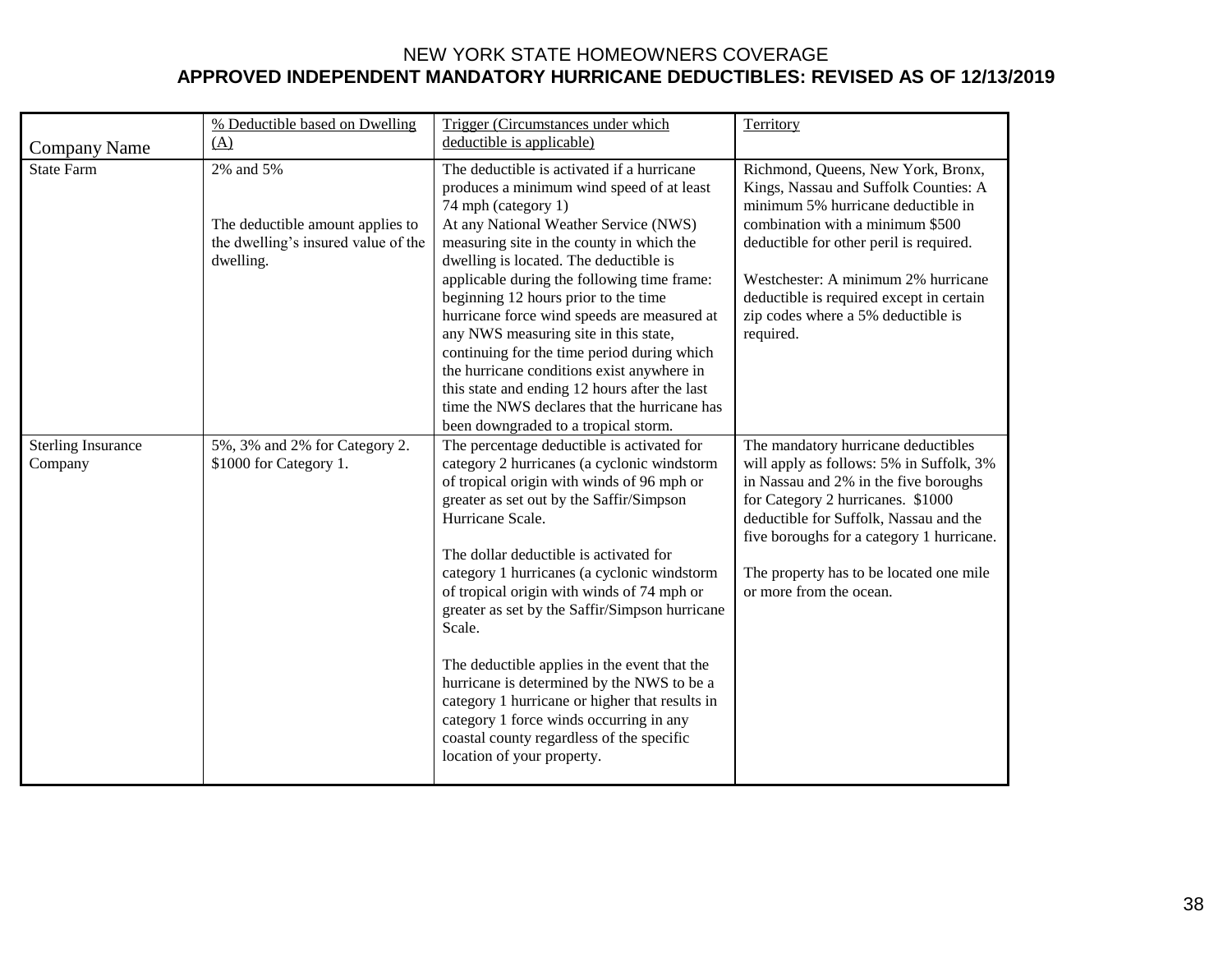| <b>Company Name</b>             | % Deductible based on Dwelling<br>(A) | Trigger (Circumstances under which<br>deductible is applicable)                                                                                                                                                                                                                                                                                                                                                                                                                                                                                                                                                                                                                                                                                                                                                                                                                                                                                                                                                                                | Territory                                                                                                                                                                                                                                                                                                                                         |
|---------------------------------|---------------------------------------|------------------------------------------------------------------------------------------------------------------------------------------------------------------------------------------------------------------------------------------------------------------------------------------------------------------------------------------------------------------------------------------------------------------------------------------------------------------------------------------------------------------------------------------------------------------------------------------------------------------------------------------------------------------------------------------------------------------------------------------------------------------------------------------------------------------------------------------------------------------------------------------------------------------------------------------------------------------------------------------------------------------------------------------------|---------------------------------------------------------------------------------------------------------------------------------------------------------------------------------------------------------------------------------------------------------------------------------------------------------------------------------------------------|
| Stillwater Insurance<br>Company | 2% and 5%                             | A percentage deductible applies to<br>windstorm loss that occurs within a period of<br>12 hours before or 12 hours after the storm<br>which caused the loss makes landfall<br>anywhere in New York State as a declared<br>Category 2, 3, 4 or 5 hurricanes.                                                                                                                                                                                                                                                                                                                                                                                                                                                                                                                                                                                                                                                                                                                                                                                    | New York, Bronx, Kings, Queens,<br>Richmond, Nassau, Suffolk and<br>Westchester.<br>2%<br>5% for locations on barrier islands,<br>within 2 miles of the south shore, and<br>within 1 mile of the north shore.                                                                                                                                     |
| The Cincinnati Ins.<br>Company  | 1%, 3%, 5% of Coverage A limit.       | <b>Hurricane Deductible:</b><br>A percentage amount applies to a hurricane<br>loss that makes landfall anywhere in the state<br>of New York and is declared a Category 1 or<br>higher storm.<br>Declared means declared by the National<br>Weather Service.<br>Hurricane means a Category 1 or higher<br>hurricane which makes landfall:<br>• in any part of the state of New York as<br>declared by the National Weather Service; or<br>· outside of the state of New York but<br>hurricane force winds are present in the New<br>York county in which the loss occurs; or<br>· occurs as declared by the National Weather<br>Service, and which,<br>• begins 24 hours prior to determination by<br>the National Weather Service that<br>hurricane force winds with wind speeds<br>measuring category 1 or higher exist in any<br>part of the state of New York;<br>• continues for the timeframe during which<br>hurricane conditions exist anywhere in<br>the state of New York;<br>• ends 12 hours after category 1 or higher<br>hurricane | 5%: Nassau and Suffolk:<br>North shore: within 1 ml of the ocean,<br>bay or sound;<br>South shore: within 5 mls. of the ocean,<br>bay or sound.<br>3%: Remainder of Nassau and Suffolk.<br>1%: Kings, Queens, Richmond only if no<br>windstorm protection is present (if<br>windstorm protection is present, the<br>deductible is not mandatory). |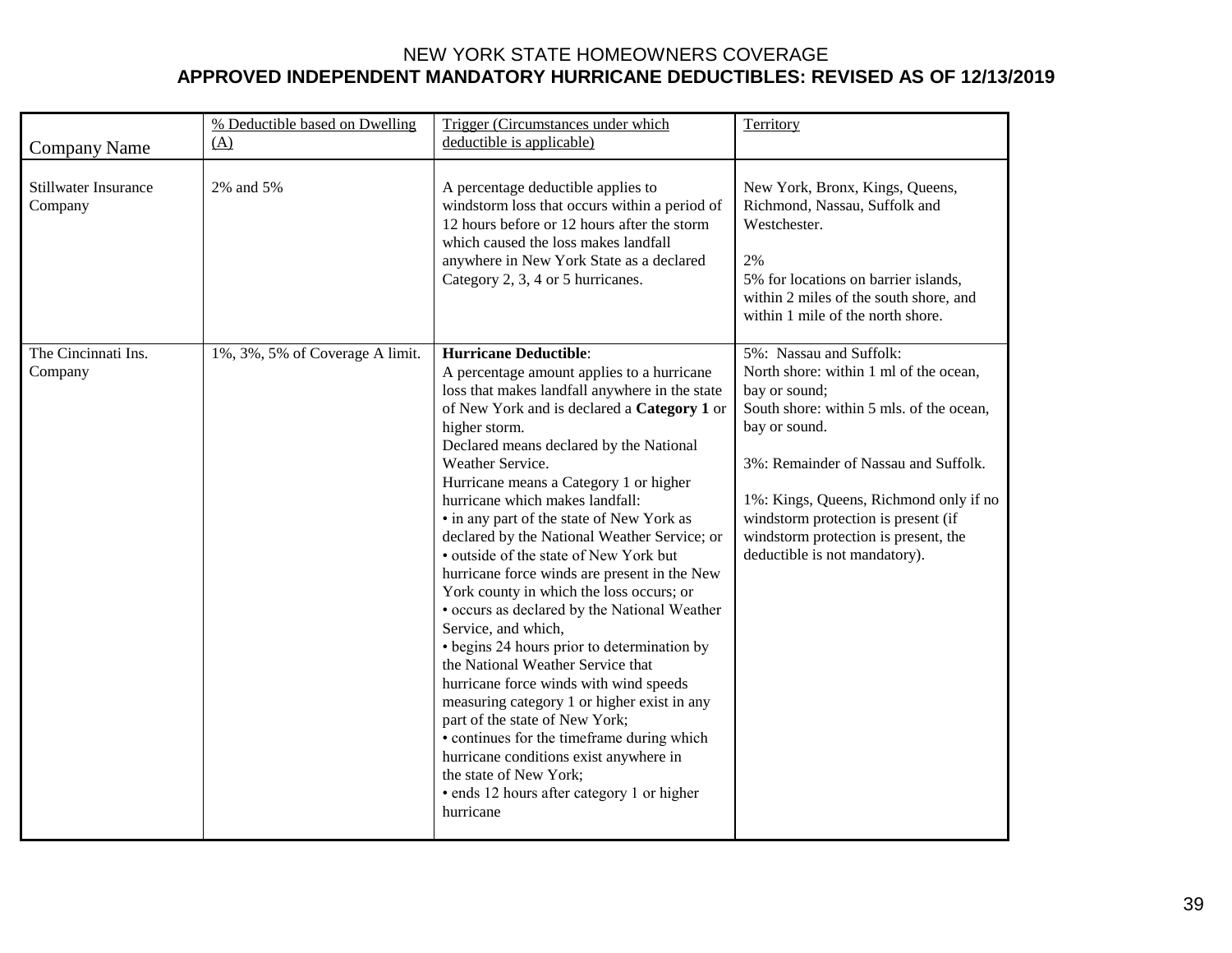|                              | % Deductible based on Dwelling      | Trigger (Circumstances under which             | Territory                                              |
|------------------------------|-------------------------------------|------------------------------------------------|--------------------------------------------------------|
| (A)<br>Company Name          |                                     | deductible is applicable)                      |                                                        |
| <b>Tower Insurance</b><br>5% |                                     | The deductible applies to windstorm loss that  | Richmond, Queens, Brooklyn, Bronx,                     |
| Company of New York          |                                     | occurs within a period 12 hours before or 12   | Nassau and Suffolk County                              |
|                              | The deductible amount applies to    | hours after the storm makes landfall           |                                                        |
|                              | the dwelling's insured value of the | anywhere in NYS as declared by the National    |                                                        |
|                              | dwelling.                           | Weather Service to be a Category 1, 2, 3, 4    |                                                        |
|                              |                                     | hurricane.                                     |                                                        |
|                              |                                     | "Declared" means declared by the National      |                                                        |
|                              |                                     | Weather Service.                               |                                                        |
| <b>Travelers</b>             | 3% and 5% depending on distance     | Category 1 or Category 2: $-$ applies if       | Bronx, Kings, New York, Queens,                        |
|                              | from shore                          | hurricane is determined by NWS to be a         | Richmond, Nassau and Suffolk                           |
| (NY Homesavers /High         |                                     | Category 1 or higher hurricane that results in |                                                        |
| Value Homeowners)            |                                     | Category 1 or higher force winds anywhere in   | 3% deductible for hurricane on                         |
|                              |                                     | any coastal county regardless of the specific  | dwellings greater than 1 mile to the                   |
| (NY Homesaver Pgm)           |                                     | location of insured property.                  | shore                                                  |
|                              |                                     |                                                |                                                        |
|                              |                                     |                                                | 5% deductible for hurricane on                         |
|                              |                                     |                                                | dwellings less than or equal to 1 mile to<br>the shore |
|                              |                                     |                                                |                                                        |
|                              |                                     |                                                |                                                        |
|                              |                                     |                                                |                                                        |
|                              |                                     |                                                |                                                        |
|                              |                                     |                                                |                                                        |
|                              |                                     |                                                |                                                        |
|                              |                                     |                                                |                                                        |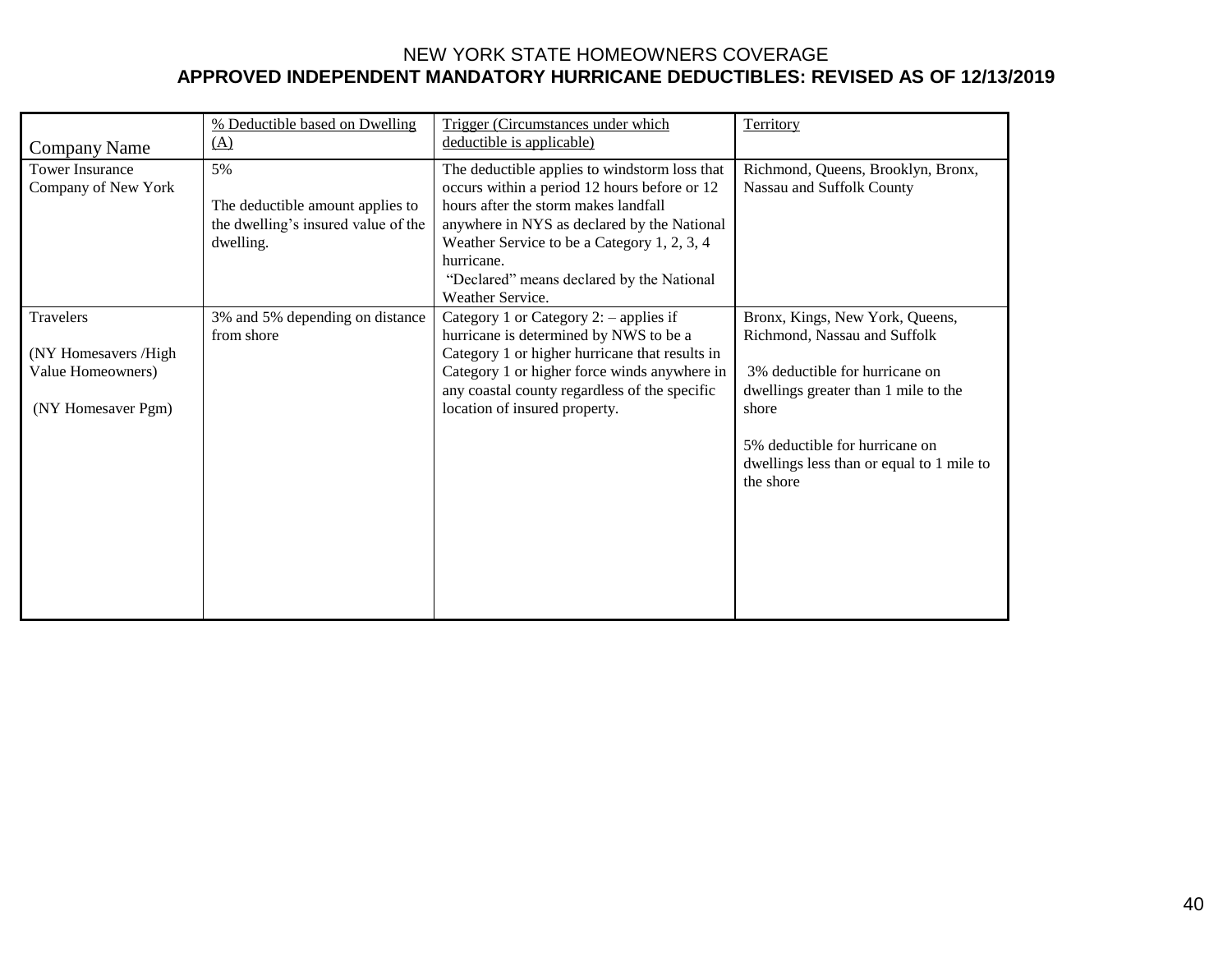|                                                                              | % Deductible based on Dwelling                                                                                                                                               | Trigger (Circumstances under which                                                                                                                                                                                                                                                                                                                                                                                                                                                                                                                                                                                                                                                                                                                                     | Territory                                                                        |
|------------------------------------------------------------------------------|------------------------------------------------------------------------------------------------------------------------------------------------------------------------------|------------------------------------------------------------------------------------------------------------------------------------------------------------------------------------------------------------------------------------------------------------------------------------------------------------------------------------------------------------------------------------------------------------------------------------------------------------------------------------------------------------------------------------------------------------------------------------------------------------------------------------------------------------------------------------------------------------------------------------------------------------------------|----------------------------------------------------------------------------------|
| <b>Company Name</b>                                                          | (A)                                                                                                                                                                          | deductible is applicable)                                                                                                                                                                                                                                                                                                                                                                                                                                                                                                                                                                                                                                                                                                                                              |                                                                                  |
| Tri-State Consumer                                                           | 2% FOR Category 1 (74-95 mph)<br>5% for Category $2+$ (96 mph or<br>greater                                                                                                  | The deductible applies to any windstorm<br>loss to covered property which occurs within<br>a period of twelve hours before, or twelve<br>hours after, the storm which caused the loss.<br>It applies only in the event that:                                                                                                                                                                                                                                                                                                                                                                                                                                                                                                                                           | 5 NYC boroughs, Westchester, and Long<br>Island.                                 |
|                                                                              | The deductible amount applies to<br>the dwelling's insured value of the<br>dwelling.                                                                                         | 1. any one storm is declared to be a<br>hurricane by the National Hurricane<br>Center/Tropical Prediction Center; and<br>2. the declared hurricane (Category 1 or<br>greater) produces hurricane force sustained<br>winds of 74 mph or greater:<br>(a) over land in the state of New York, and<br>in the County in which the loss occurs; or<br>(b) the eye of the hurricane moves on shore<br>in the State of New York. [to losses which<br>occur as a result of either: a) a Category 1 or<br>higher hurricane making landfall in NYS, or<br>b) a hurricane making landfall outside of<br>NYS, but which is determined by the<br>National Weather Service to be a Category 1<br>or higher hurricane force winds in the area<br>within NYS in which the losses occur. |                                                                                  |
| This applies only for the<br>new HO program -<br>"New York HO-3<br>Program." | 2% of the Coverage A limit of<br>liability if the hurricane is<br>Category 1 force.<br>5% of the Coverage A limit of<br>liability if the hurricane is<br>Category 2-5 force. | The hurricane deductible applies to any<br>windstorm loss to covered property which<br>occurs within a period of 12 hours before, or<br>12 hours after, the storm which caused the<br>loss. It applies in the event:<br>1. Any one storm is declared to be a<br>hurricane by the National Hurricane<br>Center/Tropical Prediction Center;<br>2. The declared hurricane (Category 1 or<br>greater) produces hurricane force sustained<br>winds of 74 mph or greater:<br>a. Over land in the State of New York, and in<br>the County in which the loss occurs; or<br>b. The eye of the hurricane moves on shore in<br>the State of New York; and<br>3. The windstorm percentage deductible<br>amount is greater than the all other perils<br>deductible.                 | Bronx, Kings, New York, Queens,<br>Richmond, Nassau, Suffolk, and<br>Westchester |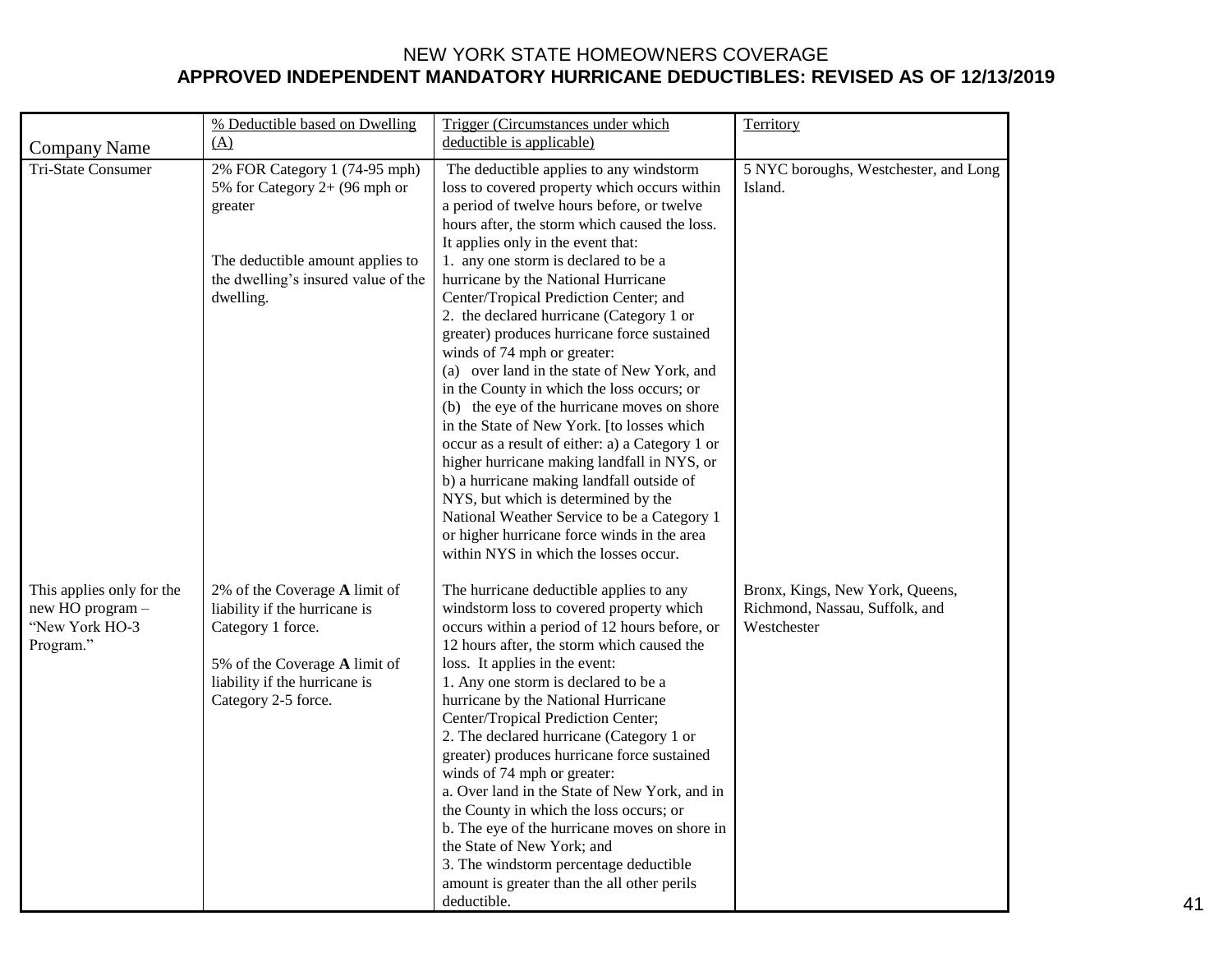|                                           | % Deductible based on Dwelling                                                                    | Trigger (Circumstances under which                                                                                                                                                                                                                                                                                                                                                                                                                                                                                                           | Territory                                                                                                                                                                                                                                                       |
|-------------------------------------------|---------------------------------------------------------------------------------------------------|----------------------------------------------------------------------------------------------------------------------------------------------------------------------------------------------------------------------------------------------------------------------------------------------------------------------------------------------------------------------------------------------------------------------------------------------------------------------------------------------------------------------------------------------|-----------------------------------------------------------------------------------------------------------------------------------------------------------------------------------------------------------------------------------------------------------------|
| <b>Company Name</b>                       | (A)                                                                                               | deductible is applicable)                                                                                                                                                                                                                                                                                                                                                                                                                                                                                                                    |                                                                                                                                                                                                                                                                 |
| <b>Truck Insurance</b><br>Exchange        | 5% and 2%                                                                                         | Applies to a windstorm loss that occurs<br>beginning 12 hours before and ending 12<br>hours after the storm which caused the loss<br>makes landfall anywhere in New York State<br>as a declared Category 1, 2, 3, 4 or 5<br>hurricane.                                                                                                                                                                                                                                                                                                       | Suffolk, Nassau, Queens, Kings,<br>Richmond, Bronx, New York,<br>Westchester<br>2% - Greater than 5 Miles to 10 Miles<br>from Coast or Major Body of Water<br>5% - Less than or equal to 5 Miles from<br>Coast or Major Body of Water                           |
| <b>Farmers Smart Plan Home</b><br>Program | 2% and 5%<br>The deductible amount applies to<br>the dwelling's insured value of the<br>dwelling. | The deductible applies to a windstorm loss<br>that occurs beginning 12 hours before and<br>ending 12 hours after the storm which caused<br>the loss makes landfall anywhere in New<br>York State as Category 1, 2, 3, 4, or 5<br>hurricanes as declared by the National<br>Weather Service.                                                                                                                                                                                                                                                  | Suffolk, Nassau, Queens, Kings,<br>Richmond, Bronx, New York, and<br>Westchester counties:<br>Distance from Coast or Major Body of<br>Water Minimum Deductible:<br>Less than or equal to 5 Miles: 5%<br>Greater than 5 Miles to 10 Miles: 2%                    |
| Trumbull Ins. Co.                         | 5% and 2%                                                                                         | The Hurricane Deductible applies to covered<br>losses caused by hurricane that occurs within<br>a period of 12 hours before or 12 hours after<br>the storm which caused the loss: 1) makes<br>landfall anywhere in New York State as a<br>Category 2, 3, 4 or 5 hurricanes as declared<br>by the National Weather Service; or 2)<br>creates hurricane force winds to category 2 or<br>higher, as determined by the National<br>Weather Service, anywhere in the county<br>within New York State, in which the covered<br>property is located | $5% -$<br>Suffolk: all locations<br>Nassau: all locations<br>Kings: all locations<br>$2% -$<br>Queens: all locations<br>Richmond: all locations<br>Bronx: all locations<br>New York: all locations<br>Westchester: all locations within 2 miles<br>of the shore |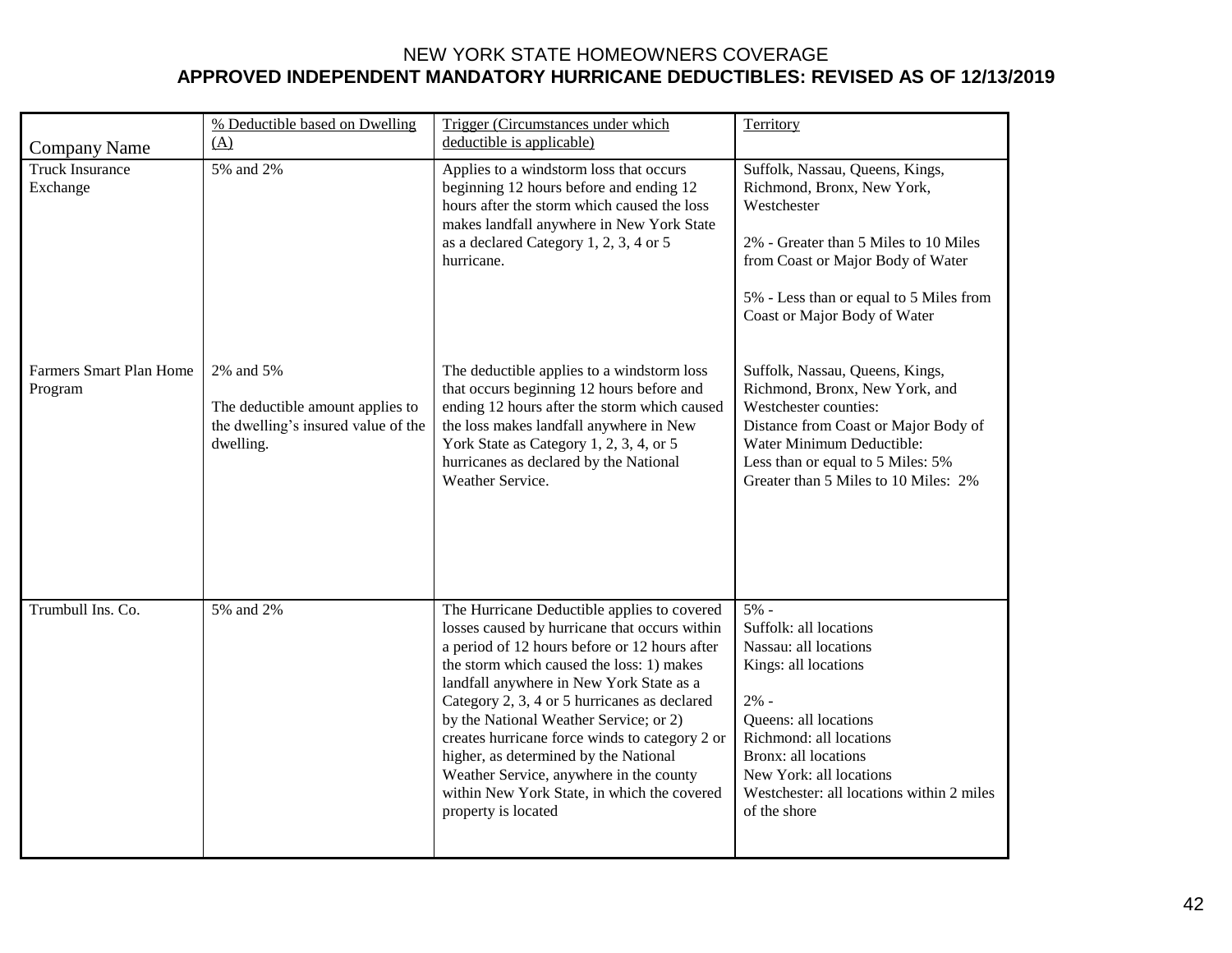|                                                                                                                                                  | % Deductible based on Dwelling                                                              | Trigger (Circumstances under which                                                                                                                                                                                                                                                                                                                                                                                                                                                                                                           | Territory                                                                                                                                                                                                                                                     |
|--------------------------------------------------------------------------------------------------------------------------------------------------|---------------------------------------------------------------------------------------------|----------------------------------------------------------------------------------------------------------------------------------------------------------------------------------------------------------------------------------------------------------------------------------------------------------------------------------------------------------------------------------------------------------------------------------------------------------------------------------------------------------------------------------------------|---------------------------------------------------------------------------------------------------------------------------------------------------------------------------------------------------------------------------------------------------------------|
| <b>Company Name</b>                                                                                                                              | (A)                                                                                         | deductible is applicable)                                                                                                                                                                                                                                                                                                                                                                                                                                                                                                                    |                                                                                                                                                                                                                                                               |
| Twin City Fire Ins. Co.                                                                                                                          | 5% and 2%                                                                                   | The Hurricane Deductible applies to covered<br>losses caused by hurricane that occurs within<br>a period of 12 hours before or 12 hours after<br>the storm which caused the loss: 1) makes<br>landfall anywhere in New York State as a<br>Category 2, 3, 4 or 5 hurricanes as declared<br>by the National Weather Service; or 2)<br>creates hurricane force winds to category 2 or<br>higher, as determined by the National<br>Weather Service, anywhere in the county<br>within New York State, in which the covered<br>property is located | 5% -<br>Suffolk: all locations<br>Nassau: all locations<br>Kings: all locations<br>$2% -$<br>Queens: all locations<br>Richmond: all locations<br>Bronx: all locations<br>New York: all locations<br>Westchester: all locations within 2 miles<br>of the shore |
| <b>United Services</b><br><b>Automobile Association</b><br><b>USAA Casualty Insurance</b><br>Company<br><b>USAA General Indemnity</b><br>Company | 2% - Coverage A - \$100,000 or<br>higher<br>$$2,000 - \text{Coverage A $99,999}$ or<br>less | The deductible applies to windstorm loss that<br>occurs within a period of 12 hours before or<br>12 hours after the storm which caused the<br>loss makes landfall anywhere in New York<br>State as a declared Category 1, 2, 3, 4 or 5<br>hurricanes.<br>Category 1 hurricane is a storm that<br>originates in the tropics and results in either a<br>sustained wind speed of at least 74 miles per<br>hour or a storm surge of at least six feet<br>above normal.                                                                           | Richmond, Queens, New York, Bronx,<br>Kings, Nassau, Suffolk                                                                                                                                                                                                  |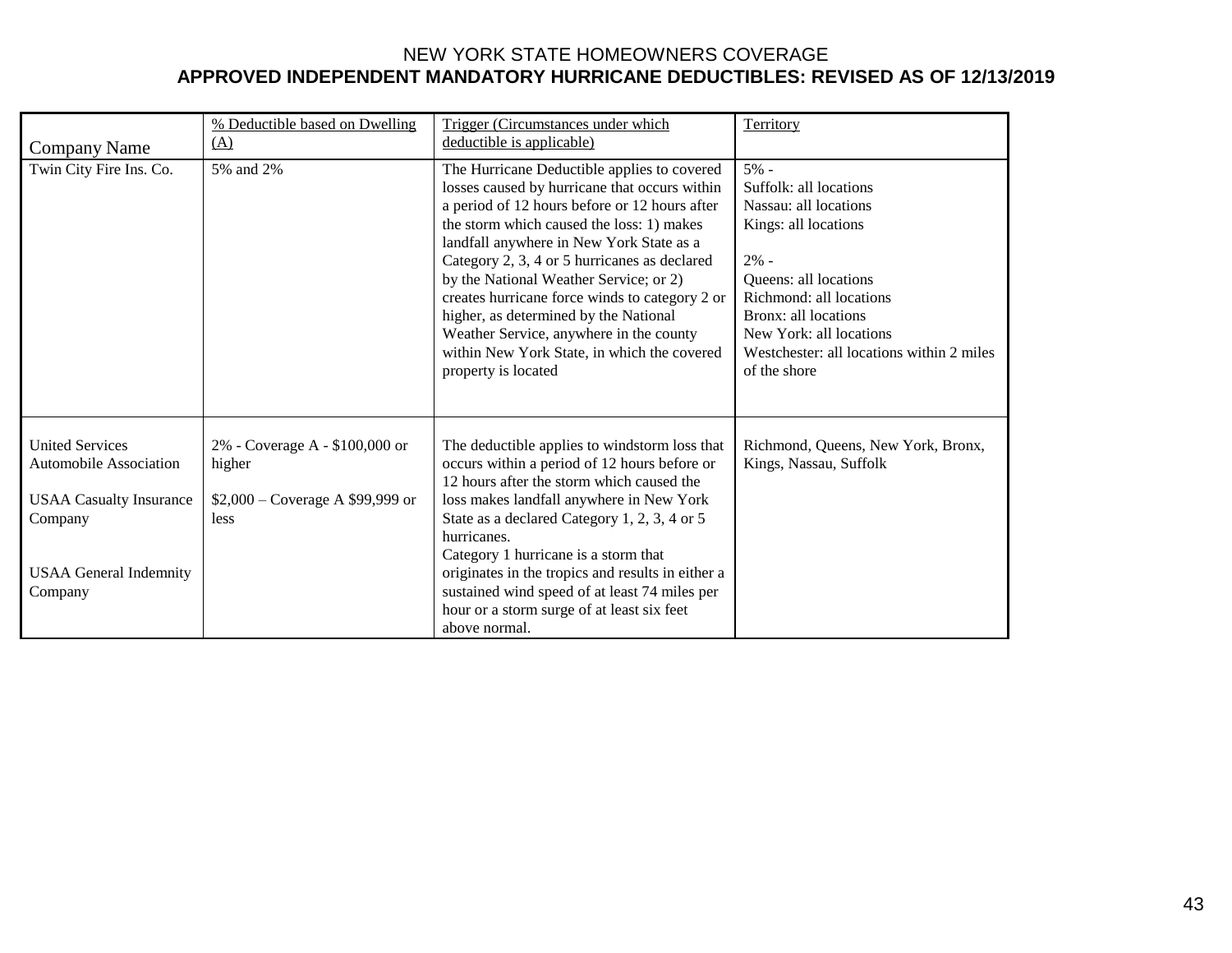| <b>Company Name</b>                                              | % Deductible based on Dwelling<br>(A)                                                             | Trigger (Circumstances under which<br>deductible is applicable)                                                                                                                                                                                                                                                                                                                                                                          | Territory                                                                                                                                                                                                                                                                                                                                                          |
|------------------------------------------------------------------|---------------------------------------------------------------------------------------------------|------------------------------------------------------------------------------------------------------------------------------------------------------------------------------------------------------------------------------------------------------------------------------------------------------------------------------------------------------------------------------------------------------------------------------------------|--------------------------------------------------------------------------------------------------------------------------------------------------------------------------------------------------------------------------------------------------------------------------------------------------------------------------------------------------------------------|
| Unitrin                                                          | 3% and 5%<br>The deductible amount applies to<br>the dwelling's insured value of the<br>dwelling. | Applies to windstorm loss that occurs in the<br>time period;<br>Beginning 12 hours prior to the time hurrical<br>Continuing frm the time period during<br>which the hurricane conditions exist<br>anywhere in the state;<br>Ending 12 hrs after the last time the National<br>Hurricane Center of the NWS declares that<br>the hurricane has been downgraded to a<br>tropical storm, as defined by the NWS.                              | 5%:<br>- 1000' of the shore in Richmond;<br>- 2500' of the northern shore of LI; and<br>- 1 mile of the southern shore of LI.<br>$3\%$ :<br>- Nassau, Suffolk, Queens, Kings,<br>New York, Bronx, Richmond Counties<br>where the 5% deductible is not required;<br>and<br>within 1500' of the coast in Westchester<br>County                                       |
| Unitrin Auto & Home<br><b>Unitrin Preferred</b><br>Insurance Co. | 3% and 5%                                                                                         | 1. Beginning at the time a category 1 or<br>higher hurricane determined and<br>declared by the National Weather<br>Service makes landfall in any part of the<br>state of New York<br>2. In which a hurricane makes landfall<br>outside of the state of New York but is<br>determined by the National Weather<br>Service to have Category 1 or higher<br>force winds in the territory within New<br>York State in which the losses occur. | $5%$ :<br>1000' of the shore in<br>Richmond:<br>2500' of the northern shore<br>of LI; and<br>1 mile of the southern shore<br>of LI.<br>$3%$ :<br>Nassau, Suffolk, Queens,<br>$\overline{a}$<br>Kings, New York, Bronx,<br><b>Richmond Counties where</b><br>the 5% deductible is not<br>required; and<br>Within 1500' of the coast in<br><b>Westchester County</b> |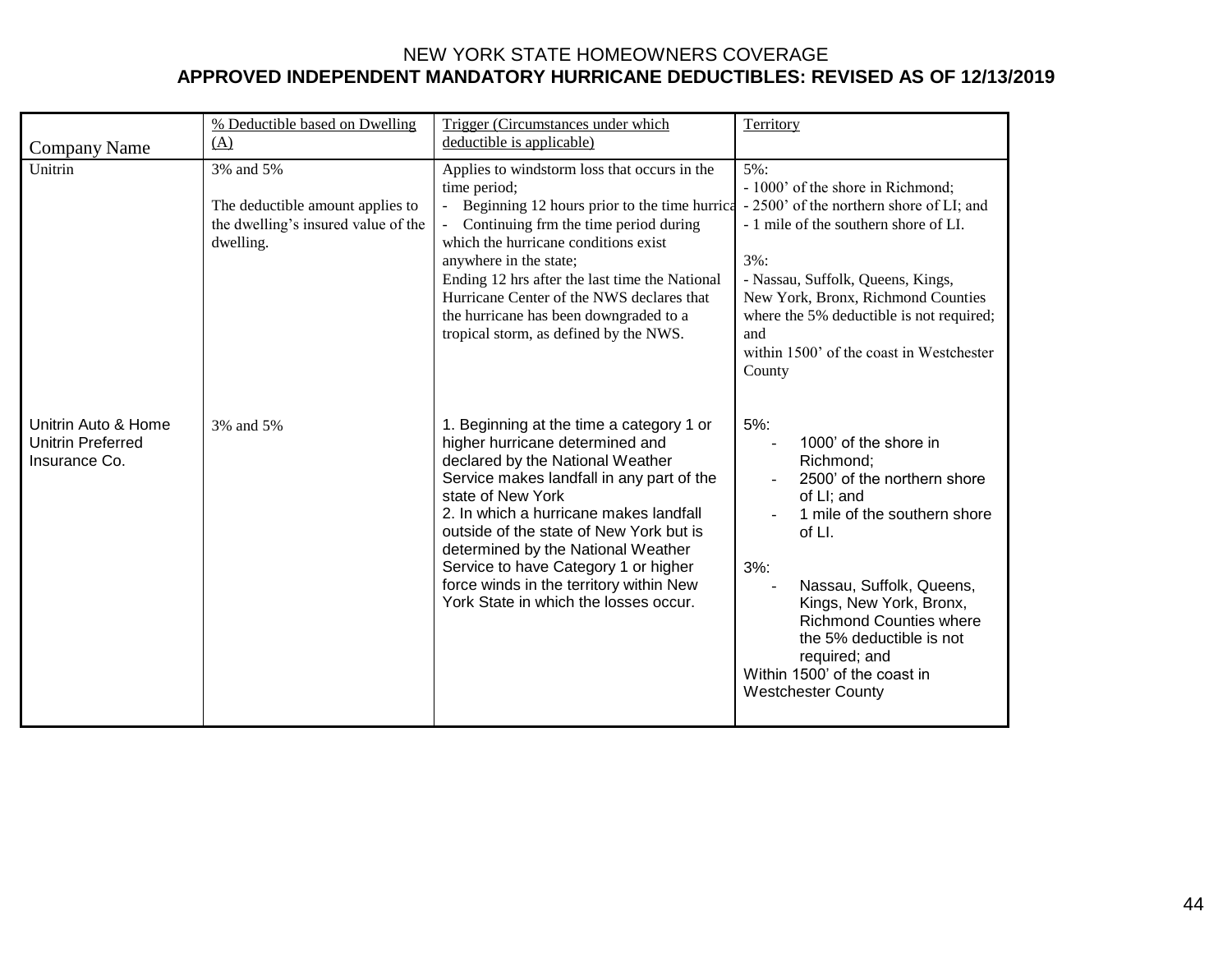| Company Name      | % Deductible based on Dwelling<br>(A) | Trigger (Circumstances under which<br>deductible is applicable)                                                                                                                                                                                                                                                                                                                                                                                                                                                  | Territory                                                                                                                         |
|-------------------|---------------------------------------|------------------------------------------------------------------------------------------------------------------------------------------------------------------------------------------------------------------------------------------------------------------------------------------------------------------------------------------------------------------------------------------------------------------------------------------------------------------------------------------------------------------|-----------------------------------------------------------------------------------------------------------------------------------|
| Unitrin Safeguard | 3%                                    | A hurricane occurrence to which this<br>deductible applies begins 12 hours<br>before and ends 12 hours after the<br>hurricane which caused the losses<br>makes landfall anywhere in New York<br>State as determined by the<br>National Weather Service, or doesn't<br>make landfall in New York State, but<br>provides hurricane force winds in any<br>area of New York State as determined by<br>the National Weather Service. The storm<br>must be<br>declared a hurricane by the National Weather<br>Service. | Counties of Nassau, Suffolk, Kings,<br>Bronx, New York, Richmond, and<br>Queens.<br>Westchester County: 2.0 miles of the<br>shore |
| <b>US</b> Coastal | 2%                                    | The deductible applies to windstorm loss that<br>occurs within a period of 12 hours before or<br>12 hours after the storm which caused the<br>loss makes landfall anywhere in New York<br>State as a declared Category 1, 2, 3, 4 or 5<br>hurricanes.<br>Category 1 hurricane is a storm that<br>originates in the tropics and results in either a<br>sustained wind speed of at least 74 miles per<br>hour or a storm surge of at least six feet<br>above normal.                                               | Richmond, Queens, New York, Bronx,<br>Kings, Nassau, Suffolk                                                                      |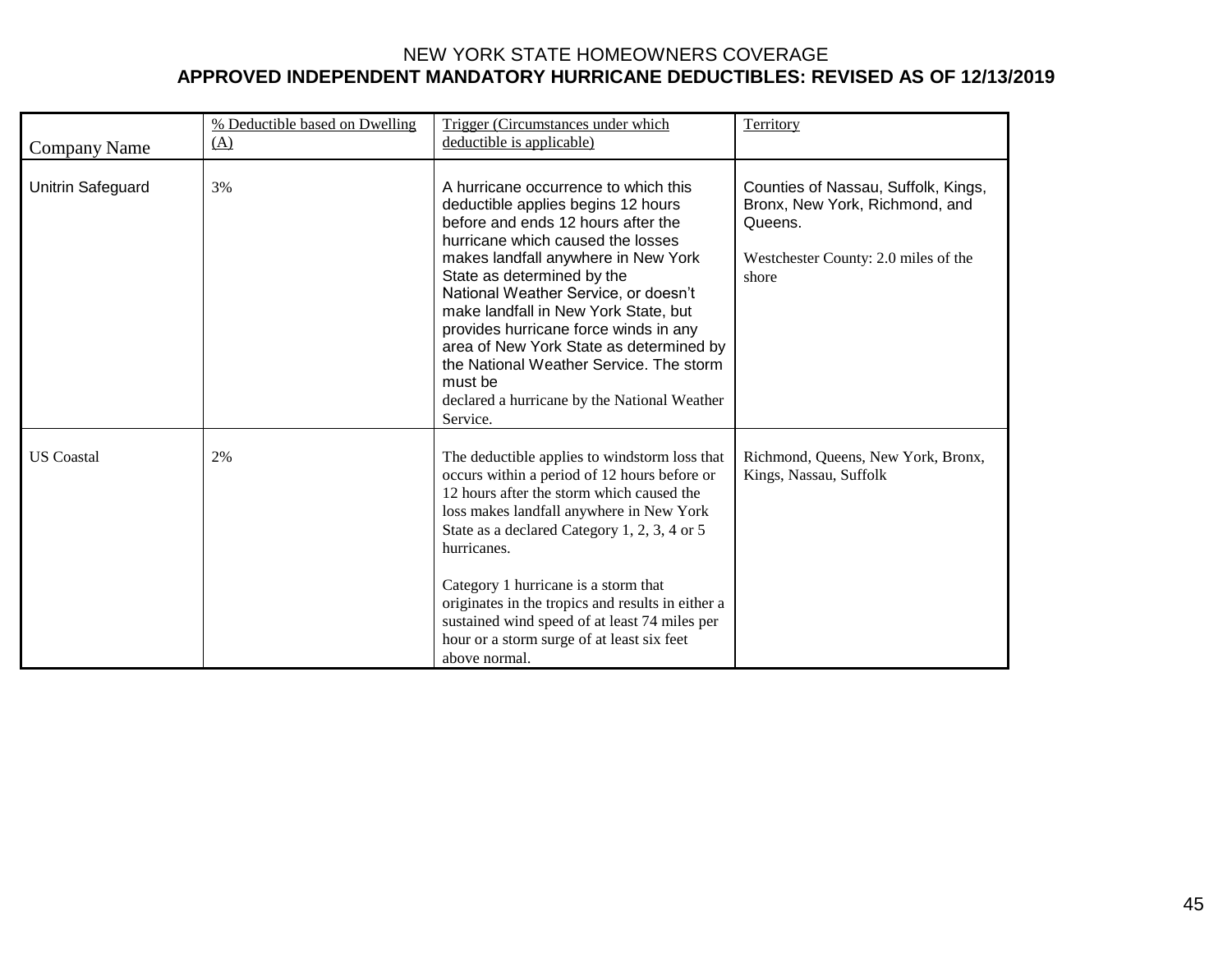|                                                     | % Deductible based on Dwelling<br>(A)                                                                                                                                                                                         | Trigger (Circumstances under which<br>deductible is applicable)                                                                                                                                                                                                                                                                     | Territory                                                                                                                                                                                                                                                           |
|-----------------------------------------------------|-------------------------------------------------------------------------------------------------------------------------------------------------------------------------------------------------------------------------------|-------------------------------------------------------------------------------------------------------------------------------------------------------------------------------------------------------------------------------------------------------------------------------------------------------------------------------------|---------------------------------------------------------------------------------------------------------------------------------------------------------------------------------------------------------------------------------------------------------------------|
| <b>Company Name</b><br><b>Utica First</b>           | 2%<br>The deductible amount applies to<br>the dwelling's insured value of the<br>dwelling.                                                                                                                                    | The deductible is applicable when a<br>windstorm loss occurs 12 hours before or 12<br>hours after a Category 1 hurricane, as<br>determined by the National Weather Service,<br>makes landfall anywhere in NYS.                                                                                                                      | Queens, Staten Island Nassau, Suffolk<br>Bronx, Kings, and New York                                                                                                                                                                                                 |
| <b>Utica Mutual Insurance</b><br>Company            | \$5,000 if Coverage A is below<br>\$500,000.<br>The remaining downstate Cat<br>deductibles will move to a<br>minimum deductible based on<br>Coverage A amounts.<br>In amounts of \$5,000, \$10,000,<br>\$15,000 and \$20,000. | The deductible is applicable when a<br>windstorm loss occurs 12 hours before or 12<br>hours after a Category 2 hurricane, as<br>determined by the NWS, makes landfall<br>anywhere in NYS.                                                                                                                                           | Richmond, Queens, New York, Bronx,<br>Kings, Suffolk, Nassau North and<br>Nassau South.                                                                                                                                                                             |
| <b>Utica National Insurance</b><br>Company of Texas | Flat dollar hurricane deductibles<br>(\$5000, \$10,000, \$15,000 and<br>\$20,000) depending on the<br>Coverage A amounts.<br>The deductible amount applies to<br>the dwelling's insured value of the<br>dwelling.             | The deductible is applicable when a<br>windstorm loss occurs 12 hours before or 12<br>hours after any storm which produces<br>sustained wind speeds of at least 96 miles per<br>hour and makes landfall anywhere in New<br>York State and is declared by the National<br>Weather Service to be a Category 2 or higher<br>hurricane. | Richmond, Queens, New York, Bronx,<br>Kings, Suffolk, Nassau North and<br>Nassau South<br>Less than $$500,000 - $5000$ deductible<br>\$500,000-\$749,000 -\$10,000 deductible<br>\$750,000-\$999,000-\$15,000 deductible<br>\$1 million or more-\$20,000 deductible |